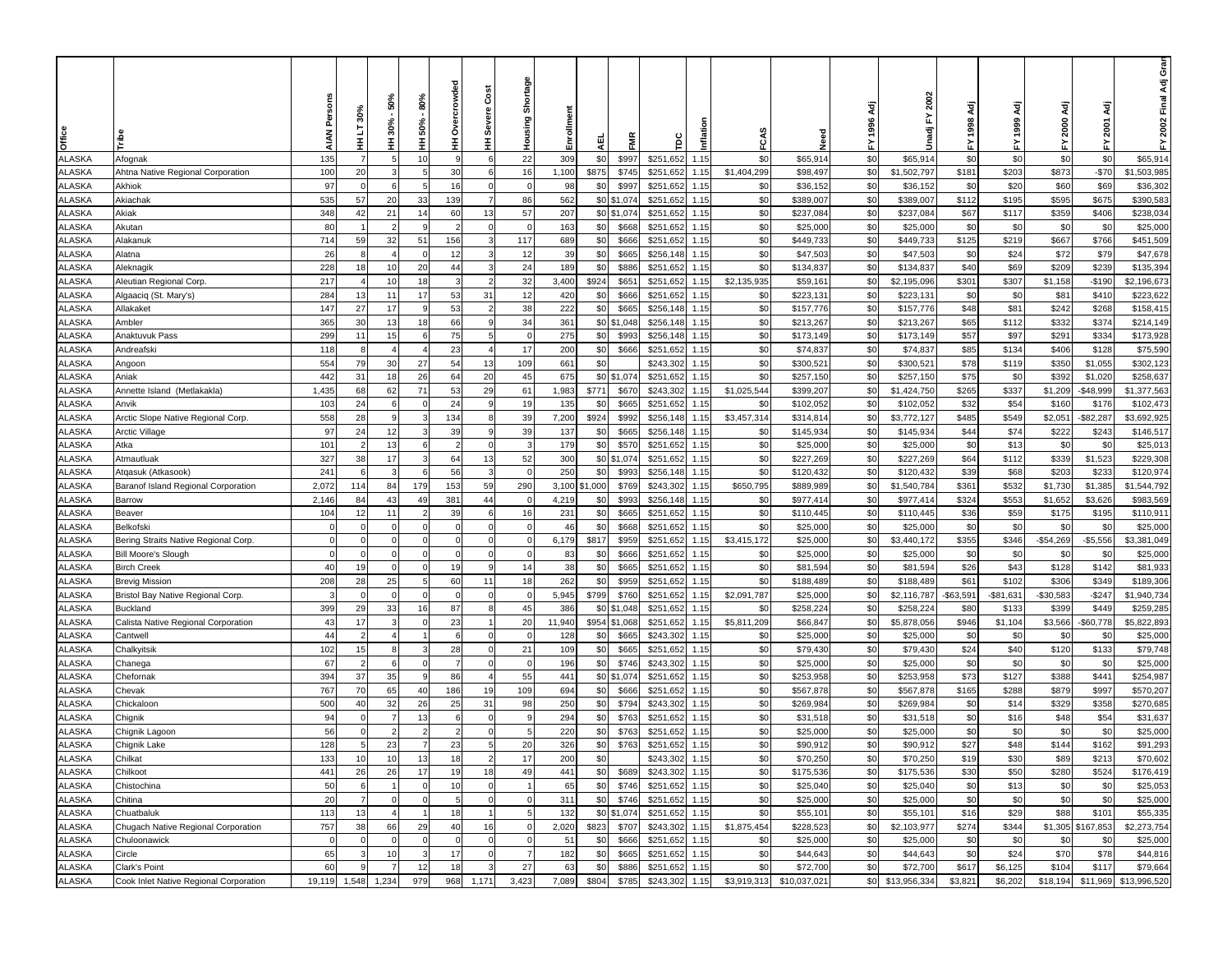| Office                  |                                   |                | 30%<br>ā<br>Ŧ  | 50%<br>30%-<br>Ξ | 80%<br>50%<br>Ξ | 용<br>crow<br>®<br>⊘<br>王 | Cost<br><b>Severe</b><br>Ξ | Shortage<br>Housing | Enrollmen | 핒          | Ë              |                        | Inflat       | FCA         | Veed                 | 1996 Adj<br>놊 | 2002<br>놊<br>Unadj   | ፚ           | इ<br>1999   | ਟ੍ਰੋ<br>2000<br>≿ | ਟ੍ਰ<br>2001<br>≿ | Gran<br>2002 Final Adj<br>놊 |
|-------------------------|-----------------------------------|----------------|----------------|------------------|-----------------|--------------------------|----------------------------|---------------------|-----------|------------|----------------|------------------------|--------------|-------------|----------------------|---------------|----------------------|-------------|-------------|-------------------|------------------|-----------------------------|
| <b>ALASKA</b>           | Council                           | 5              |                |                  | $\sqrt{ }$      |                          |                            | $\cdot$ 3           | 131       | \$0        | \$959          | \$251,652              | 1.15         | \$0         | \$25,000             | \$0           | \$25,000             | \$0         | \$0         | \$0               | \$0              | \$25,000                    |
| <b>ALASKA</b>           | Craig                             | 439            | 60             | 20               | 27              | 13                       | 22                         | 77                  | 367       | \$0        | \$670          | \$243,302              | 1.15         | \$0         | \$220,223            | \$0           | \$220,223            | \$28        | \$44        | \$136             | \$700            | \$221,132                   |
| ALASKA                  | Crooked Creek                     | 128            | 16             | 13               | $\overline{4}$  | 27                       | -3                         | 18                  | 121       |            | \$0 \$1,074    | \$251,652              | 1.15         | \$0         | \$90,114             | \$0           | \$90,114             | \$26        | \$45        | \$138             | \$157            | \$90,481                    |
| ALASKA                  | Curyung                           | 1,452          | 82             | 55               | 80              | 134                      | 61                         | 160                 | 1,873     | \$0        | \$886          | \$251,652              | 1.15         | \$0         | \$703,137            | \$0           | \$703,137            | \$4,988     | \$2,183     | \$1,085           | \$1,224          | \$712,616                   |
| ALASKA                  | Deering                           | 193            | 14             | 29               |                 | 61                       |                            | 34                  | 186       |            | \$0 \$1,048    | \$251,652              | 1.15         | \$0         | \$180,936            | \$0           | \$180,936            | \$55        | \$93        | \$278             | \$312            | \$181,675                   |
| ALASKA                  | Dot Lake                          | 21             |                |                  |                 |                          | $\Omega$                   | $\sqrt{ }$          | 111       | \$0        | \$582          | \$251,652              | 1.15         | \$0         | \$25,000             | \$0           | \$25,000             | \$0         | \$0         | \$0               | \$0              | \$25,000                    |
| ALASKA                  | Douglas                           | 503            | 29             | 30               | 19              | 22                       | 21                         | 78                  | 404       |            | \$0 \$1,073    | \$243,302              | 1.15         | \$0         | \$211,878            | \$0           | \$211,878            | \$38        | \$61        | \$156             | \$500            | \$212,633                   |
| ALASKA                  | Doyon Native Regional Corporation | 7,082          | 662            | 414              | 559             | 544                      | 626                        | 1,565               | 6,868     | \$762      | \$724          | \$251,652              | 1.15         | \$2,026,570 | \$5,010,982          | \$0           | \$7,037,552          | \$1,780     | \$2,791     | \$8,741           | \$8,134          | \$7,058,998                 |
| ALASKA                  | Eagle                             | 34             |                |                  |                 | 23                       |                            | 16                  | 28        | \$0        | \$582          | \$251,652              | 1.15         | \$0         | \$71,888             | \$0           | \$71,888             | \$21        | \$36        | \$112             | \$124            | \$72,18                     |
| <b>ALASKA</b>           | Eek                               | 323            | 38             | 14               | 17              | 87                       | $\overline{0}$             | 56                  | 278       |            | \$0 \$1,074    | \$251,652              | 1.15         | \$0         | \$233,32             | \$0           | \$233,321            | \$65        | \$114       | \$348             | \$401            | \$234,250                   |
| <b>ALASKA</b>           | Egegik                            | 102            | 22             | $\overline{2}$   | 6               | 17                       | 15                         | 29                  | 194       | \$0        | \$763          | \$251,652              | 1.15         | \$0         | \$113,518            | \$0           | \$113,518            | \$33        | \$59        | \$178             | \$198            | \$113,986                   |
| <b>ALASKA</b>           | Eklutna                           | 51             | 15             | 6                | $\sqrt{ }$      | 6                        | 10                         | 19                  | 239       | \$0        | \$794          | \$243,302              | 1.15         | \$0         | \$64,072             | \$0           | \$64,072             | \$17        | \$30        | \$93              | \$106            | \$64,319                    |
| <b>ALASKA</b>           | Ekuk                              | $\Omega$       | $\mathbf 0$    | $\Omega$         | $\sqrt{ }$      | $\Omega$                 | $\Omega$                   | $\Omega$            | 53        | \$0        | \$886          | \$251,652              | 1.15         | \$0         | \$25,000             | \$0           | \$25,000             | \$0         | \$0         | \$0               | \$0              | \$25,000                    |
| <b>ALASKA</b>           | Ekwok                             | 85             | 20             | 3                |                 | 30                       | 5                          | 3                   | 197       | \$0        | \$886          | \$251,652              | 1.15         | \$0         | \$85,847             | \$0           | \$85,847             | \$27        | \$47        | \$142             | \$163            | \$86,225                    |
| ALASKA                  | Elim                              | 307            | 35             | 18               | 25              | 65                       | 10                         | 71                  | 287       | \$0        | \$959          | \$251,652              | 1.15         | \$0         | \$239,806            | \$0           | \$239,806            | \$70        | \$117       | \$360             | \$970            | \$241,323                   |
| ALASKA                  | Emmonak                           | 741            | 33             | 58               | 41              | 131                      | 8                          | 93                  | 847       | \$0        | \$666          | \$251,652              | 1.15         | \$0         | \$406,301            | \$0           | \$406,301            | \$115       | \$201       | \$614             | \$701            | \$407,933                   |
| ALASKA                  | Evansville (Bettles Field)        | 30             |                |                  |                 |                          | $\Omega$                   | 10                  | 69        | \$0        | \$665          | \$251,652              | 1.15         | \$0         | \$28,059             | \$0           | \$28,059             | \$0         | \$13        | \$41              | \$44             | \$28,157                    |
| <b>ILASKA</b>           | Eyak                              | 426            | 10             | 11               |                 | 20                       | 10                         | 26                  | 461       | \$0        | \$746          | \$243,302              | 1.15         | \$0         | \$113,235            | \$0           | \$113,235            | \$0         | \$45        | \$141             | \$197            | \$113,618                   |
| ALASKA                  | False Pass                        | 67             |                |                  |                 |                          |                            |                     | 96        | \$0        | \$668          | \$251,652              | 1.15         | \$0         | \$32,715             | \$0           | \$32,715             | \$0         | \$17        | \$52              | \$58             | \$32,843                    |
| ALASKA                  | Fort Yukon                        | 564            | 71             | 45               | 11              | 145                      | 20                         | 112                 | 898       | \$0        | \$665          | \$251,652              | 1.15         | \$0         | \$469,076            | \$0           | \$469,076            | \$146       | \$241       | \$719             | \$794            | \$470,975                   |
| ALASKA                  | Gakona                            | 14             |                |                  |                 |                          | $\Omega$                   | $\Omega$            | 78        | \$0        | \$746          | \$243,302              | 1.15         | \$0         | \$25,000             | \$0           | \$25,000             | \$0         | \$0         | \$0               | \$0              | \$25,000                    |
| <b>ALASKA</b>           | Galena                            | 393            | 45             | 17               | 33              | 89                       | 10                         | 94                  | 533       | \$0        | \$665          | \$251,652              | 1.15         | \$0         | \$306,326            | \$0           | \$306,326            | \$92        | \$152       | \$458             | \$503            | \$307,53                    |
| ALASKA                  | Gambell                           | 672            | 68             | 43               | 26              | 145                      | 35                         | 86                  | 768       | \$0        | \$959          | \$256,148              | 1.15         | \$0         | \$518,486            | \$0           | \$518,486            | \$159       | \$272       | \$823             | \$930            | \$520,67                    |
| <b>ALASKA</b>           | Georgetown                        | $\Omega$       | $\Omega$       | $\Omega$         |                 |                          | $\overline{0}$             | $\Omega$            | 49        |            | \$0 \$1,074    | \$251,652              | 1.15         | \$0         | \$25,000             | \$0           | \$25,000             | \$0         | \$0         | \$0               | \$0              | \$25,000                    |
| <b>ALASKA</b>           | Golovin (Chinik)                  | 138            | 15             | 33               | 6               | 41                       | 8                          | 27                  | 122       | \$0        | \$959          | \$251,652              | 1.15         | \$0         | \$145,076            | \$0           | \$145,076            | \$45        | \$75        | \$227             | \$257            | \$145,679                   |
| ALASKA                  | Goodnews Bay                      | 284            | 50             | 18               | 5               | 73                       | 10                         | 64                  | 334       |            | \$0 \$1,074    | \$251,652              | 1.15         | \$0         | \$249,550            | \$0           | \$249,550            | \$70        | \$123       | \$376             | \$424            | \$250,543                   |
| ALASKA                  | Grayling                          | 230            | 12             | 19               | 17<br>3         | 27                       | $\overline{0}$             | 34<br>5             | 238       | \$0        | \$665          | \$251,652              | 1.15         | \$0<br>\$0  | \$105,086            | \$0           | \$105,086            | \$31        | \$52        | \$155             | \$171            | \$105,494                   |
| ALASKA                  | Gulkana                           | 87<br>$\Omega$ | 10             | 6                |                 | 16                       | 6                          |                     | 68        | \$0        | \$746          | \$243,302              | 1.15         | \$0         | \$61,883             | \$0           | \$61,883             | \$19        | \$33        | \$102             | \$114            | \$62,151                    |
| <b>ILASKA</b><br>ALASKA | Hamilton<br><b>Healy Lake</b>     | 44             |                | $\Omega$         |                 | 16                       | $\Omega$                   | O<br>6              | 26<br>22  | \$0<br>\$0 | \$666<br>\$582 | \$251,652<br>\$251,652 | 1.15<br>1.15 | \$0         | \$25,000<br>\$51,231 | \$0<br>\$0    | \$25,000<br>\$51,231 | \$0<br>\$17 | \$0<br>\$29 | \$0<br>\$86       | \$0<br>\$96      | \$25,000<br>\$51,459        |
| <b>ILASKA</b>           | <b>Holy Cross</b>                 | 291            | 34             | 27               | 10              | 24                       | 46                         | 51                  | 379       | \$0        | \$665          | \$251,652              | 1.15         | \$0         | \$266,603            | \$0           | \$266,603            | \$86        | \$141       | \$421             | \$458            | \$267,709                   |
| ALASKA                  | Hoonah                            | 576            |                | 37               | 33              | 17                       |                            | 27                  | 578       | \$0        |                | \$243,302              | 1.15         | \$0         | \$124,127            | \$0           | \$124,127            | \$42        | \$65        | \$193             | \$218            | \$124,644                   |
| ALASKA                  | Hooper Bay                        | 1,126          | 96             | 63               | 52              | 242                      | 32                         | 163                 | 933       | \$0        | \$666          | \$251,652              | 1.15         | \$0         | \$768,744            | \$0           | \$768,744            | \$220       | \$385       | \$1,173           | \$1,337          | \$771,859                   |
| ALASKA                  | Hughes                            | 57             |                |                  |                 | 24                       |                            | 24                  | 104       | \$0        | \$665          | \$256,148              | 1.15         | \$0         | \$69,841             | \$0           | \$69,841             | \$20        | \$34        | \$103             | \$113            | \$70,110                    |
| ALASKA                  | Huslia                            | 198            | 36             | 12               | 12              | 67                       | 15                         | 37                  | 374       | \$0        | \$665          | \$256,148              | 1.15         | \$0         | \$226,386            | \$0           | \$226,386            | \$73        | \$121       | \$359             | \$398            | \$227,337                   |
| ALASKA                  | Hydaburg                          | 416            | 39             | 32               | 26              | 16                       | 14                         | 68                  | 395       | \$0        | \$670          | \$243,302              | 1.15         | \$0         | \$187,857            | \$0           | \$187,857            | \$56        | \$88        | \$278             | \$308            | \$188,589                   |
| <b>ALASKA</b>           | Igiugig                           | 24             | $\Omega$       | $\overline{2}$   | $\sqrt{ }$      | 5                        | $\Omega$                   | $\Omega$            | 57        | \$0        | \$763          | \$251,652              | 1.15         | \$0         | \$25,000             | \$0           | \$25,000             | \$0         | \$0         | \$0               | \$0              | \$25,000                    |
| <b>ALASKA</b>           | Iliamna                           | 58             |                |                  | 5               | 6                        | $\Omega$                   | 11                  | 158       | \$0        | \$763          | \$251,652              | 1.15         | \$0         | \$25,911             | \$0           | \$25,911             | \$0         | \$12        | \$0               | \$42             | \$25,965                    |
| <b>ALASKA</b>           | Inalik (Diomede)                  | 229            | 29             | 6                | 11              | 49                       | $\overline{0}$             | 46                  | 243       | \$0        | \$959          | \$256,148              | 1.15         | \$0         | \$150,055            | \$0           | \$150,055            | \$42        | \$73        | \$225             | \$252            | \$150,648                   |
| <b>ILASKA</b>           | vanoff Bay                        | 36             |                | 6                | $\Omega$        | 10                       | $\Omega$                   | .5                  | 42        | \$0        | \$763          | \$251,652              | 1.15         | \$0         | \$26,518             | \$0           | \$26,518             | \$0         | \$14        | \$42              | \$48             | \$26,623                    |
| ALASKA                  | Kaguyak                           | 4              |                |                  |                 | $\Omega$                 | $\overline{0}$             |                     | 8         | \$0        | \$997          | \$251,652              | 1.15         | \$0         | \$25,000             | \$0           | \$25,000             | \$0         | \$0         | \$0               | \$0              | \$25,000                    |
| <b>ILASKA</b>           | Kake                              | 657            | 48             | 28               | 38              | 29                       | 57                         | 57                  | 618       | \$0        | \$715          | \$243,302              | 1.15         | \$0         | \$345,886            | \$0           | \$345,886            | \$42        | \$64        | \$195             | \$1,640          | \$347,828                   |
| ALASKA                  | Kaktovik (Barter Island)          | 241            | 15             |                  |                 | 70                       | 13                         |                     | 227       | \$0        | \$993          | \$256,148              | 1.15         | \$0         | \$178,809            | \$0           | \$178,809            | \$59        | \$101       | \$301             | \$345            | \$179,613                   |
| ALASKA                  | Kalskag                           | 172            | 23             | 13               |                 | 43                       |                            | 3                   | 99        | \$0        | \$1,074        | \$251,652              | 1.15         | \$0         | \$131,734            | \$0           | \$131,734            | \$42        | \$72        | \$216             | \$249            | \$132,312                   |
| ALASKA                  | Kaltag                            | 248            | 36             | 11               | 15              | 43                       | 12                         | 60                  | 338       | \$0        | \$665          | \$251,652 1.15         |              | \$0         | \$193,692            | \$0           | \$193,692            | \$58        | \$95        | \$285             | \$313            | \$194,443                   |
| ALASKA                  | Kanatak                           | 85             |                | $\overline{7}$   |                 | 5                        | $\overline{2}$             | 12                  | 107       | \$0        | \$705          | \$251,652              | 1.15         | \$0         | \$32,877             | \$0           | \$32,877             | \$0         | \$0         | \$0               | \$0              | \$32,877                    |
| ALASKA                  | Karluk                            | 89             | 0              | $\overline{7}$   | 5               | 11                       | $\mathsf{O}$               | $\overline{0}$      | 186       | \$0        | \$997          | \$251,652              | 1.15         | \$0         | \$29,025             | \$0           | \$29,025             | \$0         | \$16        | \$48              | \$56             | \$29,145                    |
| <b>ALASKA</b>           | Kasigluk                          | 542            | 35             | 40               |                 | 110                      | 10                         | 76                  | 524       |            | \$0 \$1,074    | \$251,652              | 1.15         | \$0         | \$331,570            | \$0           | \$331,570            | \$93        | \$162       | \$491             | \$1,138          | \$333,455                   |
| ALASKA                  | Kassan                            | 50             |                | $\overline{2}$   |                 |                          | $\overline{2}$             | 8                   | 143       | \$0        | \$670          | \$243,302              | 1.15         | \$0         | \$32,133             | \$0           | \$32,133             | \$0         | \$17        | \$53              | \$63             | \$32,265                    |
| ALASKA                  | Kenaitze                          | 2,136          | 173            | 138              | 109             | 108                      | 131                        | 381                 | 1,068     | \$0        | \$682          | \$243,302              | 1.15         | \$0         | \$1,132,019          | \$0           | \$1,132,019          | \$94        | \$157       | \$1,553           | \$1,737          | \$1,135,560                 |
| ALASKA                  | Ketchikan                         | 1,838          | 74             | 96               | 128             | 145                      | 66                         | 298                 | 4,251     | \$0        | \$878          | \$243,302              | 1.15         | \$0         | \$850,854            | \$0           | \$850,854            | \$246       | \$413       | \$1,277           | \$1,420          | \$854,210                   |
| ALASKA                  | Kiana                             | 424            | 29             | 15               | 22              | 66                       | 14                         | 30                  | 461       |            | \$0 \$1,048    | \$251,652              | 1.15         | \$0         | \$228,275            | \$0           | \$228,275            | \$72        | \$120       | \$358             | \$404            | \$229,229                   |
| ALASKA                  | King Cove                         | 210            | $\overline{7}$ | $\overline{7}$   | -3              | 10                       | $\mathbf{3}$               | $\mathbf 0$         | 626       | \$0        | \$668          | \$251,652              | 1.15         | \$0         | \$49,559             | \$0           | \$49,559             | \$16        | \$28        | \$84              | \$96             | \$49,784                    |
| ALASKA                  | King Island                       | 197            | 11             | $\overline{7}$   | 10              | 25                       | 6                          | 28                  | 407       | \$0        | \$959          | \$251,652              | 1.15         | \$0         | \$102,373            | \$0           | \$102,373            | \$59        | \$99        | \$156             | \$174            | \$102,861                   |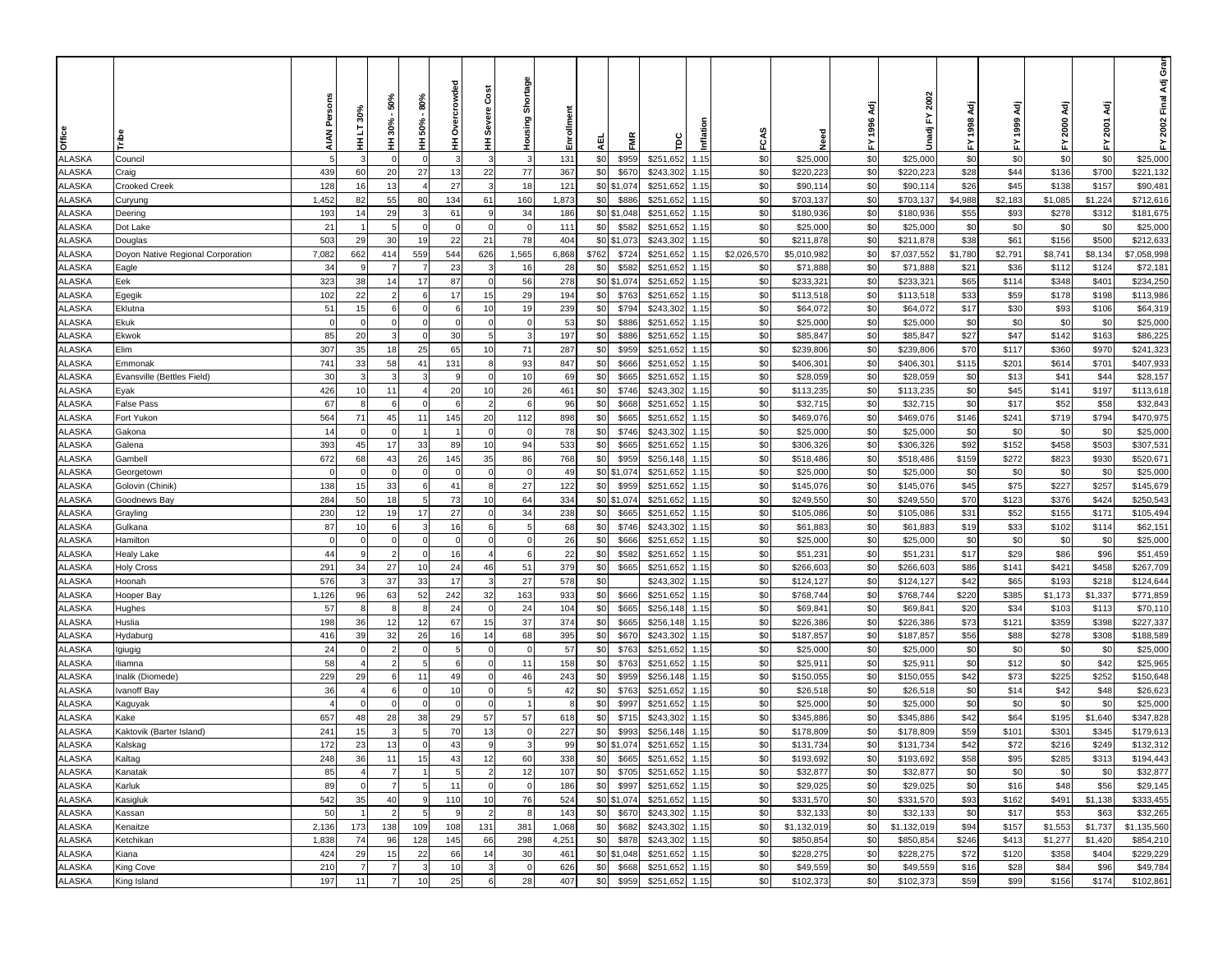| Office                         |                                    | <b>AIAN</b> | 30%<br>ā<br>Ŧ  | 50%<br>$30% -$<br>Ξ | 80%<br>50%<br>Ξ | crowded<br>®<br>⊘<br>Ŧ | Cost<br><b>Severe</b><br>Ξ | Shortage<br>Housing | Enrollmen  | 핒          | Ë              | ě                      | Inflati      | FCAS        | Veed                   | 1996 Adj<br>놊 | 2002<br>ŗ<br>Unadji    | 놊             | इ<br>1999     | ਟ੍ਰੋ<br>2000<br>≿ | इ<br>2001<br>놊   | ອັ<br>ອັ<br>2002 Final Adj<br>놊 |
|--------------------------------|------------------------------------|-------------|----------------|---------------------|-----------------|------------------------|----------------------------|---------------------|------------|------------|----------------|------------------------|--------------|-------------|------------------------|---------------|------------------------|---------------|---------------|-------------------|------------------|---------------------------------|
| ALASKA                         | King Salmon Tribe                  | 34          |                | 3                   | $\sqrt{ }$      |                        |                            | .5                  | 77         | \$0        | \$705          | \$243,302              | 1.15         | \$0         | \$50,000               | \$0           | \$50,000               | \$0           | \$0           | \$0               | \$0              | \$50,000                        |
| ALASKA                         | Kipnuk                             | 589         | 98             | 8                   |                 | 121                    | 63                         | 98                  | 691        |            | \$0 \$1,074    | \$251,652              | 1.15         | \$0         | \$544,822              | \$0           | \$544,822              | \$160         | \$277         | \$841             | \$953            | \$547,053                       |
| <b>ILASKA</b>                  | Kivalina                           | 379         | 30             | 18                  | 11              | 71                     | 9                          | 44                  | 389        |            | \$0 \$1,048    | \$251,652              | 1.15         | \$0         | \$223,256              | \$0           | \$223,256              | \$68          | \$114         | \$342             | \$384            | \$224,165                       |
| <b>LASKA</b>                   | Klawock                            | 470         | 44             | 44                  | 32              | 24                     | 9                          | 44                  | 476        | \$0        | \$670          | \$243,302              | 1.15         | \$0         | \$190,080              | \$0           | \$190,080              | \$50          | \$78          | \$232             | \$1,080          | \$191,520                       |
| <b>ILASKA</b>                  | Kluti Kaah (Copper Center)         | 167         | 20             | 22                  |                 | 20                     |                            | $\sqrt{ }$          | 186        | \$0        | \$746          | \$243,302              | 1.15         | \$0         | \$87,567               | \$0           | \$87,567               | \$28          | \$49          | \$148             | \$167            | \$87,959                        |
| <b>LASKA</b>                   | Knik                               | 293         | 42             | 14                  | 19              | 26                     | 25                         | 75                  | 457        | \$0        | \$714          | \$243,302              | 1.15         | \$0         | \$217,222              | \$0           | \$217,222              | \$0           | \$22          | \$71              | \$352            | \$217,667                       |
| <b>ILASKA</b>                  | Kobuk                              | 77          |                |                     |                 | 18                     |                            |                     | 78         | \$0        | \$1,048        | \$256,148              | 1.15         | \$0         | \$56,594               | \$0           | \$56,594               | \$18          | \$31          | \$91              | \$103            | \$56,836                        |
| ALASKA                         | Kokhanok                           | 183         | 23             | 12                  | 12              | 47                     |                            | 35                  | 138        | \$0        | \$763          | \$251,652              | 1.15         | \$0         | \$157,253              | \$0           | \$157,253              | \$46          | \$83          | \$247             | \$279            | \$157,908                       |
| ALASKA                         | Koliganek                          | 238         | 30             | 18                  | 18              | 47                     |                            | 67                  | 256        | \$0        | \$886          | \$256,148              | 1.15         | \$0         | \$179,752              | \$0           | \$179,752              | \$47          | \$85          | \$262             | \$292            | \$180,438                       |
| ALASKA                         | Kongiganak                         | 400         | 25             | -9                  | 18              | 74                     | $\overline{7}$             | 22                  | 369        |            | \$0 \$1,074    | \$251,652              | 1.15         | \$0         | \$204,620              | \$0           | \$204,620              | \$62          | \$108         | \$326             | \$373            | \$205,489                       |
| ALASKA                         | Koniag Native Regional Corporation | 330         | 18             | 11                  | 24              | 21                     | 15                         | $\Omega$            | 3,300      | \$802      | \$996          | \$251,652              | 1.15         | \$3,033,958 | \$129,81               | \$0           | \$3,163,772            | \$531         | \$689         | \$2,956           | $-$45,045$       | \$3,122,903                     |
| ALASKA                         | Kotlik                             | 617         | 33             | 45                  | 40              | 135                    | 3                          | 96                  | 571        | \$0        | \$666          | \$251,652              | 1.15         | \$0         | \$382,717              | \$0           | \$382,717              | \$107         | \$187         | \$573             | \$654            | \$384,238                       |
| ALASKA                         | Kotzebue                           | 2,544       | 118            | 92                  | 71              | 379                    | 80                         | 160                 | 2,629      |            | \$0 \$1,048    | \$251,652              | 1.15         | \$0         | \$1,244,049            | \$0           | \$1,244,049            | \$396         | \$660         | \$1,958           | \$2,208          | \$1,249,270                     |
| ALASKA                         | Koyuk                              | 290         | 26             | 20                  | - g             | 73                     | $\Omega$                   | -5                  | 299        | \$0        | \$959          | \$251,652              | 1.15         | \$0         | \$170,107              | \$0           | \$170,107              | \$57          | \$96          | \$2,999           | \$325            | \$173,583                       |
| <b>ILASKA</b>                  | Koyukuk                            | 127         | 12             | $\overline{7}$      | 10              | 10                     | 11                         | 29                  | 123        | \$0        | \$665          | \$251,652              | 1.15         | \$0         | \$91,347               | \$0           | \$91,347               | \$31          | \$52          | \$129             | \$143            | \$91,703                        |
| <b>ILASKA</b>                  | Kwethluk                           | 704         | 82             | 47                  | 13              | 159                    | 14                         | 111                 | 668        |            | \$0 \$1,074    | \$251,652              | 1.15         | \$0         | \$492,463              | \$0           | \$492,463              | \$141         | \$246         | \$751             | \$851            | \$494,453                       |
| <b>LASKA</b>                   | Kwigillingok                       | 322         | 40             | 21                  |                 | 81                     | 17                         | 50                  | 402        |            | \$0 \$1,074    | \$251,652              | 1.15         | \$0         | \$271,904              | \$0           | \$271,904              | \$80          | \$140         | \$428             | \$478            | \$273,030                       |
| <b>LASKA</b>                   | Kwinhagak (Quinhagak)              | 605         | 76             | 43                  | 23              | 163                    | 21                         | 128                 | 705        |            | \$0 \$1,074    | \$251,652              | 1.15         | \$0         | \$519,801              | \$0           | \$519,801              | \$146         | \$254         | \$771             | \$889            | \$521,860                       |
| <b>ILASKA</b>                  | arsen Bay.                         | 166         |                |                     |                 |                        |                            |                     | 471        | \$0        | \$997          | \$251,652              | 1.15         | \$0         | \$41,615               | \$0           | \$41,615               | \$0           | \$23          | \$70              | \$80             | \$41,788                        |
| ALASKA                         | esnoi (Woody Island).              | 77          |                |                     |                 |                        |                            | 12                  | 251        | \$0        | \$997          | \$251,652              | 1.15         | \$0         | \$37,439               | \$0           | \$37,439               | \$0           | \$0           | \$0               | \$0              | \$37,439                        |
| ALASKA                         | _evelock                           | 119         | 17             | 11                  | 13              | 22                     | 10                         | 34                  | 166        | \$0        | \$763          | \$251,652              | 1.15         | \$0         | \$115,958              | \$0           | \$115,958              | \$32          | \$60          | \$180             | \$200            | \$116,429                       |
| ALASKA                         | _ime                               | 57          | 16             | -3                  |                 | 20                     | 3                          | 11                  | 43         |            | \$0 \$1,074    | \$256,148              | 1.15         | \$0         | \$62,859               | \$0           | \$62,859               | \$18          | \$32          | \$97              | \$111            | \$63,117                        |
| ALASKA                         | Lower.Kalskag                      | 372         | 61             | 13                  |                 | 68                     | 22                         | 54                  | 324        |            | \$0 \$1,074    | \$251,652              | 1.15         | \$0         | \$281,167              | \$0           | \$281,167              | \$82          | \$143         | \$435             | \$492            | \$282,319                       |
| ALASKA                         | Manley Hot Springs                 | 44          | 6              | $\Omega$            |                 | 13                     | $\Omega$                   | 6                   | 62         | \$0        | \$665          | \$251,652              | 1.15         | \$0         | \$31,030               | \$0           | \$31,030               | \$0           | \$0           | \$48              | \$54             | \$31,132                        |
| ALASKA                         | Manokotak                          | 497         | 35             | 31                  | 20              | 57                     | 12                         | 62                  | 475        | \$0        | \$886          | \$251,652              | 1.15         | \$0         | \$244,791              | \$0           | \$244,791              | \$70          | \$122         | \$373             | \$421            | \$245,777                       |
| ALASKA                         | Marshall                           | 347         | 25             | 15                  | 19              | 72                     | 3                          | 40                  | 341        | \$0        | \$666          | \$251,652              | 1.15         | \$0         | \$200,976              | \$0           | \$200,976              | \$57          | \$100         | \$301             | \$352            | \$201,785                       |
| <b>ILASKA</b>                  | Mary's Igloo                       | $\Omega$    | $\Omega$       | $\Omega$            | $\Omega$        | $\Omega$               | $\Omega$                   | $\Omega$            | 84         | \$0        | \$959          | \$251,652              | 1.15         | \$0         | \$25,000               | \$0           | \$25,000               | \$0           | \$0           | \$0               | \$0              | \$25,000                        |
| <b>LASKA</b>                   | McGrath                            | 290         | 11             | 24                  | 16              | 34                     | 10                         | 36                  | 240        | \$0        | \$665          | \$256,148              | 1.15         | \$0         | \$153,320              | \$0           | \$153,320              | \$46          | \$78          | \$230             | \$256            | \$153,931                       |
| <b>LASKA</b><br><b>LASKA</b>   | Mekoryuk                           | 219<br>93   | 31<br>17       | 23                  | 14              | 74                     | 13<br>8                    | 30<br>$\Omega$      | 438        | \$0        | \$0 \$1,074    | \$251,652              | 1.15         | \$0<br>\$0  | \$230,577              | \$0<br>\$0    | \$230,577              | \$70<br>\$24  | \$121         | \$370             | \$415            | \$231,554                       |
|                                | Mentasta                           |             |                |                     |                 | 20                     |                            |                     | 226        |            | \$746          | \$251,652              | 1.15         |             | \$77,609               |               | \$77,609               |               | \$43          | \$131             | \$148            | \$77,955                        |
| <b>ILASKA</b><br><b>ILASKA</b> | Minto<br>Mountain Village          | 216<br>882  | 24<br>34       | 16<br>56            | 18<br>40        | 37<br>112              | 10                         | 41                  | 224        | \$0<br>\$0 | \$665<br>\$666 | \$251,652<br>\$251,652 | 1.15         | \$0<br>\$0  | \$161,128<br>\$402,814 | \$0<br>\$0    | \$161,128<br>\$402,814 | \$49<br>\$111 | \$80<br>\$194 | \$234<br>\$586    | \$262<br>\$2,381 | \$161,752<br>\$406,085          |
| ALASKA                         | Naknek                             | 294         | 19             | 21                  |                 |                        | 12                         | 106<br>40           | 994<br>309 | \$0        | \$705          | \$251,652              | 1.15<br>1.15 | \$0         | \$94,968               | \$0           | \$94,968               | \$1,221       | \$1,262       | \$138             | \$151            | \$97,739                        |
| ALASKA                         | NANA Native Regional Corporation   | 96          | 23             | 11                  |                 | 38                     | $\mathbf 0$                | 34                  | 10,406     | \$933      | \$1,048        | \$256,148              | 1.15         | \$3,204,416 | \$110,180              | \$0           | \$3,314,597            | \$468         | \$483         | \$1,798           | $-$ \$255        | \$3,317,091                     |
| ALASKA                         | Nanwelek (English Bay)             | 180         |                | -5                  |                 | 17                     | $\overline{0}$             |                     | 237        | \$0        | \$682          | \$243,302              | 1.15         | \$0         | \$45,106               | \$0           | \$45,106               | \$0           | \$25          | \$76              | \$87             | \$45,294                        |
| ALASKA                         | Napaimute                          | $\Omega$    | $\Omega$       | $\Omega$            |                 | $\Omega$               | $\mathbf{0}$               | $\Omega$            | 125        |            | \$0 \$1,074    | \$251,652              | 1.15         | \$0         | \$25,000               | \$0           | \$25,000               | \$0           | \$0           | \$0               | \$0              | \$25,000                        |
| ALASKA                         | Napakiak                           | 421         | 43             | 31                  |                 | 93                     | 3                          | 58                  | 384        |            | \$0 \$1,074    | \$251,652              | 1.15         | \$0         | \$266,453              | \$0           | \$266,453              | \$76          | \$133         | \$407             | \$462            | \$267,53                        |
| ALASKA                         | Napaskiak                          | 404         | 44             | 13                  | 23              | 91                     | 17                         | 65                  | 372        |            | \$0 \$1,074    | \$251,652              | 1.15         | \$0         | \$306,697              | \$0           | \$306,697              | \$89          | \$154         | \$471             | \$533            | \$307,943                       |
| ALASKA                         | Nelson Lagoon                      | 81          | $\overline{7}$ | 6                   | $\Omega$        | $\Omega$               | 13                         | 6                   | 51         | \$0        | \$668          | \$251,652              | 1.15         | \$0         | \$53,973               | \$0           | \$53,973               | \$17          | \$29          | \$88              | \$99             | \$54,206                        |
| <b>ILASKA</b>                  | Nenana                             | 173         | 18             | 24                  | 8               | $\overline{7}$         | -8                         | 13                  | 499        | \$0        | \$665          | \$251,652              | 1.15         | \$0         | \$84,642               | \$0           | \$84,642               | \$27          | \$45          | \$130             | \$145            | \$84,989                        |
| <b>LASKA</b>                   | New Stuyahok                       | 497         | 59             | 10                  | 20              | 70                     | 23                         | 62                  | 525        | \$0        | \$886          | \$256,148              | 1.15         | \$0         | \$310,402              | \$0           | \$310,402              | \$89          | \$159         | \$479             | \$544            | \$311,673                       |
| <b>LASKA</b>                   | Newhalen                           | 214         | 11             | 17                  |                 | 29                     |                            | 18                  | 192        | \$0        | \$763          | \$251,652              | 1.15         | \$0         | \$109,415              | \$0           | \$109,415              | \$33          | \$668         | \$174             | \$198            | \$110,488                       |
| <b>ILASKA</b>                  | Newtok                             | 259         | 26             | 14                  |                 | 48                     | 16                         | 37                  | 308        | \$0        | \$1,072        | \$251,652              | 1.15         | \$0         | \$188,659              | \$0           | \$188,659              | \$55          | \$96          | \$291             | \$330            | \$189,430                       |
| <b>ALASKA</b>                  | Nightmute                          | 219         | 21             |                     |                 | 29                     |                            | 14                  | 215        | \$0        | \$1,074        | \$251,652              | 1.15         | \$0         | \$102,617              | \$0           | \$102,617              | \$31          | \$53          | \$160             | \$184            | \$103,046                       |
| ALASKA                         | Nikolai                            | 113         | 20             | 12                  | $\overline{7}$  | 40                     | $\overline{2}$             | 29                  | 138        | \$0        | \$665          | \$256,148 1.15         |              | \$0         | \$121,914              | \$0           | \$121,914              | \$37          | \$63          | \$187             | \$207            | \$122,407                       |
| ALASKA                         | Nikolski                           | 28          | 10             | 9                   | $\Omega$        |                        |                            | $\overline{2}$      | 58         | \$0        | \$570          | \$251,652              | 1.15         | \$0         | \$29,391               | \$0           | \$29,391               | \$0           | \$16          | \$49              | \$55             | \$29,512                        |
| ALASKA                         | Ninilchik                          | 495         | 39             | 29                  | 35              | 50                     | 20                         | 94                  | 307        | \$0        | \$682          | \$243,302              | 1.15         | \$0         | \$275,299              | \$0           | \$275,299              | \$31          | \$52          | \$410             | \$454            | \$276,246                       |
| <b>ALASKA</b>                  | Noatuk                             | 433         | 23             | -8                  | 13              | 92                     | 5                          | -6                  | 489        |            | \$0 \$1,048    | \$256,148              | 1.15         | \$0         | \$219,508              | \$0           | \$219,508              | \$72          | \$123         | \$359             | \$409            | \$220,471                       |
| ALASKA                         | Nome                               | 2,053       | 118            | 69                  | 102             | 263                    | 65                         | 242                 | 1,952      | \$0        | \$959          | \$251,652              | 1.15         | \$0         | \$1,040,865            | \$0           | \$1,040,865            | \$288         | \$481         | \$1,611           | \$1,810          | \$1,045,054                     |
| <b>ALASKA</b>                  | Nondalton                          | 186         | 17             | 13                  | 11              | 39                     | 6                          | 26                  | 438        | \$0        | \$763          | \$251,652 1.15         |              | \$0         | \$130,962              | \$0           | \$130,962              | \$39          | \$70          | \$208             | \$235            | \$131,514                       |
| ALASKA                         | Noorvik                            | 657         | 16             | 38                  | 27              | 99                     | 8                          | 26                  | 723        |            | \$0 \$1,048    | \$251,652              | 1.15         | \$0         | \$278,491              | \$0           | \$278,491              | \$90          | \$151         | \$443             | \$502            | \$279,677                       |
| ALASKA                         | Northway                           | 125         | 21             | -8                  |                 | 41                     | 5                          | 23                  | 252        | \$0        | \$582          | \$251,652              | 1.15         | \$0         | \$122,662              | \$0           | \$122,662              | \$35          | \$61          | \$186             | \$211            | \$123,155                       |
| ALASKA                         | Nuigsut                            | 394         | 24             | 14                  | 20              | 59                     | 21                         | 16                  | 443        | \$0        | \$993          | \$256,148              | 1.15         | \$0         | \$227,931              | \$0           | \$227,931              | \$73          | \$124         | \$373             | \$1,580          | \$230,080                       |
| ALASKA                         | Nulato                             | 429         | 36             | 25                  | 20              | 99                     | $\overline{2}$             | 81                  | 587        | \$0        | \$665          | \$251,652              | 1.15         | \$0         | \$284,194              | \$0           | \$284,194              | \$85          | \$140         | \$415             | \$463            | \$285,297                       |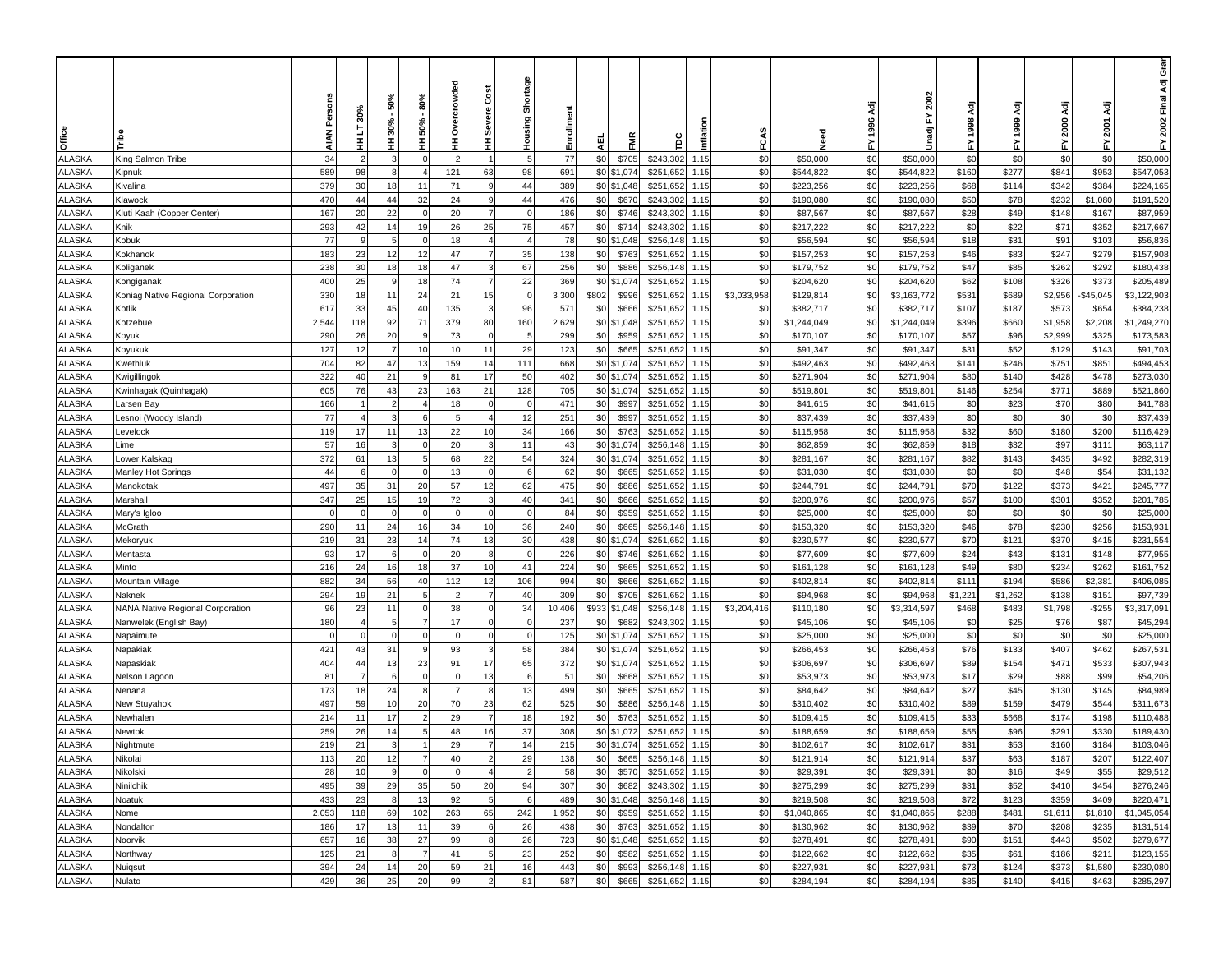| 71<br>\$0<br>485<br>53<br>26<br>112<br>473<br>\$0 \$1,074<br>\$251,652<br>1.15<br>\$0<br>\$310,837<br>\$310,837<br>\$89<br>\$155<br>\$474<br>\$537<br>\$312,091<br><b>ALASKA</b><br>Nunapitchuk<br>-7<br>3<br>$\overline{0}$<br>26<br>\$0<br>\$0<br>\$0<br>\$0<br>\$0<br>\$0<br>\$0<br>\$25,000<br>ALASKA<br>$\overline{0}$<br>\$666<br>\$251,652<br>\$25,000<br>Ohogamiut<br>$\Omega$<br>$\Omega$<br>$\Omega$<br>$\Omega$<br>1.15<br>\$25,000<br>$\Omega$<br>304<br>29<br>25<br>11<br>564<br>\$0<br>\$997<br>\$251,652<br>\$0<br>\$0<br>\$122,740<br>\$38<br>\$65<br>\$198<br>\$1,357<br>\$124,399<br><b>ILASKA</b><br>11<br>19<br>8<br>\$122,740<br>Old Harbor<br>1.15<br>\$0 \$1,074<br><b>LASKA</b><br>3,600<br>220<br>123<br>432<br>3,738<br>\$251,652<br>\$0<br>\$0<br>\$1,968,586<br>\$569<br>\$1,976,565<br>156<br>123<br>532<br>1.15<br>\$1,968,586<br>\$986<br>\$3,014<br>\$3,410<br>Orutsararmuit (Bethel)<br>57<br>77<br>\$0 \$1,074<br>\$0<br>\$0<br>\$50<br>\$57<br>\$32,146<br><b>ILASKA</b><br>\$251,652<br>1.15<br>\$32,022<br>\$32,022<br>\$0<br>\$17<br>Oscarville<br>13<br>3<br><b>LASKA</b><br>220<br>17<br>375<br>\$0<br>\$0<br>\$0<br>\$17<br>\$30<br>\$103<br>\$54,322<br>Ouzinkie<br>\$997<br>\$251,652<br>1.15<br>\$54,080<br>\$54,080<br>\$91<br>\$0<br>\$0<br>\$0<br><b>ILASKA</b><br>66<br>\$666<br>\$251,652<br>\$0<br>\$25,000<br>\$0<br>\$0<br>\$0<br>\$25,000<br>Paimiut<br>$\Omega$<br>1.15<br>\$25,000<br>35<br>ALASKA<br>50<br>\$0<br>1.15<br>\$0<br>\$0<br>\$0<br>\$0<br>\$0<br>\$0<br>\$25,000<br>\$668<br>\$251,652<br>\$25,000<br>Pauloff Village<br>$\Omega$<br>\$25,000<br>\$0<br>\$0<br>\$0<br>ALASKA<br>50<br>115<br>1.15<br>\$0<br>\$0<br>\$0<br>\$0<br>\$25,000<br>$\Omega$<br>$\Omega$<br>\$763<br>\$251,652<br>\$25,000<br>\$25,000<br>Pedro Bay<br>ALASKA<br>127<br>10<br>253<br>\$0<br>\$0<br>\$0<br>\$28<br>\$51<br>\$170<br>\$88,487<br>$\overline{7}$<br>24<br>\$763<br>\$251,652<br>1.15<br>\$88,089<br>\$149<br>Perryville<br>-8<br>\$88,089<br>ALASKA<br>456<br>63<br>22<br>29<br>21<br>93<br>418<br>\$0<br>\$715<br>\$0<br>\$0<br>\$241,829<br>\$46<br>\$71<br>\$254<br>\$526<br>\$242,727<br>21<br>\$243,302<br>1.15<br>\$241,829<br>Petersburg<br>133<br>140<br>\$0<br>\$763<br>\$0<br>\$0<br>\$29,293<br>\$0<br>\$0<br>\$50<br>\$57<br>\$29,401<br>ALASKA<br><b>Pilot Point</b><br>12<br>$\Omega$<br>$\Omega$<br>\$251,652<br>1.15<br>\$29,293<br>\$0<br>\$0<br>\$550<br>ALASKA<br><b>Pilot Station</b><br>623<br>61<br>36<br>22<br>114<br>110<br>537<br>\$666<br>\$251,652<br>1.15<br>\$0<br>\$381,092<br>\$103<br>\$181<br>\$2,336<br>\$384,262<br>-8<br>\$381,092<br>\$0<br>\$0<br>\$41<br>\$73<br>\$221<br>\$252<br>\$145,873<br>ALASKA<br>169<br>17<br>18<br>51<br>31<br>161<br>\$666<br>\$251,652<br>\$0<br>\$145,286<br>Pitka's Point<br>12<br>1.15<br>\$145,286<br>3<br>\$0 \$1,074<br>\$0<br>83<br>30<br>15<br>70<br>\$251,652<br>\$0<br>\$101,511<br>\$30<br>\$52<br>\$159<br>\$181<br>\$101,934<br><b>ILASKA</b><br>9<br>1.15<br>Platinum<br>9<br>5<br>8<br>\$101,51'<br>728<br>23<br>795<br>\$0<br>\$0<br>\$0<br>\$644<br>\$739<br>\$384,030<br><b>ILASKA</b><br>19<br>25<br>162<br>14<br>\$993<br>\$256,148<br>\$382,306<br>\$126<br>\$215<br>$\Omega$<br>1.15<br>\$382,306<br>Point Hope<br><b>LASKA</b><br>152<br>\$0<br>\$993<br>\$256,148<br>\$0<br>\$0<br>\$36<br>\$212<br>\$112,298<br>54<br>197<br>1.15<br>\$111,804<br>\$62<br>\$185<br>Point Lay<br>5<br>\$111,804<br>144<br>287<br>\$0<br>\$0<br>\$0<br>\$76<br>\$39,852<br><b>LASKA</b><br>21<br>\$682<br>\$243,302<br>1.15<br>\$0<br>\$39,687<br>\$39,687<br>\$22<br>\$66<br>Port Graham<br>10<br>$\Omega$<br>\$0<br>\$0<br>\$0<br>\$0<br><b>ILASKA</b><br>Port Heiden<br>102<br>139<br>\$763<br>\$251,652<br>1.15<br>\$25,401<br>\$14<br>\$0<br>\$47<br>\$25,462<br>\$25,401<br>-6<br>12<br>\$0<br>\$0<br>\$0<br>\$0<br>\$81<br>\$48,144<br>ALASKA<br>160<br>325<br>\$997<br>\$251,652<br>1.15<br>\$47,945<br>\$47,945<br>\$27<br>\$91<br>Port Lions<br>ALASKA<br>\$0<br>\$251,652<br>\$0<br>\$0<br>\$0<br>\$0<br>\$0<br>\$0<br>\$25,000<br>$\Omega$<br>$\Omega$<br>164<br>\$886<br>1.15<br>\$25,000<br>\$25,000<br>Portage Creek<br>$\Omega$<br>$\Omega$<br>ALASKA<br>483<br>19<br>17<br>11<br>\$0<br>\$668<br>\$0<br>\$0<br>\$118,041<br>\$39<br>\$67<br>\$200<br>\$228<br>\$118,575<br>16<br>14<br>$\overline{2}$<br>610<br>\$251,652<br>1.15<br>\$118,041<br>Qagan Tayagungin (Sand Point)<br>ALASKA<br>248<br>\$0<br>\$0<br>\$0<br>\$20<br>\$34<br>\$102<br>\$59,44<br>9<br>11<br>524<br>\$570<br>\$251,652<br>1.15<br>\$59,168<br>\$116<br>Qawalangin (Unalaska)<br>9<br>$\Omega$<br>\$59,168<br>$\overline{4}$<br>77<br>ALASKA<br>17<br>34<br>19<br>\$0<br>\$665<br>\$0<br>\$0<br>\$27<br>\$132<br>\$146<br>\$85,905<br>$\Omega$<br>$\Omega$<br>64<br>\$251,652<br>1.15<br>\$85,555<br>\$85,555<br>\$44<br>Rampart<br>\$0<br>50<br>28<br>\$0<br>\$0<br>\$25,000<br>\$0<br>\$0<br>\$0<br>\$0<br>\$25,000<br>ALASKA<br><b>Red Devil</b><br>5<br>\$1,074<br>\$251,652<br>1.15<br>\$25,000<br>3<br>3<br>$\sqrt{ }$<br><b>q</b><br>$\Omega$<br>137<br>21<br>\$0<br>\$0<br>\$0<br>\$32<br>\$175<br>ALASKA<br>Ruby<br>17<br>18<br>34<br>257<br>\$665<br>\$256,148<br>1.15<br>\$101,523<br>\$101,523<br>\$53<br>\$158<br>\$101,94<br>$\overline{1}$<br>$\sqrt{ }$<br>35<br>\$0<br>315<br>21<br>22<br>69<br>\$251,652<br>\$0<br>\$0<br>\$52<br>\$91<br>\$272<br>\$321<br>\$183,378<br>ALASKA<br>15<br>$\overline{0}$<br>294<br>\$666<br>\$182,642<br>Russian Mission (Yukon)<br>1.15<br>\$182,642<br><b>LASKA</b><br>153<br>11<br>17<br>131<br>\$0<br>\$570<br>\$251,652<br>\$0<br>\$0<br>\$60,644<br>\$18<br>\$30<br>\$95<br>\$105<br>\$60,893<br>11<br>$\overline{4}$<br>1.15<br>\$60,644<br>Saint George<br>8<br>\$0<br>363<br>29<br>27<br>\$959<br>\$251,652<br>\$0<br>\$0<br>\$212,251<br>\$67<br>\$340<br>\$388<br>\$213,159<br><b>LASKA</b><br>20<br>15<br>76<br>313<br>\$212,25<br>\$113<br>Saint Michael<br>1.15<br><b>LASKA</b><br>581<br>23<br>\$0<br>\$0<br>\$43<br>\$300,185<br>Saint Paul<br>21<br>29<br>44<br>89<br>19<br>775<br>\$570<br>\$251,652<br>1.15<br>\$0<br>\$299,014<br>\$299,014<br>\$71<br>\$495<br>\$562<br>161<br>32<br>\$0<br>\$0<br>\$0<br>\$18<br>\$31<br>\$131<br>\$146<br>\$87,364<br><b>ILASKA</b><br>13<br>10<br>10<br>153<br>\$682<br>\$243,302<br>1.15<br>\$87,038<br>\$87,038<br>Salamatoff<br>75<br>\$0<br>\$0<br>\$0<br>\$832<br><b>ILASKA</b><br>619<br>89<br>24<br>143<br>41<br>648<br>\$959<br>\$256,148<br>\$519,426<br>\$161<br>\$276<br>\$941<br>\$521,635<br>Savoonga<br>1.15<br>\$519,426<br>\$0<br>350<br>19<br>12<br>175<br>1.15<br>\$0<br>\$0<br>\$26<br>\$115<br>\$130<br>ALASKA<br>\$878<br>\$243,302<br>\$66,404<br>\$43<br>\$66,718<br>Saxman<br>\$66,404<br>\$0<br>ALASKA<br>45<br>22<br>12<br>58<br>\$0<br>\$290,020<br>\$83<br>\$146<br>\$444<br>\$506<br>\$291,199<br>464<br>29<br>83<br>430<br>\$666<br>\$251,652<br>1.15<br>\$0<br>\$290,020<br>Scammon Bay<br>38<br>ALASKA<br>703<br>51<br>47<br>25<br>152<br>831<br>\$0 \$1,048<br>\$0<br>\$0<br>\$131<br>\$646<br>\$733<br>\$407,896<br>Selawik<br>9<br>\$251,652<br>1.15<br>\$406,166<br>\$220<br>\$406,166<br>ALASKA<br>46<br>\$0<br>\$0<br>\$0<br>\$0<br>\$25,000<br>$\overline{2}$<br>$\overline{0}$<br>$\Omega$<br>386<br>\$682<br>\$243,302<br>1.15<br>\$25,000<br>\$25,000<br>\$0<br>\$0<br>\$0<br>Seldovia<br>$\sqrt{ }$<br>2<br>30<br>\$0<br>\$0<br>147<br>16<br>173<br>\$665<br>\$251,652<br>1.15<br>\$0<br>\$135,360<br>\$42<br>\$70<br>\$209<br>\$231<br>\$135,91<br>ALASKA<br>15<br>10<br>43<br>6<br>\$135,360<br>Shageluk<br>\$0<br>\$0<br>\$30<br>ALASKA<br>209<br>11<br>15<br>30<br>10<br>211<br>\$959<br>\$251,652<br>1.15<br>\$0<br>\$92,666<br>\$50<br>\$149<br>\$170<br>\$93,065<br>Shaktoolik<br>3<br>\$92,666<br>136<br>13<br>\$0<br>\$0<br>\$0<br>\$28<br>\$148<br>\$173<br>ALASKA<br>11<br>15<br>30<br>138<br>\$666<br>\$251,652<br>1.15<br>\$96,687<br>\$49<br>\$97,086<br>Sheldon's Point<br>6<br>\$96,687<br>-0<br>517<br>51<br>13<br>46<br>\$0<br>\$251,652<br>\$0<br>\$122<br>\$204<br>\$616<br>\$701<br>\$383,962<br><b>ILASKA</b><br>39<br>29<br>135<br>464<br>\$959<br>\$0<br>\$382,320<br>\$382,320<br>Shishmaref<br>1.15<br><b>LASKA</b><br>891<br>48<br>31<br>144<br>1,221<br>\$0<br>\$0<br>\$0<br>\$0<br>\$0<br>\$0<br>\$418,581<br>65<br>57<br>41<br>\$997<br>\$243,302<br>1.15<br>\$418,581<br>\$418,581<br>\$0<br>Shoonaq' Tribe of Kodiak<br>275<br>53<br>26<br>\$0 \$1,048<br>\$0<br>\$0<br>\$44<br>\$75<br>\$223<br>\$252<br>\$145,379<br><b>LASKA</b><br>14<br>19<br>13<br>266<br>\$256,148<br>\$144,784<br>1.15<br>\$144,784<br>Shungnak<br>96<br>\$0<br>\$0<br>\$0<br>\$0<br>\$70<br>\$75<br>\$45,569<br><b>ILASKA</b><br>15<br>48<br>\$243,302<br>1.15<br>\$45,405<br>\$45,405<br>\$19<br>Skagway<br>11<br>\$35<br>121<br>28<br>126<br>\$0<br>\$0<br>\$0<br>\$62<br>\$189<br>\$215<br><b>ALASKA</b><br>29<br>40<br>\$1,074<br>\$251,652<br>1.15<br>\$124,266<br>\$124,266<br>\$124,768<br>Sleetmute<br>\$251,652 1.15<br>\$25,000<br>ALASKA<br>Solomon<br>$\mathbf{3}$<br>$\overline{1}$<br>$\mathbf 0$<br>$\overline{4}$<br>$\mathbf 0$<br>$\overline{4}$<br>67<br>\$0<br>\$959<br>\$0<br>\$25,000<br>\$0<br>\$25,000<br>\$0<br>\$0<br>\$0<br>\$0<br>8<br>125<br>12<br>6<br>18<br><b>ALASKA</b><br>11<br>11<br>309<br>\$0<br>\$251,652<br>1.15<br>\$0<br>\$0<br>\$67,853<br>\$1,215<br>\$34<br>\$105<br>\$117<br>\$69,323<br>South Naknek<br>\$705<br>\$67,853<br>43<br>50<br>\$0<br>Stebbins<br>534<br>31<br>20<br>109<br>6<br>562<br>\$0<br>\$959<br>\$251,652<br>1.15<br>\$0<br>\$307,748<br>\$307,748<br>\$96<br>\$161<br>\$488<br>\$554<br>\$309,047<br>\$0<br><b>ALASKA</b><br>108<br>22<br>10<br>38<br>34<br>\$665<br>\$251,652<br>1.15<br>\$0<br>\$0<br>\$125,604<br>\$38<br>\$190<br>\$210<br>\$126,106<br>Stevens<br>6<br>196<br>\$125,604<br>\$64<br>64<br>27<br>27<br>21<br>\$0 \$1,074<br>\$256,148<br>\$0<br>\$28<br>ALASKA<br>$\mathbf 0$<br>$\overline{7}$<br>59<br>1.15<br>\$0<br>\$100,932<br>\$100,932<br>\$51<br>\$154<br>\$175<br>\$101,340<br><b>Stoney River</b><br>$\sqrt{ }$<br><b>ALASKA</b><br>66<br>\$0<br>\$665<br>\$256,148<br>\$0<br>\$0<br>\$0<br>\$0<br>\$0<br>\$0<br>Takotna<br>9<br>$\overline{2}$<br>$\mathbf 0$<br>$\overline{4}$<br>$\overline{4}$<br>1.15<br>\$25,000<br>\$25,000<br>\$25,000<br>2<br>$\overline{2}$<br>27<br>\$0<br>\$251,652<br>\$0<br>ALASKA<br>120<br>16<br>10<br>24<br>97<br>\$582<br>1.15<br>\$0<br>\$86,829<br>\$86,829<br>\$24<br>\$41<br>\$130<br>\$144<br>\$87,167<br>Tanacross<br>-3<br>$\overline{2}$<br>78<br>293<br>42<br>28<br>17<br>99<br>\$0<br>\$665<br>\$0<br>\$0<br>\$88<br>ALASKA<br>6<br>903<br>\$256,148<br>1.15<br>\$295,336<br>\$295,336<br>\$149<br>\$444<br>\$492<br>\$296,509<br>Tanana<br>\$243,302 1.15<br>\$0<br>\$0<br>\$33,161<br>ALASKA<br>Tatitlek<br>114<br>-5<br>10<br>$\mathbf 0$<br>89<br>\$0<br>\$746<br>\$33,024<br>\$33,024<br>\$0<br>\$18<br>\$56<br>\$63<br>9<br>$\overline{2}$<br>$\mathbf 0$<br>93<br>ALASKA<br>17<br>$\mathbf 0$<br>6<br>64<br>\$0<br>\$746<br>\$243,302 1.15<br>\$0<br>\$0<br>\$45,108<br>\$0<br>\$23<br>\$73<br>\$81<br>\$45,285<br>Tazlina<br>8<br>$\overline{7}$<br>\$45,108<br>$\Omega$ | Office        |  | 30%<br>E<br>Ŧ | 50%<br>$30% -$<br>Ξ | 80%<br>50%<br>Ŧ | crowded<br>ँ<br>१<br>Ŧ | Cost<br><b>Severe</b><br>Ξ | Shortage<br>Housing | Enrollmen | 핒 | ENR | ě | Inflati | FCAS | Need<br>2 | 1996 Adj<br>놊 | 2002<br>ŗ<br>Unadji | 1998<br>놊 | इ<br>1999 | ਟ੍ਰ<br>2000<br>놊 | इ<br>2001<br>놊 | Gran<br>2002 Final Adj<br>놊 |
|-------------------------------------------------------------------------------------------------------------------------------------------------------------------------------------------------------------------------------------------------------------------------------------------------------------------------------------------------------------------------------------------------------------------------------------------------------------------------------------------------------------------------------------------------------------------------------------------------------------------------------------------------------------------------------------------------------------------------------------------------------------------------------------------------------------------------------------------------------------------------------------------------------------------------------------------------------------------------------------------------------------------------------------------------------------------------------------------------------------------------------------------------------------------------------------------------------------------------------------------------------------------------------------------------------------------------------------------------------------------------------------------------------------------------------------------------------------------------------------------------------------------------------------------------------------------------------------------------------------------------------------------------------------------------------------------------------------------------------------------------------------------------------------------------------------------------------------------------------------------------------------------------------------------------------------------------------------------------------------------------------------------------------------------------------------------------------------------------------------------------------------------------------------------------------------------------------------------------------------------------------------------------------------------------------------------------------------------------------------------------------------------------------------------------------------------------------------------------------------------------------------------------------------------------------------------------------------------------------------------------------------------------------------------------------------------------------------------------------------------------------------------------------------------------------------------------------------------------------------------------------------------------------------------------------------------------------------------------------------------------------------------------------------------------------------------------------------------------------------------------------------------------------------------------------------------------------------------------------------------------------------------------------------------------------------------------------------------------------------------------------------------------------------------------------------------------------------------------------------------------------------------------------------------------------------------------------------------------------------------------------------------------------------------------------------------------------------------------------------------------------------------------------------------------------------------------------------------------------------------------------------------------------------------------------------------------------------------------------------------------------------------------------------------------------------------------------------------------------------------------------------------------------------------------------------------------------------------------------------------------------------------------------------------------------------------------------------------------------------------------------------------------------------------------------------------------------------------------------------------------------------------------------------------------------------------------------------------------------------------------------------------------------------------------------------------------------------------------------------------------------------------------------------------------------------------------------------------------------------------------------------------------------------------------------------------------------------------------------------------------------------------------------------------------------------------------------------------------------------------------------------------------------------------------------------------------------------------------------------------------------------------------------------------------------------------------------------------------------------------------------------------------------------------------------------------------------------------------------------------------------------------------------------------------------------------------------------------------------------------------------------------------------------------------------------------------------------------------------------------------------------------------------------------------------------------------------------------------------------------------------------------------------------------------------------------------------------------------------------------------------------------------------------------------------------------------------------------------------------------------------------------------------------------------------------------------------------------------------------------------------------------------------------------------------------------------------------------------------------------------------------------------------------------------------------------------------------------------------------------------------------------------------------------------------------------------------------------------------------------------------------------------------------------------------------------------------------------------------------------------------------------------------------------------------------------------------------------------------------------------------------------------------------------------------------------------------------------------------------------------------------------------------------------------------------------------------------------------------------------------------------------------------------------------------------------------------------------------------------------------------------------------------------------------------------------------------------------------------------------------------------------------------------------------------------------------------------------------------------------------------------------------------------------------------------------------------------------------------------------------------------------------------------------------------------------------------------------------------------------------------------------------------------------------------------------------------------------------------------------------------------------------------------------------------------------------------------------------------------------------------------------------------------------------------------------------------------------------------------------------------------------------------------------------------------------------------------------------------------------------------------------------------------------------------------------------------------------------------------------------------------------------------------------------------------------------------------------------------------------------------------------------------------------------------------------------------------------------------------------------------------------------------------------------------------------------------------------------------------------------------------------------------------------------------------------------------------------------------------------------------------------------------------------------------------------------------------------------------------------------------------------------------------------------------------------------------------------------------------------------------------------------------------------------------------------------------------------------------------------------------------------------------------------------------------------------------------------------------------------------------------------------------------------------------------------------------------------------------------------------------------------------------------------------------------------------------------------------------------------------------------------------------------------------------------------------------------------------------------------------------------------------------------------------------------------------------------------------------------------------------------------------------------------------------------------------------------------------------------------------------------------------------------------------------------------------------------------------------------------------------------------------------------------------------------------------------------------------------------------------------------------------------------------------------------------------------------------------------------------------------------------------------------------------------------------------------------------------------------------------------------------------------------------------------------------------------------------------------------------------------------------------------------------------------------------------------------------------------------------------------------------------------------------------------------------------------------------------------------------------------------------------------------------------------------------------------------------------------------------------------------------------------------------------------------------------------------------------------------------------------------------------------------------------------------------------------------------------|---------------|--|---------------|---------------------|-----------------|------------------------|----------------------------|---------------------|-----------|---|-----|---|---------|------|-----------|---------------|---------------------|-----------|-----------|------------------|----------------|-----------------------------|
|                                                                                                                                                                                                                                                                                                                                                                                                                                                                                                                                                                                                                                                                                                                                                                                                                                                                                                                                                                                                                                                                                                                                                                                                                                                                                                                                                                                                                                                                                                                                                                                                                                                                                                                                                                                                                                                                                                                                                                                                                                                                                                                                                                                                                                                                                                                                                                                                                                                                                                                                                                                                                                                                                                                                                                                                                                                                                                                                                                                                                                                                                                                                                                                                                                                                                                                                                                                                                                                                                                                                                                                                                                                                                                                                                                                                                                                                                                                                                                                                                                                                                                                                                                                                                                                                                                                                                                                                                                                                                                                                                                                                                                                                                                                                                                                                                                                                                                                                                                                                                                                                                                                                                                                                                                                                                                                                                                                                                                                                                                                                                                                                                                                                                                                                                                                                                                                                                                                                                                                                                                                                                                                                                                                                                                                                                                                                                                                                                                                                                                                                                                                                                                                                                                                                                                                                                                                                                                                                                                                                                                                                                                                                                                                                                                                                                                                                                                                                                                                                                                                                                                                                                                                                                                                                                                                                                                                                                                                                                                                                                                                                                                                                                                                                                                                                                                                                                                                                                                                                                                                                                                                                                                                                                                                                                                                                                                                                                                                                                                                                                                                                                                                                                                                                                                                                                                                                                                                                                                                                                                                                                                                                                                                                                                                                                                                                                                                                                                                                                                                                                                                                                                                                                                                                                                                                                                                                                                                                                                                                                                                                                                                                                                                                                                                                                                                                                                                                                                                                                                                                                                                                                                                                                                                                                         |               |  |               |                     |                 |                        |                            |                     |           |   |     |   |         |      |           |               |                     |           |           |                  |                |                             |
|                                                                                                                                                                                                                                                                                                                                                                                                                                                                                                                                                                                                                                                                                                                                                                                                                                                                                                                                                                                                                                                                                                                                                                                                                                                                                                                                                                                                                                                                                                                                                                                                                                                                                                                                                                                                                                                                                                                                                                                                                                                                                                                                                                                                                                                                                                                                                                                                                                                                                                                                                                                                                                                                                                                                                                                                                                                                                                                                                                                                                                                                                                                                                                                                                                                                                                                                                                                                                                                                                                                                                                                                                                                                                                                                                                                                                                                                                                                                                                                                                                                                                                                                                                                                                                                                                                                                                                                                                                                                                                                                                                                                                                                                                                                                                                                                                                                                                                                                                                                                                                                                                                                                                                                                                                                                                                                                                                                                                                                                                                                                                                                                                                                                                                                                                                                                                                                                                                                                                                                                                                                                                                                                                                                                                                                                                                                                                                                                                                                                                                                                                                                                                                                                                                                                                                                                                                                                                                                                                                                                                                                                                                                                                                                                                                                                                                                                                                                                                                                                                                                                                                                                                                                                                                                                                                                                                                                                                                                                                                                                                                                                                                                                                                                                                                                                                                                                                                                                                                                                                                                                                                                                                                                                                                                                                                                                                                                                                                                                                                                                                                                                                                                                                                                                                                                                                                                                                                                                                                                                                                                                                                                                                                                                                                                                                                                                                                                                                                                                                                                                                                                                                                                                                                                                                                                                                                                                                                                                                                                                                                                                                                                                                                                                                                                                                                                                                                                                                                                                                                                                                                                                                                                                                                                                                         |               |  |               |                     |                 |                        |                            |                     |           |   |     |   |         |      |           |               |                     |           |           |                  |                |                             |
|                                                                                                                                                                                                                                                                                                                                                                                                                                                                                                                                                                                                                                                                                                                                                                                                                                                                                                                                                                                                                                                                                                                                                                                                                                                                                                                                                                                                                                                                                                                                                                                                                                                                                                                                                                                                                                                                                                                                                                                                                                                                                                                                                                                                                                                                                                                                                                                                                                                                                                                                                                                                                                                                                                                                                                                                                                                                                                                                                                                                                                                                                                                                                                                                                                                                                                                                                                                                                                                                                                                                                                                                                                                                                                                                                                                                                                                                                                                                                                                                                                                                                                                                                                                                                                                                                                                                                                                                                                                                                                                                                                                                                                                                                                                                                                                                                                                                                                                                                                                                                                                                                                                                                                                                                                                                                                                                                                                                                                                                                                                                                                                                                                                                                                                                                                                                                                                                                                                                                                                                                                                                                                                                                                                                                                                                                                                                                                                                                                                                                                                                                                                                                                                                                                                                                                                                                                                                                                                                                                                                                                                                                                                                                                                                                                                                                                                                                                                                                                                                                                                                                                                                                                                                                                                                                                                                                                                                                                                                                                                                                                                                                                                                                                                                                                                                                                                                                                                                                                                                                                                                                                                                                                                                                                                                                                                                                                                                                                                                                                                                                                                                                                                                                                                                                                                                                                                                                                                                                                                                                                                                                                                                                                                                                                                                                                                                                                                                                                                                                                                                                                                                                                                                                                                                                                                                                                                                                                                                                                                                                                                                                                                                                                                                                                                                                                                                                                                                                                                                                                                                                                                                                                                                                                                                                         |               |  |               |                     |                 |                        |                            |                     |           |   |     |   |         |      |           |               |                     |           |           |                  |                |                             |
|                                                                                                                                                                                                                                                                                                                                                                                                                                                                                                                                                                                                                                                                                                                                                                                                                                                                                                                                                                                                                                                                                                                                                                                                                                                                                                                                                                                                                                                                                                                                                                                                                                                                                                                                                                                                                                                                                                                                                                                                                                                                                                                                                                                                                                                                                                                                                                                                                                                                                                                                                                                                                                                                                                                                                                                                                                                                                                                                                                                                                                                                                                                                                                                                                                                                                                                                                                                                                                                                                                                                                                                                                                                                                                                                                                                                                                                                                                                                                                                                                                                                                                                                                                                                                                                                                                                                                                                                                                                                                                                                                                                                                                                                                                                                                                                                                                                                                                                                                                                                                                                                                                                                                                                                                                                                                                                                                                                                                                                                                                                                                                                                                                                                                                                                                                                                                                                                                                                                                                                                                                                                                                                                                                                                                                                                                                                                                                                                                                                                                                                                                                                                                                                                                                                                                                                                                                                                                                                                                                                                                                                                                                                                                                                                                                                                                                                                                                                                                                                                                                                                                                                                                                                                                                                                                                                                                                                                                                                                                                                                                                                                                                                                                                                                                                                                                                                                                                                                                                                                                                                                                                                                                                                                                                                                                                                                                                                                                                                                                                                                                                                                                                                                                                                                                                                                                                                                                                                                                                                                                                                                                                                                                                                                                                                                                                                                                                                                                                                                                                                                                                                                                                                                                                                                                                                                                                                                                                                                                                                                                                                                                                                                                                                                                                                                                                                                                                                                                                                                                                                                                                                                                                                                                                                                                         |               |  |               |                     |                 |                        |                            |                     |           |   |     |   |         |      |           |               |                     |           |           |                  |                |                             |
|                                                                                                                                                                                                                                                                                                                                                                                                                                                                                                                                                                                                                                                                                                                                                                                                                                                                                                                                                                                                                                                                                                                                                                                                                                                                                                                                                                                                                                                                                                                                                                                                                                                                                                                                                                                                                                                                                                                                                                                                                                                                                                                                                                                                                                                                                                                                                                                                                                                                                                                                                                                                                                                                                                                                                                                                                                                                                                                                                                                                                                                                                                                                                                                                                                                                                                                                                                                                                                                                                                                                                                                                                                                                                                                                                                                                                                                                                                                                                                                                                                                                                                                                                                                                                                                                                                                                                                                                                                                                                                                                                                                                                                                                                                                                                                                                                                                                                                                                                                                                                                                                                                                                                                                                                                                                                                                                                                                                                                                                                                                                                                                                                                                                                                                                                                                                                                                                                                                                                                                                                                                                                                                                                                                                                                                                                                                                                                                                                                                                                                                                                                                                                                                                                                                                                                                                                                                                                                                                                                                                                                                                                                                                                                                                                                                                                                                                                                                                                                                                                                                                                                                                                                                                                                                                                                                                                                                                                                                                                                                                                                                                                                                                                                                                                                                                                                                                                                                                                                                                                                                                                                                                                                                                                                                                                                                                                                                                                                                                                                                                                                                                                                                                                                                                                                                                                                                                                                                                                                                                                                                                                                                                                                                                                                                                                                                                                                                                                                                                                                                                                                                                                                                                                                                                                                                                                                                                                                                                                                                                                                                                                                                                                                                                                                                                                                                                                                                                                                                                                                                                                                                                                                                                                                                                                         |               |  |               |                     |                 |                        |                            |                     |           |   |     |   |         |      |           |               |                     |           |           |                  |                |                             |
|                                                                                                                                                                                                                                                                                                                                                                                                                                                                                                                                                                                                                                                                                                                                                                                                                                                                                                                                                                                                                                                                                                                                                                                                                                                                                                                                                                                                                                                                                                                                                                                                                                                                                                                                                                                                                                                                                                                                                                                                                                                                                                                                                                                                                                                                                                                                                                                                                                                                                                                                                                                                                                                                                                                                                                                                                                                                                                                                                                                                                                                                                                                                                                                                                                                                                                                                                                                                                                                                                                                                                                                                                                                                                                                                                                                                                                                                                                                                                                                                                                                                                                                                                                                                                                                                                                                                                                                                                                                                                                                                                                                                                                                                                                                                                                                                                                                                                                                                                                                                                                                                                                                                                                                                                                                                                                                                                                                                                                                                                                                                                                                                                                                                                                                                                                                                                                                                                                                                                                                                                                                                                                                                                                                                                                                                                                                                                                                                                                                                                                                                                                                                                                                                                                                                                                                                                                                                                                                                                                                                                                                                                                                                                                                                                                                                                                                                                                                                                                                                                                                                                                                                                                                                                                                                                                                                                                                                                                                                                                                                                                                                                                                                                                                                                                                                                                                                                                                                                                                                                                                                                                                                                                                                                                                                                                                                                                                                                                                                                                                                                                                                                                                                                                                                                                                                                                                                                                                                                                                                                                                                                                                                                                                                                                                                                                                                                                                                                                                                                                                                                                                                                                                                                                                                                                                                                                                                                                                                                                                                                                                                                                                                                                                                                                                                                                                                                                                                                                                                                                                                                                                                                                                                                                                                                         |               |  |               |                     |                 |                        |                            |                     |           |   |     |   |         |      |           |               |                     |           |           |                  |                |                             |
|                                                                                                                                                                                                                                                                                                                                                                                                                                                                                                                                                                                                                                                                                                                                                                                                                                                                                                                                                                                                                                                                                                                                                                                                                                                                                                                                                                                                                                                                                                                                                                                                                                                                                                                                                                                                                                                                                                                                                                                                                                                                                                                                                                                                                                                                                                                                                                                                                                                                                                                                                                                                                                                                                                                                                                                                                                                                                                                                                                                                                                                                                                                                                                                                                                                                                                                                                                                                                                                                                                                                                                                                                                                                                                                                                                                                                                                                                                                                                                                                                                                                                                                                                                                                                                                                                                                                                                                                                                                                                                                                                                                                                                                                                                                                                                                                                                                                                                                                                                                                                                                                                                                                                                                                                                                                                                                                                                                                                                                                                                                                                                                                                                                                                                                                                                                                                                                                                                                                                                                                                                                                                                                                                                                                                                                                                                                                                                                                                                                                                                                                                                                                                                                                                                                                                                                                                                                                                                                                                                                                                                                                                                                                                                                                                                                                                                                                                                                                                                                                                                                                                                                                                                                                                                                                                                                                                                                                                                                                                                                                                                                                                                                                                                                                                                                                                                                                                                                                                                                                                                                                                                                                                                                                                                                                                                                                                                                                                                                                                                                                                                                                                                                                                                                                                                                                                                                                                                                                                                                                                                                                                                                                                                                                                                                                                                                                                                                                                                                                                                                                                                                                                                                                                                                                                                                                                                                                                                                                                                                                                                                                                                                                                                                                                                                                                                                                                                                                                                                                                                                                                                                                                                                                                                                                                         |               |  |               |                     |                 |                        |                            |                     |           |   |     |   |         |      |           |               |                     |           |           |                  |                |                             |
|                                                                                                                                                                                                                                                                                                                                                                                                                                                                                                                                                                                                                                                                                                                                                                                                                                                                                                                                                                                                                                                                                                                                                                                                                                                                                                                                                                                                                                                                                                                                                                                                                                                                                                                                                                                                                                                                                                                                                                                                                                                                                                                                                                                                                                                                                                                                                                                                                                                                                                                                                                                                                                                                                                                                                                                                                                                                                                                                                                                                                                                                                                                                                                                                                                                                                                                                                                                                                                                                                                                                                                                                                                                                                                                                                                                                                                                                                                                                                                                                                                                                                                                                                                                                                                                                                                                                                                                                                                                                                                                                                                                                                                                                                                                                                                                                                                                                                                                                                                                                                                                                                                                                                                                                                                                                                                                                                                                                                                                                                                                                                                                                                                                                                                                                                                                                                                                                                                                                                                                                                                                                                                                                                                                                                                                                                                                                                                                                                                                                                                                                                                                                                                                                                                                                                                                                                                                                                                                                                                                                                                                                                                                                                                                                                                                                                                                                                                                                                                                                                                                                                                                                                                                                                                                                                                                                                                                                                                                                                                                                                                                                                                                                                                                                                                                                                                                                                                                                                                                                                                                                                                                                                                                                                                                                                                                                                                                                                                                                                                                                                                                                                                                                                                                                                                                                                                                                                                                                                                                                                                                                                                                                                                                                                                                                                                                                                                                                                                                                                                                                                                                                                                                                                                                                                                                                                                                                                                                                                                                                                                                                                                                                                                                                                                                                                                                                                                                                                                                                                                                                                                                                                                                                                                                                                         |               |  |               |                     |                 |                        |                            |                     |           |   |     |   |         |      |           |               |                     |           |           |                  |                |                             |
|                                                                                                                                                                                                                                                                                                                                                                                                                                                                                                                                                                                                                                                                                                                                                                                                                                                                                                                                                                                                                                                                                                                                                                                                                                                                                                                                                                                                                                                                                                                                                                                                                                                                                                                                                                                                                                                                                                                                                                                                                                                                                                                                                                                                                                                                                                                                                                                                                                                                                                                                                                                                                                                                                                                                                                                                                                                                                                                                                                                                                                                                                                                                                                                                                                                                                                                                                                                                                                                                                                                                                                                                                                                                                                                                                                                                                                                                                                                                                                                                                                                                                                                                                                                                                                                                                                                                                                                                                                                                                                                                                                                                                                                                                                                                                                                                                                                                                                                                                                                                                                                                                                                                                                                                                                                                                                                                                                                                                                                                                                                                                                                                                                                                                                                                                                                                                                                                                                                                                                                                                                                                                                                                                                                                                                                                                                                                                                                                                                                                                                                                                                                                                                                                                                                                                                                                                                                                                                                                                                                                                                                                                                                                                                                                                                                                                                                                                                                                                                                                                                                                                                                                                                                                                                                                                                                                                                                                                                                                                                                                                                                                                                                                                                                                                                                                                                                                                                                                                                                                                                                                                                                                                                                                                                                                                                                                                                                                                                                                                                                                                                                                                                                                                                                                                                                                                                                                                                                                                                                                                                                                                                                                                                                                                                                                                                                                                                                                                                                                                                                                                                                                                                                                                                                                                                                                                                                                                                                                                                                                                                                                                                                                                                                                                                                                                                                                                                                                                                                                                                                                                                                                                                                                                                                                                         |               |  |               |                     |                 |                        |                            |                     |           |   |     |   |         |      |           |               |                     |           |           |                  |                |                             |
|                                                                                                                                                                                                                                                                                                                                                                                                                                                                                                                                                                                                                                                                                                                                                                                                                                                                                                                                                                                                                                                                                                                                                                                                                                                                                                                                                                                                                                                                                                                                                                                                                                                                                                                                                                                                                                                                                                                                                                                                                                                                                                                                                                                                                                                                                                                                                                                                                                                                                                                                                                                                                                                                                                                                                                                                                                                                                                                                                                                                                                                                                                                                                                                                                                                                                                                                                                                                                                                                                                                                                                                                                                                                                                                                                                                                                                                                                                                                                                                                                                                                                                                                                                                                                                                                                                                                                                                                                                                                                                                                                                                                                                                                                                                                                                                                                                                                                                                                                                                                                                                                                                                                                                                                                                                                                                                                                                                                                                                                                                                                                                                                                                                                                                                                                                                                                                                                                                                                                                                                                                                                                                                                                                                                                                                                                                                                                                                                                                                                                                                                                                                                                                                                                                                                                                                                                                                                                                                                                                                                                                                                                                                                                                                                                                                                                                                                                                                                                                                                                                                                                                                                                                                                                                                                                                                                                                                                                                                                                                                                                                                                                                                                                                                                                                                                                                                                                                                                                                                                                                                                                                                                                                                                                                                                                                                                                                                                                                                                                                                                                                                                                                                                                                                                                                                                                                                                                                                                                                                                                                                                                                                                                                                                                                                                                                                                                                                                                                                                                                                                                                                                                                                                                                                                                                                                                                                                                                                                                                                                                                                                                                                                                                                                                                                                                                                                                                                                                                                                                                                                                                                                                                                                                                                                                         |               |  |               |                     |                 |                        |                            |                     |           |   |     |   |         |      |           |               |                     |           |           |                  |                |                             |
|                                                                                                                                                                                                                                                                                                                                                                                                                                                                                                                                                                                                                                                                                                                                                                                                                                                                                                                                                                                                                                                                                                                                                                                                                                                                                                                                                                                                                                                                                                                                                                                                                                                                                                                                                                                                                                                                                                                                                                                                                                                                                                                                                                                                                                                                                                                                                                                                                                                                                                                                                                                                                                                                                                                                                                                                                                                                                                                                                                                                                                                                                                                                                                                                                                                                                                                                                                                                                                                                                                                                                                                                                                                                                                                                                                                                                                                                                                                                                                                                                                                                                                                                                                                                                                                                                                                                                                                                                                                                                                                                                                                                                                                                                                                                                                                                                                                                                                                                                                                                                                                                                                                                                                                                                                                                                                                                                                                                                                                                                                                                                                                                                                                                                                                                                                                                                                                                                                                                                                                                                                                                                                                                                                                                                                                                                                                                                                                                                                                                                                                                                                                                                                                                                                                                                                                                                                                                                                                                                                                                                                                                                                                                                                                                                                                                                                                                                                                                                                                                                                                                                                                                                                                                                                                                                                                                                                                                                                                                                                                                                                                                                                                                                                                                                                                                                                                                                                                                                                                                                                                                                                                                                                                                                                                                                                                                                                                                                                                                                                                                                                                                                                                                                                                                                                                                                                                                                                                                                                                                                                                                                                                                                                                                                                                                                                                                                                                                                                                                                                                                                                                                                                                                                                                                                                                                                                                                                                                                                                                                                                                                                                                                                                                                                                                                                                                                                                                                                                                                                                                                                                                                                                                                                                                                                         |               |  |               |                     |                 |                        |                            |                     |           |   |     |   |         |      |           |               |                     |           |           |                  |                |                             |
|                                                                                                                                                                                                                                                                                                                                                                                                                                                                                                                                                                                                                                                                                                                                                                                                                                                                                                                                                                                                                                                                                                                                                                                                                                                                                                                                                                                                                                                                                                                                                                                                                                                                                                                                                                                                                                                                                                                                                                                                                                                                                                                                                                                                                                                                                                                                                                                                                                                                                                                                                                                                                                                                                                                                                                                                                                                                                                                                                                                                                                                                                                                                                                                                                                                                                                                                                                                                                                                                                                                                                                                                                                                                                                                                                                                                                                                                                                                                                                                                                                                                                                                                                                                                                                                                                                                                                                                                                                                                                                                                                                                                                                                                                                                                                                                                                                                                                                                                                                                                                                                                                                                                                                                                                                                                                                                                                                                                                                                                                                                                                                                                                                                                                                                                                                                                                                                                                                                                                                                                                                                                                                                                                                                                                                                                                                                                                                                                                                                                                                                                                                                                                                                                                                                                                                                                                                                                                                                                                                                                                                                                                                                                                                                                                                                                                                                                                                                                                                                                                                                                                                                                                                                                                                                                                                                                                                                                                                                                                                                                                                                                                                                                                                                                                                                                                                                                                                                                                                                                                                                                                                                                                                                                                                                                                                                                                                                                                                                                                                                                                                                                                                                                                                                                                                                                                                                                                                                                                                                                                                                                                                                                                                                                                                                                                                                                                                                                                                                                                                                                                                                                                                                                                                                                                                                                                                                                                                                                                                                                                                                                                                                                                                                                                                                                                                                                                                                                                                                                                                                                                                                                                                                                                                                                                         |               |  |               |                     |                 |                        |                            |                     |           |   |     |   |         |      |           |               |                     |           |           |                  |                |                             |
|                                                                                                                                                                                                                                                                                                                                                                                                                                                                                                                                                                                                                                                                                                                                                                                                                                                                                                                                                                                                                                                                                                                                                                                                                                                                                                                                                                                                                                                                                                                                                                                                                                                                                                                                                                                                                                                                                                                                                                                                                                                                                                                                                                                                                                                                                                                                                                                                                                                                                                                                                                                                                                                                                                                                                                                                                                                                                                                                                                                                                                                                                                                                                                                                                                                                                                                                                                                                                                                                                                                                                                                                                                                                                                                                                                                                                                                                                                                                                                                                                                                                                                                                                                                                                                                                                                                                                                                                                                                                                                                                                                                                                                                                                                                                                                                                                                                                                                                                                                                                                                                                                                                                                                                                                                                                                                                                                                                                                                                                                                                                                                                                                                                                                                                                                                                                                                                                                                                                                                                                                                                                                                                                                                                                                                                                                                                                                                                                                                                                                                                                                                                                                                                                                                                                                                                                                                                                                                                                                                                                                                                                                                                                                                                                                                                                                                                                                                                                                                                                                                                                                                                                                                                                                                                                                                                                                                                                                                                                                                                                                                                                                                                                                                                                                                                                                                                                                                                                                                                                                                                                                                                                                                                                                                                                                                                                                                                                                                                                                                                                                                                                                                                                                                                                                                                                                                                                                                                                                                                                                                                                                                                                                                                                                                                                                                                                                                                                                                                                                                                                                                                                                                                                                                                                                                                                                                                                                                                                                                                                                                                                                                                                                                                                                                                                                                                                                                                                                                                                                                                                                                                                                                                                                                                                                         |               |  |               |                     |                 |                        |                            |                     |           |   |     |   |         |      |           |               |                     |           |           |                  |                |                             |
|                                                                                                                                                                                                                                                                                                                                                                                                                                                                                                                                                                                                                                                                                                                                                                                                                                                                                                                                                                                                                                                                                                                                                                                                                                                                                                                                                                                                                                                                                                                                                                                                                                                                                                                                                                                                                                                                                                                                                                                                                                                                                                                                                                                                                                                                                                                                                                                                                                                                                                                                                                                                                                                                                                                                                                                                                                                                                                                                                                                                                                                                                                                                                                                                                                                                                                                                                                                                                                                                                                                                                                                                                                                                                                                                                                                                                                                                                                                                                                                                                                                                                                                                                                                                                                                                                                                                                                                                                                                                                                                                                                                                                                                                                                                                                                                                                                                                                                                                                                                                                                                                                                                                                                                                                                                                                                                                                                                                                                                                                                                                                                                                                                                                                                                                                                                                                                                                                                                                                                                                                                                                                                                                                                                                                                                                                                                                                                                                                                                                                                                                                                                                                                                                                                                                                                                                                                                                                                                                                                                                                                                                                                                                                                                                                                                                                                                                                                                                                                                                                                                                                                                                                                                                                                                                                                                                                                                                                                                                                                                                                                                                                                                                                                                                                                                                                                                                                                                                                                                                                                                                                                                                                                                                                                                                                                                                                                                                                                                                                                                                                                                                                                                                                                                                                                                                                                                                                                                                                                                                                                                                                                                                                                                                                                                                                                                                                                                                                                                                                                                                                                                                                                                                                                                                                                                                                                                                                                                                                                                                                                                                                                                                                                                                                                                                                                                                                                                                                                                                                                                                                                                                                                                                                                                                                         |               |  |               |                     |                 |                        |                            |                     |           |   |     |   |         |      |           |               |                     |           |           |                  |                |                             |
|                                                                                                                                                                                                                                                                                                                                                                                                                                                                                                                                                                                                                                                                                                                                                                                                                                                                                                                                                                                                                                                                                                                                                                                                                                                                                                                                                                                                                                                                                                                                                                                                                                                                                                                                                                                                                                                                                                                                                                                                                                                                                                                                                                                                                                                                                                                                                                                                                                                                                                                                                                                                                                                                                                                                                                                                                                                                                                                                                                                                                                                                                                                                                                                                                                                                                                                                                                                                                                                                                                                                                                                                                                                                                                                                                                                                                                                                                                                                                                                                                                                                                                                                                                                                                                                                                                                                                                                                                                                                                                                                                                                                                                                                                                                                                                                                                                                                                                                                                                                                                                                                                                                                                                                                                                                                                                                                                                                                                                                                                                                                                                                                                                                                                                                                                                                                                                                                                                                                                                                                                                                                                                                                                                                                                                                                                                                                                                                                                                                                                                                                                                                                                                                                                                                                                                                                                                                                                                                                                                                                                                                                                                                                                                                                                                                                                                                                                                                                                                                                                                                                                                                                                                                                                                                                                                                                                                                                                                                                                                                                                                                                                                                                                                                                                                                                                                                                                                                                                                                                                                                                                                                                                                                                                                                                                                                                                                                                                                                                                                                                                                                                                                                                                                                                                                                                                                                                                                                                                                                                                                                                                                                                                                                                                                                                                                                                                                                                                                                                                                                                                                                                                                                                                                                                                                                                                                                                                                                                                                                                                                                                                                                                                                                                                                                                                                                                                                                                                                                                                                                                                                                                                                                                                                                                                         |               |  |               |                     |                 |                        |                            |                     |           |   |     |   |         |      |           |               |                     |           |           |                  |                |                             |
|                                                                                                                                                                                                                                                                                                                                                                                                                                                                                                                                                                                                                                                                                                                                                                                                                                                                                                                                                                                                                                                                                                                                                                                                                                                                                                                                                                                                                                                                                                                                                                                                                                                                                                                                                                                                                                                                                                                                                                                                                                                                                                                                                                                                                                                                                                                                                                                                                                                                                                                                                                                                                                                                                                                                                                                                                                                                                                                                                                                                                                                                                                                                                                                                                                                                                                                                                                                                                                                                                                                                                                                                                                                                                                                                                                                                                                                                                                                                                                                                                                                                                                                                                                                                                                                                                                                                                                                                                                                                                                                                                                                                                                                                                                                                                                                                                                                                                                                                                                                                                                                                                                                                                                                                                                                                                                                                                                                                                                                                                                                                                                                                                                                                                                                                                                                                                                                                                                                                                                                                                                                                                                                                                                                                                                                                                                                                                                                                                                                                                                                                                                                                                                                                                                                                                                                                                                                                                                                                                                                                                                                                                                                                                                                                                                                                                                                                                                                                                                                                                                                                                                                                                                                                                                                                                                                                                                                                                                                                                                                                                                                                                                                                                                                                                                                                                                                                                                                                                                                                                                                                                                                                                                                                                                                                                                                                                                                                                                                                                                                                                                                                                                                                                                                                                                                                                                                                                                                                                                                                                                                                                                                                                                                                                                                                                                                                                                                                                                                                                                                                                                                                                                                                                                                                                                                                                                                                                                                                                                                                                                                                                                                                                                                                                                                                                                                                                                                                                                                                                                                                                                                                                                                                                                                                                         |               |  |               |                     |                 |                        |                            |                     |           |   |     |   |         |      |           |               |                     |           |           |                  |                |                             |
|                                                                                                                                                                                                                                                                                                                                                                                                                                                                                                                                                                                                                                                                                                                                                                                                                                                                                                                                                                                                                                                                                                                                                                                                                                                                                                                                                                                                                                                                                                                                                                                                                                                                                                                                                                                                                                                                                                                                                                                                                                                                                                                                                                                                                                                                                                                                                                                                                                                                                                                                                                                                                                                                                                                                                                                                                                                                                                                                                                                                                                                                                                                                                                                                                                                                                                                                                                                                                                                                                                                                                                                                                                                                                                                                                                                                                                                                                                                                                                                                                                                                                                                                                                                                                                                                                                                                                                                                                                                                                                                                                                                                                                                                                                                                                                                                                                                                                                                                                                                                                                                                                                                                                                                                                                                                                                                                                                                                                                                                                                                                                                                                                                                                                                                                                                                                                                                                                                                                                                                                                                                                                                                                                                                                                                                                                                                                                                                                                                                                                                                                                                                                                                                                                                                                                                                                                                                                                                                                                                                                                                                                                                                                                                                                                                                                                                                                                                                                                                                                                                                                                                                                                                                                                                                                                                                                                                                                                                                                                                                                                                                                                                                                                                                                                                                                                                                                                                                                                                                                                                                                                                                                                                                                                                                                                                                                                                                                                                                                                                                                                                                                                                                                                                                                                                                                                                                                                                                                                                                                                                                                                                                                                                                                                                                                                                                                                                                                                                                                                                                                                                                                                                                                                                                                                                                                                                                                                                                                                                                                                                                                                                                                                                                                                                                                                                                                                                                                                                                                                                                                                                                                                                                                                                                                                         |               |  |               |                     |                 |                        |                            |                     |           |   |     |   |         |      |           |               |                     |           |           |                  |                |                             |
|                                                                                                                                                                                                                                                                                                                                                                                                                                                                                                                                                                                                                                                                                                                                                                                                                                                                                                                                                                                                                                                                                                                                                                                                                                                                                                                                                                                                                                                                                                                                                                                                                                                                                                                                                                                                                                                                                                                                                                                                                                                                                                                                                                                                                                                                                                                                                                                                                                                                                                                                                                                                                                                                                                                                                                                                                                                                                                                                                                                                                                                                                                                                                                                                                                                                                                                                                                                                                                                                                                                                                                                                                                                                                                                                                                                                                                                                                                                                                                                                                                                                                                                                                                                                                                                                                                                                                                                                                                                                                                                                                                                                                                                                                                                                                                                                                                                                                                                                                                                                                                                                                                                                                                                                                                                                                                                                                                                                                                                                                                                                                                                                                                                                                                                                                                                                                                                                                                                                                                                                                                                                                                                                                                                                                                                                                                                                                                                                                                                                                                                                                                                                                                                                                                                                                                                                                                                                                                                                                                                                                                                                                                                                                                                                                                                                                                                                                                                                                                                                                                                                                                                                                                                                                                                                                                                                                                                                                                                                                                                                                                                                                                                                                                                                                                                                                                                                                                                                                                                                                                                                                                                                                                                                                                                                                                                                                                                                                                                                                                                                                                                                                                                                                                                                                                                                                                                                                                                                                                                                                                                                                                                                                                                                                                                                                                                                                                                                                                                                                                                                                                                                                                                                                                                                                                                                                                                                                                                                                                                                                                                                                                                                                                                                                                                                                                                                                                                                                                                                                                                                                                                                                                                                                                                                                         |               |  |               |                     |                 |                        |                            |                     |           |   |     |   |         |      |           |               |                     |           |           |                  |                |                             |
|                                                                                                                                                                                                                                                                                                                                                                                                                                                                                                                                                                                                                                                                                                                                                                                                                                                                                                                                                                                                                                                                                                                                                                                                                                                                                                                                                                                                                                                                                                                                                                                                                                                                                                                                                                                                                                                                                                                                                                                                                                                                                                                                                                                                                                                                                                                                                                                                                                                                                                                                                                                                                                                                                                                                                                                                                                                                                                                                                                                                                                                                                                                                                                                                                                                                                                                                                                                                                                                                                                                                                                                                                                                                                                                                                                                                                                                                                                                                                                                                                                                                                                                                                                                                                                                                                                                                                                                                                                                                                                                                                                                                                                                                                                                                                                                                                                                                                                                                                                                                                                                                                                                                                                                                                                                                                                                                                                                                                                                                                                                                                                                                                                                                                                                                                                                                                                                                                                                                                                                                                                                                                                                                                                                                                                                                                                                                                                                                                                                                                                                                                                                                                                                                                                                                                                                                                                                                                                                                                                                                                                                                                                                                                                                                                                                                                                                                                                                                                                                                                                                                                                                                                                                                                                                                                                                                                                                                                                                                                                                                                                                                                                                                                                                                                                                                                                                                                                                                                                                                                                                                                                                                                                                                                                                                                                                                                                                                                                                                                                                                                                                                                                                                                                                                                                                                                                                                                                                                                                                                                                                                                                                                                                                                                                                                                                                                                                                                                                                                                                                                                                                                                                                                                                                                                                                                                                                                                                                                                                                                                                                                                                                                                                                                                                                                                                                                                                                                                                                                                                                                                                                                                                                                                                                                                         |               |  |               |                     |                 |                        |                            |                     |           |   |     |   |         |      |           |               |                     |           |           |                  |                |                             |
|                                                                                                                                                                                                                                                                                                                                                                                                                                                                                                                                                                                                                                                                                                                                                                                                                                                                                                                                                                                                                                                                                                                                                                                                                                                                                                                                                                                                                                                                                                                                                                                                                                                                                                                                                                                                                                                                                                                                                                                                                                                                                                                                                                                                                                                                                                                                                                                                                                                                                                                                                                                                                                                                                                                                                                                                                                                                                                                                                                                                                                                                                                                                                                                                                                                                                                                                                                                                                                                                                                                                                                                                                                                                                                                                                                                                                                                                                                                                                                                                                                                                                                                                                                                                                                                                                                                                                                                                                                                                                                                                                                                                                                                                                                                                                                                                                                                                                                                                                                                                                                                                                                                                                                                                                                                                                                                                                                                                                                                                                                                                                                                                                                                                                                                                                                                                                                                                                                                                                                                                                                                                                                                                                                                                                                                                                                                                                                                                                                                                                                                                                                                                                                                                                                                                                                                                                                                                                                                                                                                                                                                                                                                                                                                                                                                                                                                                                                                                                                                                                                                                                                                                                                                                                                                                                                                                                                                                                                                                                                                                                                                                                                                                                                                                                                                                                                                                                                                                                                                                                                                                                                                                                                                                                                                                                                                                                                                                                                                                                                                                                                                                                                                                                                                                                                                                                                                                                                                                                                                                                                                                                                                                                                                                                                                                                                                                                                                                                                                                                                                                                                                                                                                                                                                                                                                                                                                                                                                                                                                                                                                                                                                                                                                                                                                                                                                                                                                                                                                                                                                                                                                                                                                                                                                                                         |               |  |               |                     |                 |                        |                            |                     |           |   |     |   |         |      |           |               |                     |           |           |                  |                |                             |
|                                                                                                                                                                                                                                                                                                                                                                                                                                                                                                                                                                                                                                                                                                                                                                                                                                                                                                                                                                                                                                                                                                                                                                                                                                                                                                                                                                                                                                                                                                                                                                                                                                                                                                                                                                                                                                                                                                                                                                                                                                                                                                                                                                                                                                                                                                                                                                                                                                                                                                                                                                                                                                                                                                                                                                                                                                                                                                                                                                                                                                                                                                                                                                                                                                                                                                                                                                                                                                                                                                                                                                                                                                                                                                                                                                                                                                                                                                                                                                                                                                                                                                                                                                                                                                                                                                                                                                                                                                                                                                                                                                                                                                                                                                                                                                                                                                                                                                                                                                                                                                                                                                                                                                                                                                                                                                                                                                                                                                                                                                                                                                                                                                                                                                                                                                                                                                                                                                                                                                                                                                                                                                                                                                                                                                                                                                                                                                                                                                                                                                                                                                                                                                                                                                                                                                                                                                                                                                                                                                                                                                                                                                                                                                                                                                                                                                                                                                                                                                                                                                                                                                                                                                                                                                                                                                                                                                                                                                                                                                                                                                                                                                                                                                                                                                                                                                                                                                                                                                                                                                                                                                                                                                                                                                                                                                                                                                                                                                                                                                                                                                                                                                                                                                                                                                                                                                                                                                                                                                                                                                                                                                                                                                                                                                                                                                                                                                                                                                                                                                                                                                                                                                                                                                                                                                                                                                                                                                                                                                                                                                                                                                                                                                                                                                                                                                                                                                                                                                                                                                                                                                                                                                                                                                                                                         |               |  |               |                     |                 |                        |                            |                     |           |   |     |   |         |      |           |               |                     |           |           |                  |                |                             |
|                                                                                                                                                                                                                                                                                                                                                                                                                                                                                                                                                                                                                                                                                                                                                                                                                                                                                                                                                                                                                                                                                                                                                                                                                                                                                                                                                                                                                                                                                                                                                                                                                                                                                                                                                                                                                                                                                                                                                                                                                                                                                                                                                                                                                                                                                                                                                                                                                                                                                                                                                                                                                                                                                                                                                                                                                                                                                                                                                                                                                                                                                                                                                                                                                                                                                                                                                                                                                                                                                                                                                                                                                                                                                                                                                                                                                                                                                                                                                                                                                                                                                                                                                                                                                                                                                                                                                                                                                                                                                                                                                                                                                                                                                                                                                                                                                                                                                                                                                                                                                                                                                                                                                                                                                                                                                                                                                                                                                                                                                                                                                                                                                                                                                                                                                                                                                                                                                                                                                                                                                                                                                                                                                                                                                                                                                                                                                                                                                                                                                                                                                                                                                                                                                                                                                                                                                                                                                                                                                                                                                                                                                                                                                                                                                                                                                                                                                                                                                                                                                                                                                                                                                                                                                                                                                                                                                                                                                                                                                                                                                                                                                                                                                                                                                                                                                                                                                                                                                                                                                                                                                                                                                                                                                                                                                                                                                                                                                                                                                                                                                                                                                                                                                                                                                                                                                                                                                                                                                                                                                                                                                                                                                                                                                                                                                                                                                                                                                                                                                                                                                                                                                                                                                                                                                                                                                                                                                                                                                                                                                                                                                                                                                                                                                                                                                                                                                                                                                                                                                                                                                                                                                                                                                                                                                         |               |  |               |                     |                 |                        |                            |                     |           |   |     |   |         |      |           |               |                     |           |           |                  |                |                             |
|                                                                                                                                                                                                                                                                                                                                                                                                                                                                                                                                                                                                                                                                                                                                                                                                                                                                                                                                                                                                                                                                                                                                                                                                                                                                                                                                                                                                                                                                                                                                                                                                                                                                                                                                                                                                                                                                                                                                                                                                                                                                                                                                                                                                                                                                                                                                                                                                                                                                                                                                                                                                                                                                                                                                                                                                                                                                                                                                                                                                                                                                                                                                                                                                                                                                                                                                                                                                                                                                                                                                                                                                                                                                                                                                                                                                                                                                                                                                                                                                                                                                                                                                                                                                                                                                                                                                                                                                                                                                                                                                                                                                                                                                                                                                                                                                                                                                                                                                                                                                                                                                                                                                                                                                                                                                                                                                                                                                                                                                                                                                                                                                                                                                                                                                                                                                                                                                                                                                                                                                                                                                                                                                                                                                                                                                                                                                                                                                                                                                                                                                                                                                                                                                                                                                                                                                                                                                                                                                                                                                                                                                                                                                                                                                                                                                                                                                                                                                                                                                                                                                                                                                                                                                                                                                                                                                                                                                                                                                                                                                                                                                                                                                                                                                                                                                                                                                                                                                                                                                                                                                                                                                                                                                                                                                                                                                                                                                                                                                                                                                                                                                                                                                                                                                                                                                                                                                                                                                                                                                                                                                                                                                                                                                                                                                                                                                                                                                                                                                                                                                                                                                                                                                                                                                                                                                                                                                                                                                                                                                                                                                                                                                                                                                                                                                                                                                                                                                                                                                                                                                                                                                                                                                                                                                                         |               |  |               |                     |                 |                        |                            |                     |           |   |     |   |         |      |           |               |                     |           |           |                  |                |                             |
|                                                                                                                                                                                                                                                                                                                                                                                                                                                                                                                                                                                                                                                                                                                                                                                                                                                                                                                                                                                                                                                                                                                                                                                                                                                                                                                                                                                                                                                                                                                                                                                                                                                                                                                                                                                                                                                                                                                                                                                                                                                                                                                                                                                                                                                                                                                                                                                                                                                                                                                                                                                                                                                                                                                                                                                                                                                                                                                                                                                                                                                                                                                                                                                                                                                                                                                                                                                                                                                                                                                                                                                                                                                                                                                                                                                                                                                                                                                                                                                                                                                                                                                                                                                                                                                                                                                                                                                                                                                                                                                                                                                                                                                                                                                                                                                                                                                                                                                                                                                                                                                                                                                                                                                                                                                                                                                                                                                                                                                                                                                                                                                                                                                                                                                                                                                                                                                                                                                                                                                                                                                                                                                                                                                                                                                                                                                                                                                                                                                                                                                                                                                                                                                                                                                                                                                                                                                                                                                                                                                                                                                                                                                                                                                                                                                                                                                                                                                                                                                                                                                                                                                                                                                                                                                                                                                                                                                                                                                                                                                                                                                                                                                                                                                                                                                                                                                                                                                                                                                                                                                                                                                                                                                                                                                                                                                                                                                                                                                                                                                                                                                                                                                                                                                                                                                                                                                                                                                                                                                                                                                                                                                                                                                                                                                                                                                                                                                                                                                                                                                                                                                                                                                                                                                                                                                                                                                                                                                                                                                                                                                                                                                                                                                                                                                                                                                                                                                                                                                                                                                                                                                                                                                                                                                                                         |               |  |               |                     |                 |                        |                            |                     |           |   |     |   |         |      |           |               |                     |           |           |                  |                |                             |
|                                                                                                                                                                                                                                                                                                                                                                                                                                                                                                                                                                                                                                                                                                                                                                                                                                                                                                                                                                                                                                                                                                                                                                                                                                                                                                                                                                                                                                                                                                                                                                                                                                                                                                                                                                                                                                                                                                                                                                                                                                                                                                                                                                                                                                                                                                                                                                                                                                                                                                                                                                                                                                                                                                                                                                                                                                                                                                                                                                                                                                                                                                                                                                                                                                                                                                                                                                                                                                                                                                                                                                                                                                                                                                                                                                                                                                                                                                                                                                                                                                                                                                                                                                                                                                                                                                                                                                                                                                                                                                                                                                                                                                                                                                                                                                                                                                                                                                                                                                                                                                                                                                                                                                                                                                                                                                                                                                                                                                                                                                                                                                                                                                                                                                                                                                                                                                                                                                                                                                                                                                                                                                                                                                                                                                                                                                                                                                                                                                                                                                                                                                                                                                                                                                                                                                                                                                                                                                                                                                                                                                                                                                                                                                                                                                                                                                                                                                                                                                                                                                                                                                                                                                                                                                                                                                                                                                                                                                                                                                                                                                                                                                                                                                                                                                                                                                                                                                                                                                                                                                                                                                                                                                                                                                                                                                                                                                                                                                                                                                                                                                                                                                                                                                                                                                                                                                                                                                                                                                                                                                                                                                                                                                                                                                                                                                                                                                                                                                                                                                                                                                                                                                                                                                                                                                                                                                                                                                                                                                                                                                                                                                                                                                                                                                                                                                                                                                                                                                                                                                                                                                                                                                                                                                                                                         |               |  |               |                     |                 |                        |                            |                     |           |   |     |   |         |      |           |               |                     |           |           |                  |                |                             |
|                                                                                                                                                                                                                                                                                                                                                                                                                                                                                                                                                                                                                                                                                                                                                                                                                                                                                                                                                                                                                                                                                                                                                                                                                                                                                                                                                                                                                                                                                                                                                                                                                                                                                                                                                                                                                                                                                                                                                                                                                                                                                                                                                                                                                                                                                                                                                                                                                                                                                                                                                                                                                                                                                                                                                                                                                                                                                                                                                                                                                                                                                                                                                                                                                                                                                                                                                                                                                                                                                                                                                                                                                                                                                                                                                                                                                                                                                                                                                                                                                                                                                                                                                                                                                                                                                                                                                                                                                                                                                                                                                                                                                                                                                                                                                                                                                                                                                                                                                                                                                                                                                                                                                                                                                                                                                                                                                                                                                                                                                                                                                                                                                                                                                                                                                                                                                                                                                                                                                                                                                                                                                                                                                                                                                                                                                                                                                                                                                                                                                                                                                                                                                                                                                                                                                                                                                                                                                                                                                                                                                                                                                                                                                                                                                                                                                                                                                                                                                                                                                                                                                                                                                                                                                                                                                                                                                                                                                                                                                                                                                                                                                                                                                                                                                                                                                                                                                                                                                                                                                                                                                                                                                                                                                                                                                                                                                                                                                                                                                                                                                                                                                                                                                                                                                                                                                                                                                                                                                                                                                                                                                                                                                                                                                                                                                                                                                                                                                                                                                                                                                                                                                                                                                                                                                                                                                                                                                                                                                                                                                                                                                                                                                                                                                                                                                                                                                                                                                                                                                                                                                                                                                                                                                                                                                         |               |  |               |                     |                 |                        |                            |                     |           |   |     |   |         |      |           |               |                     |           |           |                  |                |                             |
|                                                                                                                                                                                                                                                                                                                                                                                                                                                                                                                                                                                                                                                                                                                                                                                                                                                                                                                                                                                                                                                                                                                                                                                                                                                                                                                                                                                                                                                                                                                                                                                                                                                                                                                                                                                                                                                                                                                                                                                                                                                                                                                                                                                                                                                                                                                                                                                                                                                                                                                                                                                                                                                                                                                                                                                                                                                                                                                                                                                                                                                                                                                                                                                                                                                                                                                                                                                                                                                                                                                                                                                                                                                                                                                                                                                                                                                                                                                                                                                                                                                                                                                                                                                                                                                                                                                                                                                                                                                                                                                                                                                                                                                                                                                                                                                                                                                                                                                                                                                                                                                                                                                                                                                                                                                                                                                                                                                                                                                                                                                                                                                                                                                                                                                                                                                                                                                                                                                                                                                                                                                                                                                                                                                                                                                                                                                                                                                                                                                                                                                                                                                                                                                                                                                                                                                                                                                                                                                                                                                                                                                                                                                                                                                                                                                                                                                                                                                                                                                                                                                                                                                                                                                                                                                                                                                                                                                                                                                                                                                                                                                                                                                                                                                                                                                                                                                                                                                                                                                                                                                                                                                                                                                                                                                                                                                                                                                                                                                                                                                                                                                                                                                                                                                                                                                                                                                                                                                                                                                                                                                                                                                                                                                                                                                                                                                                                                                                                                                                                                                                                                                                                                                                                                                                                                                                                                                                                                                                                                                                                                                                                                                                                                                                                                                                                                                                                                                                                                                                                                                                                                                                                                                                                                                                                         |               |  |               |                     |                 |                        |                            |                     |           |   |     |   |         |      |           |               |                     |           |           |                  |                |                             |
|                                                                                                                                                                                                                                                                                                                                                                                                                                                                                                                                                                                                                                                                                                                                                                                                                                                                                                                                                                                                                                                                                                                                                                                                                                                                                                                                                                                                                                                                                                                                                                                                                                                                                                                                                                                                                                                                                                                                                                                                                                                                                                                                                                                                                                                                                                                                                                                                                                                                                                                                                                                                                                                                                                                                                                                                                                                                                                                                                                                                                                                                                                                                                                                                                                                                                                                                                                                                                                                                                                                                                                                                                                                                                                                                                                                                                                                                                                                                                                                                                                                                                                                                                                                                                                                                                                                                                                                                                                                                                                                                                                                                                                                                                                                                                                                                                                                                                                                                                                                                                                                                                                                                                                                                                                                                                                                                                                                                                                                                                                                                                                                                                                                                                                                                                                                                                                                                                                                                                                                                                                                                                                                                                                                                                                                                                                                                                                                                                                                                                                                                                                                                                                                                                                                                                                                                                                                                                                                                                                                                                                                                                                                                                                                                                                                                                                                                                                                                                                                                                                                                                                                                                                                                                                                                                                                                                                                                                                                                                                                                                                                                                                                                                                                                                                                                                                                                                                                                                                                                                                                                                                                                                                                                                                                                                                                                                                                                                                                                                                                                                                                                                                                                                                                                                                                                                                                                                                                                                                                                                                                                                                                                                                                                                                                                                                                                                                                                                                                                                                                                                                                                                                                                                                                                                                                                                                                                                                                                                                                                                                                                                                                                                                                                                                                                                                                                                                                                                                                                                                                                                                                                                                                                                                                                                         |               |  |               |                     |                 |                        |                            |                     |           |   |     |   |         |      |           |               |                     |           |           |                  |                |                             |
|                                                                                                                                                                                                                                                                                                                                                                                                                                                                                                                                                                                                                                                                                                                                                                                                                                                                                                                                                                                                                                                                                                                                                                                                                                                                                                                                                                                                                                                                                                                                                                                                                                                                                                                                                                                                                                                                                                                                                                                                                                                                                                                                                                                                                                                                                                                                                                                                                                                                                                                                                                                                                                                                                                                                                                                                                                                                                                                                                                                                                                                                                                                                                                                                                                                                                                                                                                                                                                                                                                                                                                                                                                                                                                                                                                                                                                                                                                                                                                                                                                                                                                                                                                                                                                                                                                                                                                                                                                                                                                                                                                                                                                                                                                                                                                                                                                                                                                                                                                                                                                                                                                                                                                                                                                                                                                                                                                                                                                                                                                                                                                                                                                                                                                                                                                                                                                                                                                                                                                                                                                                                                                                                                                                                                                                                                                                                                                                                                                                                                                                                                                                                                                                                                                                                                                                                                                                                                                                                                                                                                                                                                                                                                                                                                                                                                                                                                                                                                                                                                                                                                                                                                                                                                                                                                                                                                                                                                                                                                                                                                                                                                                                                                                                                                                                                                                                                                                                                                                                                                                                                                                                                                                                                                                                                                                                                                                                                                                                                                                                                                                                                                                                                                                                                                                                                                                                                                                                                                                                                                                                                                                                                                                                                                                                                                                                                                                                                                                                                                                                                                                                                                                                                                                                                                                                                                                                                                                                                                                                                                                                                                                                                                                                                                                                                                                                                                                                                                                                                                                                                                                                                                                                                                                                                                         |               |  |               |                     |                 |                        |                            |                     |           |   |     |   |         |      |           |               |                     |           |           |                  |                |                             |
|                                                                                                                                                                                                                                                                                                                                                                                                                                                                                                                                                                                                                                                                                                                                                                                                                                                                                                                                                                                                                                                                                                                                                                                                                                                                                                                                                                                                                                                                                                                                                                                                                                                                                                                                                                                                                                                                                                                                                                                                                                                                                                                                                                                                                                                                                                                                                                                                                                                                                                                                                                                                                                                                                                                                                                                                                                                                                                                                                                                                                                                                                                                                                                                                                                                                                                                                                                                                                                                                                                                                                                                                                                                                                                                                                                                                                                                                                                                                                                                                                                                                                                                                                                                                                                                                                                                                                                                                                                                                                                                                                                                                                                                                                                                                                                                                                                                                                                                                                                                                                                                                                                                                                                                                                                                                                                                                                                                                                                                                                                                                                                                                                                                                                                                                                                                                                                                                                                                                                                                                                                                                                                                                                                                                                                                                                                                                                                                                                                                                                                                                                                                                                                                                                                                                                                                                                                                                                                                                                                                                                                                                                                                                                                                                                                                                                                                                                                                                                                                                                                                                                                                                                                                                                                                                                                                                                                                                                                                                                                                                                                                                                                                                                                                                                                                                                                                                                                                                                                                                                                                                                                                                                                                                                                                                                                                                                                                                                                                                                                                                                                                                                                                                                                                                                                                                                                                                                                                                                                                                                                                                                                                                                                                                                                                                                                                                                                                                                                                                                                                                                                                                                                                                                                                                                                                                                                                                                                                                                                                                                                                                                                                                                                                                                                                                                                                                                                                                                                                                                                                                                                                                                                                                                                                                                         |               |  |               |                     |                 |                        |                            |                     |           |   |     |   |         |      |           |               |                     |           |           |                  |                |                             |
|                                                                                                                                                                                                                                                                                                                                                                                                                                                                                                                                                                                                                                                                                                                                                                                                                                                                                                                                                                                                                                                                                                                                                                                                                                                                                                                                                                                                                                                                                                                                                                                                                                                                                                                                                                                                                                                                                                                                                                                                                                                                                                                                                                                                                                                                                                                                                                                                                                                                                                                                                                                                                                                                                                                                                                                                                                                                                                                                                                                                                                                                                                                                                                                                                                                                                                                                                                                                                                                                                                                                                                                                                                                                                                                                                                                                                                                                                                                                                                                                                                                                                                                                                                                                                                                                                                                                                                                                                                                                                                                                                                                                                                                                                                                                                                                                                                                                                                                                                                                                                                                                                                                                                                                                                                                                                                                                                                                                                                                                                                                                                                                                                                                                                                                                                                                                                                                                                                                                                                                                                                                                                                                                                                                                                                                                                                                                                                                                                                                                                                                                                                                                                                                                                                                                                                                                                                                                                                                                                                                                                                                                                                                                                                                                                                                                                                                                                                                                                                                                                                                                                                                                                                                                                                                                                                                                                                                                                                                                                                                                                                                                                                                                                                                                                                                                                                                                                                                                                                                                                                                                                                                                                                                                                                                                                                                                                                                                                                                                                                                                                                                                                                                                                                                                                                                                                                                                                                                                                                                                                                                                                                                                                                                                                                                                                                                                                                                                                                                                                                                                                                                                                                                                                                                                                                                                                                                                                                                                                                                                                                                                                                                                                                                                                                                                                                                                                                                                                                                                                                                                                                                                                                                                                                                                                         |               |  |               |                     |                 |                        |                            |                     |           |   |     |   |         |      |           |               |                     |           |           |                  |                |                             |
|                                                                                                                                                                                                                                                                                                                                                                                                                                                                                                                                                                                                                                                                                                                                                                                                                                                                                                                                                                                                                                                                                                                                                                                                                                                                                                                                                                                                                                                                                                                                                                                                                                                                                                                                                                                                                                                                                                                                                                                                                                                                                                                                                                                                                                                                                                                                                                                                                                                                                                                                                                                                                                                                                                                                                                                                                                                                                                                                                                                                                                                                                                                                                                                                                                                                                                                                                                                                                                                                                                                                                                                                                                                                                                                                                                                                                                                                                                                                                                                                                                                                                                                                                                                                                                                                                                                                                                                                                                                                                                                                                                                                                                                                                                                                                                                                                                                                                                                                                                                                                                                                                                                                                                                                                                                                                                                                                                                                                                                                                                                                                                                                                                                                                                                                                                                                                                                                                                                                                                                                                                                                                                                                                                                                                                                                                                                                                                                                                                                                                                                                                                                                                                                                                                                                                                                                                                                                                                                                                                                                                                                                                                                                                                                                                                                                                                                                                                                                                                                                                                                                                                                                                                                                                                                                                                                                                                                                                                                                                                                                                                                                                                                                                                                                                                                                                                                                                                                                                                                                                                                                                                                                                                                                                                                                                                                                                                                                                                                                                                                                                                                                                                                                                                                                                                                                                                                                                                                                                                                                                                                                                                                                                                                                                                                                                                                                                                                                                                                                                                                                                                                                                                                                                                                                                                                                                                                                                                                                                                                                                                                                                                                                                                                                                                                                                                                                                                                                                                                                                                                                                                                                                                                                                                                                                         |               |  |               |                     |                 |                        |                            |                     |           |   |     |   |         |      |           |               |                     |           |           |                  |                |                             |
|                                                                                                                                                                                                                                                                                                                                                                                                                                                                                                                                                                                                                                                                                                                                                                                                                                                                                                                                                                                                                                                                                                                                                                                                                                                                                                                                                                                                                                                                                                                                                                                                                                                                                                                                                                                                                                                                                                                                                                                                                                                                                                                                                                                                                                                                                                                                                                                                                                                                                                                                                                                                                                                                                                                                                                                                                                                                                                                                                                                                                                                                                                                                                                                                                                                                                                                                                                                                                                                                                                                                                                                                                                                                                                                                                                                                                                                                                                                                                                                                                                                                                                                                                                                                                                                                                                                                                                                                                                                                                                                                                                                                                                                                                                                                                                                                                                                                                                                                                                                                                                                                                                                                                                                                                                                                                                                                                                                                                                                                                                                                                                                                                                                                                                                                                                                                                                                                                                                                                                                                                                                                                                                                                                                                                                                                                                                                                                                                                                                                                                                                                                                                                                                                                                                                                                                                                                                                                                                                                                                                                                                                                                                                                                                                                                                                                                                                                                                                                                                                                                                                                                                                                                                                                                                                                                                                                                                                                                                                                                                                                                                                                                                                                                                                                                                                                                                                                                                                                                                                                                                                                                                                                                                                                                                                                                                                                                                                                                                                                                                                                                                                                                                                                                                                                                                                                                                                                                                                                                                                                                                                                                                                                                                                                                                                                                                                                                                                                                                                                                                                                                                                                                                                                                                                                                                                                                                                                                                                                                                                                                                                                                                                                                                                                                                                                                                                                                                                                                                                                                                                                                                                                                                                                                                                                         |               |  |               |                     |                 |                        |                            |                     |           |   |     |   |         |      |           |               |                     |           |           |                  |                |                             |
|                                                                                                                                                                                                                                                                                                                                                                                                                                                                                                                                                                                                                                                                                                                                                                                                                                                                                                                                                                                                                                                                                                                                                                                                                                                                                                                                                                                                                                                                                                                                                                                                                                                                                                                                                                                                                                                                                                                                                                                                                                                                                                                                                                                                                                                                                                                                                                                                                                                                                                                                                                                                                                                                                                                                                                                                                                                                                                                                                                                                                                                                                                                                                                                                                                                                                                                                                                                                                                                                                                                                                                                                                                                                                                                                                                                                                                                                                                                                                                                                                                                                                                                                                                                                                                                                                                                                                                                                                                                                                                                                                                                                                                                                                                                                                                                                                                                                                                                                                                                                                                                                                                                                                                                                                                                                                                                                                                                                                                                                                                                                                                                                                                                                                                                                                                                                                                                                                                                                                                                                                                                                                                                                                                                                                                                                                                                                                                                                                                                                                                                                                                                                                                                                                                                                                                                                                                                                                                                                                                                                                                                                                                                                                                                                                                                                                                                                                                                                                                                                                                                                                                                                                                                                                                                                                                                                                                                                                                                                                                                                                                                                                                                                                                                                                                                                                                                                                                                                                                                                                                                                                                                                                                                                                                                                                                                                                                                                                                                                                                                                                                                                                                                                                                                                                                                                                                                                                                                                                                                                                                                                                                                                                                                                                                                                                                                                                                                                                                                                                                                                                                                                                                                                                                                                                                                                                                                                                                                                                                                                                                                                                                                                                                                                                                                                                                                                                                                                                                                                                                                                                                                                                                                                                                                                                         |               |  |               |                     |                 |                        |                            |                     |           |   |     |   |         |      |           |               |                     |           |           |                  |                |                             |
|                                                                                                                                                                                                                                                                                                                                                                                                                                                                                                                                                                                                                                                                                                                                                                                                                                                                                                                                                                                                                                                                                                                                                                                                                                                                                                                                                                                                                                                                                                                                                                                                                                                                                                                                                                                                                                                                                                                                                                                                                                                                                                                                                                                                                                                                                                                                                                                                                                                                                                                                                                                                                                                                                                                                                                                                                                                                                                                                                                                                                                                                                                                                                                                                                                                                                                                                                                                                                                                                                                                                                                                                                                                                                                                                                                                                                                                                                                                                                                                                                                                                                                                                                                                                                                                                                                                                                                                                                                                                                                                                                                                                                                                                                                                                                                                                                                                                                                                                                                                                                                                                                                                                                                                                                                                                                                                                                                                                                                                                                                                                                                                                                                                                                                                                                                                                                                                                                                                                                                                                                                                                                                                                                                                                                                                                                                                                                                                                                                                                                                                                                                                                                                                                                                                                                                                                                                                                                                                                                                                                                                                                                                                                                                                                                                                                                                                                                                                                                                                                                                                                                                                                                                                                                                                                                                                                                                                                                                                                                                                                                                                                                                                                                                                                                                                                                                                                                                                                                                                                                                                                                                                                                                                                                                                                                                                                                                                                                                                                                                                                                                                                                                                                                                                                                                                                                                                                                                                                                                                                                                                                                                                                                                                                                                                                                                                                                                                                                                                                                                                                                                                                                                                                                                                                                                                                                                                                                                                                                                                                                                                                                                                                                                                                                                                                                                                                                                                                                                                                                                                                                                                                                                                                                                                                                         |               |  |               |                     |                 |                        |                            |                     |           |   |     |   |         |      |           |               |                     |           |           |                  |                |                             |
|                                                                                                                                                                                                                                                                                                                                                                                                                                                                                                                                                                                                                                                                                                                                                                                                                                                                                                                                                                                                                                                                                                                                                                                                                                                                                                                                                                                                                                                                                                                                                                                                                                                                                                                                                                                                                                                                                                                                                                                                                                                                                                                                                                                                                                                                                                                                                                                                                                                                                                                                                                                                                                                                                                                                                                                                                                                                                                                                                                                                                                                                                                                                                                                                                                                                                                                                                                                                                                                                                                                                                                                                                                                                                                                                                                                                                                                                                                                                                                                                                                                                                                                                                                                                                                                                                                                                                                                                                                                                                                                                                                                                                                                                                                                                                                                                                                                                                                                                                                                                                                                                                                                                                                                                                                                                                                                                                                                                                                                                                                                                                                                                                                                                                                                                                                                                                                                                                                                                                                                                                                                                                                                                                                                                                                                                                                                                                                                                                                                                                                                                                                                                                                                                                                                                                                                                                                                                                                                                                                                                                                                                                                                                                                                                                                                                                                                                                                                                                                                                                                                                                                                                                                                                                                                                                                                                                                                                                                                                                                                                                                                                                                                                                                                                                                                                                                                                                                                                                                                                                                                                                                                                                                                                                                                                                                                                                                                                                                                                                                                                                                                                                                                                                                                                                                                                                                                                                                                                                                                                                                                                                                                                                                                                                                                                                                                                                                                                                                                                                                                                                                                                                                                                                                                                                                                                                                                                                                                                                                                                                                                                                                                                                                                                                                                                                                                                                                                                                                                                                                                                                                                                                                                                                                                                                         |               |  |               |                     |                 |                        |                            |                     |           |   |     |   |         |      |           |               |                     |           |           |                  |                |                             |
|                                                                                                                                                                                                                                                                                                                                                                                                                                                                                                                                                                                                                                                                                                                                                                                                                                                                                                                                                                                                                                                                                                                                                                                                                                                                                                                                                                                                                                                                                                                                                                                                                                                                                                                                                                                                                                                                                                                                                                                                                                                                                                                                                                                                                                                                                                                                                                                                                                                                                                                                                                                                                                                                                                                                                                                                                                                                                                                                                                                                                                                                                                                                                                                                                                                                                                                                                                                                                                                                                                                                                                                                                                                                                                                                                                                                                                                                                                                                                                                                                                                                                                                                                                                                                                                                                                                                                                                                                                                                                                                                                                                                                                                                                                                                                                                                                                                                                                                                                                                                                                                                                                                                                                                                                                                                                                                                                                                                                                                                                                                                                                                                                                                                                                                                                                                                                                                                                                                                                                                                                                                                                                                                                                                                                                                                                                                                                                                                                                                                                                                                                                                                                                                                                                                                                                                                                                                                                                                                                                                                                                                                                                                                                                                                                                                                                                                                                                                                                                                                                                                                                                                                                                                                                                                                                                                                                                                                                                                                                                                                                                                                                                                                                                                                                                                                                                                                                                                                                                                                                                                                                                                                                                                                                                                                                                                                                                                                                                                                                                                                                                                                                                                                                                                                                                                                                                                                                                                                                                                                                                                                                                                                                                                                                                                                                                                                                                                                                                                                                                                                                                                                                                                                                                                                                                                                                                                                                                                                                                                                                                                                                                                                                                                                                                                                                                                                                                                                                                                                                                                                                                                                                                                                                                                                                         |               |  |               |                     |                 |                        |                            |                     |           |   |     |   |         |      |           |               |                     |           |           |                  |                |                             |
|                                                                                                                                                                                                                                                                                                                                                                                                                                                                                                                                                                                                                                                                                                                                                                                                                                                                                                                                                                                                                                                                                                                                                                                                                                                                                                                                                                                                                                                                                                                                                                                                                                                                                                                                                                                                                                                                                                                                                                                                                                                                                                                                                                                                                                                                                                                                                                                                                                                                                                                                                                                                                                                                                                                                                                                                                                                                                                                                                                                                                                                                                                                                                                                                                                                                                                                                                                                                                                                                                                                                                                                                                                                                                                                                                                                                                                                                                                                                                                                                                                                                                                                                                                                                                                                                                                                                                                                                                                                                                                                                                                                                                                                                                                                                                                                                                                                                                                                                                                                                                                                                                                                                                                                                                                                                                                                                                                                                                                                                                                                                                                                                                                                                                                                                                                                                                                                                                                                                                                                                                                                                                                                                                                                                                                                                                                                                                                                                                                                                                                                                                                                                                                                                                                                                                                                                                                                                                                                                                                                                                                                                                                                                                                                                                                                                                                                                                                                                                                                                                                                                                                                                                                                                                                                                                                                                                                                                                                                                                                                                                                                                                                                                                                                                                                                                                                                                                                                                                                                                                                                                                                                                                                                                                                                                                                                                                                                                                                                                                                                                                                                                                                                                                                                                                                                                                                                                                                                                                                                                                                                                                                                                                                                                                                                                                                                                                                                                                                                                                                                                                                                                                                                                                                                                                                                                                                                                                                                                                                                                                                                                                                                                                                                                                                                                                                                                                                                                                                                                                                                                                                                                                                                                                                                                                         |               |  |               |                     |                 |                        |                            |                     |           |   |     |   |         |      |           |               |                     |           |           |                  |                |                             |
|                                                                                                                                                                                                                                                                                                                                                                                                                                                                                                                                                                                                                                                                                                                                                                                                                                                                                                                                                                                                                                                                                                                                                                                                                                                                                                                                                                                                                                                                                                                                                                                                                                                                                                                                                                                                                                                                                                                                                                                                                                                                                                                                                                                                                                                                                                                                                                                                                                                                                                                                                                                                                                                                                                                                                                                                                                                                                                                                                                                                                                                                                                                                                                                                                                                                                                                                                                                                                                                                                                                                                                                                                                                                                                                                                                                                                                                                                                                                                                                                                                                                                                                                                                                                                                                                                                                                                                                                                                                                                                                                                                                                                                                                                                                                                                                                                                                                                                                                                                                                                                                                                                                                                                                                                                                                                                                                                                                                                                                                                                                                                                                                                                                                                                                                                                                                                                                                                                                                                                                                                                                                                                                                                                                                                                                                                                                                                                                                                                                                                                                                                                                                                                                                                                                                                                                                                                                                                                                                                                                                                                                                                                                                                                                                                                                                                                                                                                                                                                                                                                                                                                                                                                                                                                                                                                                                                                                                                                                                                                                                                                                                                                                                                                                                                                                                                                                                                                                                                                                                                                                                                                                                                                                                                                                                                                                                                                                                                                                                                                                                                                                                                                                                                                                                                                                                                                                                                                                                                                                                                                                                                                                                                                                                                                                                                                                                                                                                                                                                                                                                                                                                                                                                                                                                                                                                                                                                                                                                                                                                                                                                                                                                                                                                                                                                                                                                                                                                                                                                                                                                                                                                                                                                                                                                                         |               |  |               |                     |                 |                        |                            |                     |           |   |     |   |         |      |           |               |                     |           |           |                  |                |                             |
|                                                                                                                                                                                                                                                                                                                                                                                                                                                                                                                                                                                                                                                                                                                                                                                                                                                                                                                                                                                                                                                                                                                                                                                                                                                                                                                                                                                                                                                                                                                                                                                                                                                                                                                                                                                                                                                                                                                                                                                                                                                                                                                                                                                                                                                                                                                                                                                                                                                                                                                                                                                                                                                                                                                                                                                                                                                                                                                                                                                                                                                                                                                                                                                                                                                                                                                                                                                                                                                                                                                                                                                                                                                                                                                                                                                                                                                                                                                                                                                                                                                                                                                                                                                                                                                                                                                                                                                                                                                                                                                                                                                                                                                                                                                                                                                                                                                                                                                                                                                                                                                                                                                                                                                                                                                                                                                                                                                                                                                                                                                                                                                                                                                                                                                                                                                                                                                                                                                                                                                                                                                                                                                                                                                                                                                                                                                                                                                                                                                                                                                                                                                                                                                                                                                                                                                                                                                                                                                                                                                                                                                                                                                                                                                                                                                                                                                                                                                                                                                                                                                                                                                                                                                                                                                                                                                                                                                                                                                                                                                                                                                                                                                                                                                                                                                                                                                                                                                                                                                                                                                                                                                                                                                                                                                                                                                                                                                                                                                                                                                                                                                                                                                                                                                                                                                                                                                                                                                                                                                                                                                                                                                                                                                                                                                                                                                                                                                                                                                                                                                                                                                                                                                                                                                                                                                                                                                                                                                                                                                                                                                                                                                                                                                                                                                                                                                                                                                                                                                                                                                                                                                                                                                                                                                                                         |               |  |               |                     |                 |                        |                            |                     |           |   |     |   |         |      |           |               |                     |           |           |                  |                |                             |
|                                                                                                                                                                                                                                                                                                                                                                                                                                                                                                                                                                                                                                                                                                                                                                                                                                                                                                                                                                                                                                                                                                                                                                                                                                                                                                                                                                                                                                                                                                                                                                                                                                                                                                                                                                                                                                                                                                                                                                                                                                                                                                                                                                                                                                                                                                                                                                                                                                                                                                                                                                                                                                                                                                                                                                                                                                                                                                                                                                                                                                                                                                                                                                                                                                                                                                                                                                                                                                                                                                                                                                                                                                                                                                                                                                                                                                                                                                                                                                                                                                                                                                                                                                                                                                                                                                                                                                                                                                                                                                                                                                                                                                                                                                                                                                                                                                                                                                                                                                                                                                                                                                                                                                                                                                                                                                                                                                                                                                                                                                                                                                                                                                                                                                                                                                                                                                                                                                                                                                                                                                                                                                                                                                                                                                                                                                                                                                                                                                                                                                                                                                                                                                                                                                                                                                                                                                                                                                                                                                                                                                                                                                                                                                                                                                                                                                                                                                                                                                                                                                                                                                                                                                                                                                                                                                                                                                                                                                                                                                                                                                                                                                                                                                                                                                                                                                                                                                                                                                                                                                                                                                                                                                                                                                                                                                                                                                                                                                                                                                                                                                                                                                                                                                                                                                                                                                                                                                                                                                                                                                                                                                                                                                                                                                                                                                                                                                                                                                                                                                                                                                                                                                                                                                                                                                                                                                                                                                                                                                                                                                                                                                                                                                                                                                                                                                                                                                                                                                                                                                                                                                                                                                                                                                                                                         |               |  |               |                     |                 |                        |                            |                     |           |   |     |   |         |      |           |               |                     |           |           |                  |                |                             |
|                                                                                                                                                                                                                                                                                                                                                                                                                                                                                                                                                                                                                                                                                                                                                                                                                                                                                                                                                                                                                                                                                                                                                                                                                                                                                                                                                                                                                                                                                                                                                                                                                                                                                                                                                                                                                                                                                                                                                                                                                                                                                                                                                                                                                                                                                                                                                                                                                                                                                                                                                                                                                                                                                                                                                                                                                                                                                                                                                                                                                                                                                                                                                                                                                                                                                                                                                                                                                                                                                                                                                                                                                                                                                                                                                                                                                                                                                                                                                                                                                                                                                                                                                                                                                                                                                                                                                                                                                                                                                                                                                                                                                                                                                                                                                                                                                                                                                                                                                                                                                                                                                                                                                                                                                                                                                                                                                                                                                                                                                                                                                                                                                                                                                                                                                                                                                                                                                                                                                                                                                                                                                                                                                                                                                                                                                                                                                                                                                                                                                                                                                                                                                                                                                                                                                                                                                                                                                                                                                                                                                                                                                                                                                                                                                                                                                                                                                                                                                                                                                                                                                                                                                                                                                                                                                                                                                                                                                                                                                                                                                                                                                                                                                                                                                                                                                                                                                                                                                                                                                                                                                                                                                                                                                                                                                                                                                                                                                                                                                                                                                                                                                                                                                                                                                                                                                                                                                                                                                                                                                                                                                                                                                                                                                                                                                                                                                                                                                                                                                                                                                                                                                                                                                                                                                                                                                                                                                                                                                                                                                                                                                                                                                                                                                                                                                                                                                                                                                                                                                                                                                                                                                                                                                                                                                         |               |  |               |                     |                 |                        |                            |                     |           |   |     |   |         |      |           |               |                     |           |           |                  |                |                             |
|                                                                                                                                                                                                                                                                                                                                                                                                                                                                                                                                                                                                                                                                                                                                                                                                                                                                                                                                                                                                                                                                                                                                                                                                                                                                                                                                                                                                                                                                                                                                                                                                                                                                                                                                                                                                                                                                                                                                                                                                                                                                                                                                                                                                                                                                                                                                                                                                                                                                                                                                                                                                                                                                                                                                                                                                                                                                                                                                                                                                                                                                                                                                                                                                                                                                                                                                                                                                                                                                                                                                                                                                                                                                                                                                                                                                                                                                                                                                                                                                                                                                                                                                                                                                                                                                                                                                                                                                                                                                                                                                                                                                                                                                                                                                                                                                                                                                                                                                                                                                                                                                                                                                                                                                                                                                                                                                                                                                                                                                                                                                                                                                                                                                                                                                                                                                                                                                                                                                                                                                                                                                                                                                                                                                                                                                                                                                                                                                                                                                                                                                                                                                                                                                                                                                                                                                                                                                                                                                                                                                                                                                                                                                                                                                                                                                                                                                                                                                                                                                                                                                                                                                                                                                                                                                                                                                                                                                                                                                                                                                                                                                                                                                                                                                                                                                                                                                                                                                                                                                                                                                                                                                                                                                                                                                                                                                                                                                                                                                                                                                                                                                                                                                                                                                                                                                                                                                                                                                                                                                                                                                                                                                                                                                                                                                                                                                                                                                                                                                                                                                                                                                                                                                                                                                                                                                                                                                                                                                                                                                                                                                                                                                                                                                                                                                                                                                                                                                                                                                                                                                                                                                                                                                                                                                                         |               |  |               |                     |                 |                        |                            |                     |           |   |     |   |         |      |           |               |                     |           |           |                  |                |                             |
|                                                                                                                                                                                                                                                                                                                                                                                                                                                                                                                                                                                                                                                                                                                                                                                                                                                                                                                                                                                                                                                                                                                                                                                                                                                                                                                                                                                                                                                                                                                                                                                                                                                                                                                                                                                                                                                                                                                                                                                                                                                                                                                                                                                                                                                                                                                                                                                                                                                                                                                                                                                                                                                                                                                                                                                                                                                                                                                                                                                                                                                                                                                                                                                                                                                                                                                                                                                                                                                                                                                                                                                                                                                                                                                                                                                                                                                                                                                                                                                                                                                                                                                                                                                                                                                                                                                                                                                                                                                                                                                                                                                                                                                                                                                                                                                                                                                                                                                                                                                                                                                                                                                                                                                                                                                                                                                                                                                                                                                                                                                                                                                                                                                                                                                                                                                                                                                                                                                                                                                                                                                                                                                                                                                                                                                                                                                                                                                                                                                                                                                                                                                                                                                                                                                                                                                                                                                                                                                                                                                                                                                                                                                                                                                                                                                                                                                                                                                                                                                                                                                                                                                                                                                                                                                                                                                                                                                                                                                                                                                                                                                                                                                                                                                                                                                                                                                                                                                                                                                                                                                                                                                                                                                                                                                                                                                                                                                                                                                                                                                                                                                                                                                                                                                                                                                                                                                                                                                                                                                                                                                                                                                                                                                                                                                                                                                                                                                                                                                                                                                                                                                                                                                                                                                                                                                                                                                                                                                                                                                                                                                                                                                                                                                                                                                                                                                                                                                                                                                                                                                                                                                                                                                                                                                                                         |               |  |               |                     |                 |                        |                            |                     |           |   |     |   |         |      |           |               |                     |           |           |                  |                |                             |
|                                                                                                                                                                                                                                                                                                                                                                                                                                                                                                                                                                                                                                                                                                                                                                                                                                                                                                                                                                                                                                                                                                                                                                                                                                                                                                                                                                                                                                                                                                                                                                                                                                                                                                                                                                                                                                                                                                                                                                                                                                                                                                                                                                                                                                                                                                                                                                                                                                                                                                                                                                                                                                                                                                                                                                                                                                                                                                                                                                                                                                                                                                                                                                                                                                                                                                                                                                                                                                                                                                                                                                                                                                                                                                                                                                                                                                                                                                                                                                                                                                                                                                                                                                                                                                                                                                                                                                                                                                                                                                                                                                                                                                                                                                                                                                                                                                                                                                                                                                                                                                                                                                                                                                                                                                                                                                                                                                                                                                                                                                                                                                                                                                                                                                                                                                                                                                                                                                                                                                                                                                                                                                                                                                                                                                                                                                                                                                                                                                                                                                                                                                                                                                                                                                                                                                                                                                                                                                                                                                                                                                                                                                                                                                                                                                                                                                                                                                                                                                                                                                                                                                                                                                                                                                                                                                                                                                                                                                                                                                                                                                                                                                                                                                                                                                                                                                                                                                                                                                                                                                                                                                                                                                                                                                                                                                                                                                                                                                                                                                                                                                                                                                                                                                                                                                                                                                                                                                                                                                                                                                                                                                                                                                                                                                                                                                                                                                                                                                                                                                                                                                                                                                                                                                                                                                                                                                                                                                                                                                                                                                                                                                                                                                                                                                                                                                                                                                                                                                                                                                                                                                                                                                                                                                                                                         |               |  |               |                     |                 |                        |                            |                     |           |   |     |   |         |      |           |               |                     |           |           |                  |                |                             |
|                                                                                                                                                                                                                                                                                                                                                                                                                                                                                                                                                                                                                                                                                                                                                                                                                                                                                                                                                                                                                                                                                                                                                                                                                                                                                                                                                                                                                                                                                                                                                                                                                                                                                                                                                                                                                                                                                                                                                                                                                                                                                                                                                                                                                                                                                                                                                                                                                                                                                                                                                                                                                                                                                                                                                                                                                                                                                                                                                                                                                                                                                                                                                                                                                                                                                                                                                                                                                                                                                                                                                                                                                                                                                                                                                                                                                                                                                                                                                                                                                                                                                                                                                                                                                                                                                                                                                                                                                                                                                                                                                                                                                                                                                                                                                                                                                                                                                                                                                                                                                                                                                                                                                                                                                                                                                                                                                                                                                                                                                                                                                                                                                                                                                                                                                                                                                                                                                                                                                                                                                                                                                                                                                                                                                                                                                                                                                                                                                                                                                                                                                                                                                                                                                                                                                                                                                                                                                                                                                                                                                                                                                                                                                                                                                                                                                                                                                                                                                                                                                                                                                                                                                                                                                                                                                                                                                                                                                                                                                                                                                                                                                                                                                                                                                                                                                                                                                                                                                                                                                                                                                                                                                                                                                                                                                                                                                                                                                                                                                                                                                                                                                                                                                                                                                                                                                                                                                                                                                                                                                                                                                                                                                                                                                                                                                                                                                                                                                                                                                                                                                                                                                                                                                                                                                                                                                                                                                                                                                                                                                                                                                                                                                                                                                                                                                                                                                                                                                                                                                                                                                                                                                                                                                                                                                         |               |  |               |                     |                 |                        |                            |                     |           |   |     |   |         |      |           |               |                     |           |           |                  |                |                             |
|                                                                                                                                                                                                                                                                                                                                                                                                                                                                                                                                                                                                                                                                                                                                                                                                                                                                                                                                                                                                                                                                                                                                                                                                                                                                                                                                                                                                                                                                                                                                                                                                                                                                                                                                                                                                                                                                                                                                                                                                                                                                                                                                                                                                                                                                                                                                                                                                                                                                                                                                                                                                                                                                                                                                                                                                                                                                                                                                                                                                                                                                                                                                                                                                                                                                                                                                                                                                                                                                                                                                                                                                                                                                                                                                                                                                                                                                                                                                                                                                                                                                                                                                                                                                                                                                                                                                                                                                                                                                                                                                                                                                                                                                                                                                                                                                                                                                                                                                                                                                                                                                                                                                                                                                                                                                                                                                                                                                                                                                                                                                                                                                                                                                                                                                                                                                                                                                                                                                                                                                                                                                                                                                                                                                                                                                                                                                                                                                                                                                                                                                                                                                                                                                                                                                                                                                                                                                                                                                                                                                                                                                                                                                                                                                                                                                                                                                                                                                                                                                                                                                                                                                                                                                                                                                                                                                                                                                                                                                                                                                                                                                                                                                                                                                                                                                                                                                                                                                                                                                                                                                                                                                                                                                                                                                                                                                                                                                                                                                                                                                                                                                                                                                                                                                                                                                                                                                                                                                                                                                                                                                                                                                                                                                                                                                                                                                                                                                                                                                                                                                                                                                                                                                                                                                                                                                                                                                                                                                                                                                                                                                                                                                                                                                                                                                                                                                                                                                                                                                                                                                                                                                                                                                                                                                                         | <b>ALASKA</b> |  |               |                     |                 |                        |                            |                     |           |   |     |   |         |      |           |               |                     |           |           |                  |                |                             |
|                                                                                                                                                                                                                                                                                                                                                                                                                                                                                                                                                                                                                                                                                                                                                                                                                                                                                                                                                                                                                                                                                                                                                                                                                                                                                                                                                                                                                                                                                                                                                                                                                                                                                                                                                                                                                                                                                                                                                                                                                                                                                                                                                                                                                                                                                                                                                                                                                                                                                                                                                                                                                                                                                                                                                                                                                                                                                                                                                                                                                                                                                                                                                                                                                                                                                                                                                                                                                                                                                                                                                                                                                                                                                                                                                                                                                                                                                                                                                                                                                                                                                                                                                                                                                                                                                                                                                                                                                                                                                                                                                                                                                                                                                                                                                                                                                                                                                                                                                                                                                                                                                                                                                                                                                                                                                                                                                                                                                                                                                                                                                                                                                                                                                                                                                                                                                                                                                                                                                                                                                                                                                                                                                                                                                                                                                                                                                                                                                                                                                                                                                                                                                                                                                                                                                                                                                                                                                                                                                                                                                                                                                                                                                                                                                                                                                                                                                                                                                                                                                                                                                                                                                                                                                                                                                                                                                                                                                                                                                                                                                                                                                                                                                                                                                                                                                                                                                                                                                                                                                                                                                                                                                                                                                                                                                                                                                                                                                                                                                                                                                                                                                                                                                                                                                                                                                                                                                                                                                                                                                                                                                                                                                                                                                                                                                                                                                                                                                                                                                                                                                                                                                                                                                                                                                                                                                                                                                                                                                                                                                                                                                                                                                                                                                                                                                                                                                                                                                                                                                                                                                                                                                                                                                                                                                         |               |  |               |                     |                 |                        |                            |                     |           |   |     |   |         |      |           |               |                     |           |           |                  |                |                             |
|                                                                                                                                                                                                                                                                                                                                                                                                                                                                                                                                                                                                                                                                                                                                                                                                                                                                                                                                                                                                                                                                                                                                                                                                                                                                                                                                                                                                                                                                                                                                                                                                                                                                                                                                                                                                                                                                                                                                                                                                                                                                                                                                                                                                                                                                                                                                                                                                                                                                                                                                                                                                                                                                                                                                                                                                                                                                                                                                                                                                                                                                                                                                                                                                                                                                                                                                                                                                                                                                                                                                                                                                                                                                                                                                                                                                                                                                                                                                                                                                                                                                                                                                                                                                                                                                                                                                                                                                                                                                                                                                                                                                                                                                                                                                                                                                                                                                                                                                                                                                                                                                                                                                                                                                                                                                                                                                                                                                                                                                                                                                                                                                                                                                                                                                                                                                                                                                                                                                                                                                                                                                                                                                                                                                                                                                                                                                                                                                                                                                                                                                                                                                                                                                                                                                                                                                                                                                                                                                                                                                                                                                                                                                                                                                                                                                                                                                                                                                                                                                                                                                                                                                                                                                                                                                                                                                                                                                                                                                                                                                                                                                                                                                                                                                                                                                                                                                                                                                                                                                                                                                                                                                                                                                                                                                                                                                                                                                                                                                                                                                                                                                                                                                                                                                                                                                                                                                                                                                                                                                                                                                                                                                                                                                                                                                                                                                                                                                                                                                                                                                                                                                                                                                                                                                                                                                                                                                                                                                                                                                                                                                                                                                                                                                                                                                                                                                                                                                                                                                                                                                                                                                                                                                                                                                                         |               |  |               |                     |                 |                        |                            |                     |           |   |     |   |         |      |           |               |                     |           |           |                  |                |                             |
|                                                                                                                                                                                                                                                                                                                                                                                                                                                                                                                                                                                                                                                                                                                                                                                                                                                                                                                                                                                                                                                                                                                                                                                                                                                                                                                                                                                                                                                                                                                                                                                                                                                                                                                                                                                                                                                                                                                                                                                                                                                                                                                                                                                                                                                                                                                                                                                                                                                                                                                                                                                                                                                                                                                                                                                                                                                                                                                                                                                                                                                                                                                                                                                                                                                                                                                                                                                                                                                                                                                                                                                                                                                                                                                                                                                                                                                                                                                                                                                                                                                                                                                                                                                                                                                                                                                                                                                                                                                                                                                                                                                                                                                                                                                                                                                                                                                                                                                                                                                                                                                                                                                                                                                                                                                                                                                                                                                                                                                                                                                                                                                                                                                                                                                                                                                                                                                                                                                                                                                                                                                                                                                                                                                                                                                                                                                                                                                                                                                                                                                                                                                                                                                                                                                                                                                                                                                                                                                                                                                                                                                                                                                                                                                                                                                                                                                                                                                                                                                                                                                                                                                                                                                                                                                                                                                                                                                                                                                                                                                                                                                                                                                                                                                                                                                                                                                                                                                                                                                                                                                                                                                                                                                                                                                                                                                                                                                                                                                                                                                                                                                                                                                                                                                                                                                                                                                                                                                                                                                                                                                                                                                                                                                                                                                                                                                                                                                                                                                                                                                                                                                                                                                                                                                                                                                                                                                                                                                                                                                                                                                                                                                                                                                                                                                                                                                                                                                                                                                                                                                                                                                                                                                                                                                                                         |               |  |               |                     |                 |                        |                            |                     |           |   |     |   |         |      |           |               |                     |           |           |                  |                |                             |
|                                                                                                                                                                                                                                                                                                                                                                                                                                                                                                                                                                                                                                                                                                                                                                                                                                                                                                                                                                                                                                                                                                                                                                                                                                                                                                                                                                                                                                                                                                                                                                                                                                                                                                                                                                                                                                                                                                                                                                                                                                                                                                                                                                                                                                                                                                                                                                                                                                                                                                                                                                                                                                                                                                                                                                                                                                                                                                                                                                                                                                                                                                                                                                                                                                                                                                                                                                                                                                                                                                                                                                                                                                                                                                                                                                                                                                                                                                                                                                                                                                                                                                                                                                                                                                                                                                                                                                                                                                                                                                                                                                                                                                                                                                                                                                                                                                                                                                                                                                                                                                                                                                                                                                                                                                                                                                                                                                                                                                                                                                                                                                                                                                                                                                                                                                                                                                                                                                                                                                                                                                                                                                                                                                                                                                                                                                                                                                                                                                                                                                                                                                                                                                                                                                                                                                                                                                                                                                                                                                                                                                                                                                                                                                                                                                                                                                                                                                                                                                                                                                                                                                                                                                                                                                                                                                                                                                                                                                                                                                                                                                                                                                                                                                                                                                                                                                                                                                                                                                                                                                                                                                                                                                                                                                                                                                                                                                                                                                                                                                                                                                                                                                                                                                                                                                                                                                                                                                                                                                                                                                                                                                                                                                                                                                                                                                                                                                                                                                                                                                                                                                                                                                                                                                                                                                                                                                                                                                                                                                                                                                                                                                                                                                                                                                                                                                                                                                                                                                                                                                                                                                                                                                                                                                                                                         |               |  |               |                     |                 |                        |                            |                     |           |   |     |   |         |      |           |               |                     |           |           |                  |                |                             |
|                                                                                                                                                                                                                                                                                                                                                                                                                                                                                                                                                                                                                                                                                                                                                                                                                                                                                                                                                                                                                                                                                                                                                                                                                                                                                                                                                                                                                                                                                                                                                                                                                                                                                                                                                                                                                                                                                                                                                                                                                                                                                                                                                                                                                                                                                                                                                                                                                                                                                                                                                                                                                                                                                                                                                                                                                                                                                                                                                                                                                                                                                                                                                                                                                                                                                                                                                                                                                                                                                                                                                                                                                                                                                                                                                                                                                                                                                                                                                                                                                                                                                                                                                                                                                                                                                                                                                                                                                                                                                                                                                                                                                                                                                                                                                                                                                                                                                                                                                                                                                                                                                                                                                                                                                                                                                                                                                                                                                                                                                                                                                                                                                                                                                                                                                                                                                                                                                                                                                                                                                                                                                                                                                                                                                                                                                                                                                                                                                                                                                                                                                                                                                                                                                                                                                                                                                                                                                                                                                                                                                                                                                                                                                                                                                                                                                                                                                                                                                                                                                                                                                                                                                                                                                                                                                                                                                                                                                                                                                                                                                                                                                                                                                                                                                                                                                                                                                                                                                                                                                                                                                                                                                                                                                                                                                                                                                                                                                                                                                                                                                                                                                                                                                                                                                                                                                                                                                                                                                                                                                                                                                                                                                                                                                                                                                                                                                                                                                                                                                                                                                                                                                                                                                                                                                                                                                                                                                                                                                                                                                                                                                                                                                                                                                                                                                                                                                                                                                                                                                                                                                                                                                                                                                                                                                         |               |  |               |                     |                 |                        |                            |                     |           |   |     |   |         |      |           |               |                     |           |           |                  |                |                             |
|                                                                                                                                                                                                                                                                                                                                                                                                                                                                                                                                                                                                                                                                                                                                                                                                                                                                                                                                                                                                                                                                                                                                                                                                                                                                                                                                                                                                                                                                                                                                                                                                                                                                                                                                                                                                                                                                                                                                                                                                                                                                                                                                                                                                                                                                                                                                                                                                                                                                                                                                                                                                                                                                                                                                                                                                                                                                                                                                                                                                                                                                                                                                                                                                                                                                                                                                                                                                                                                                                                                                                                                                                                                                                                                                                                                                                                                                                                                                                                                                                                                                                                                                                                                                                                                                                                                                                                                                                                                                                                                                                                                                                                                                                                                                                                                                                                                                                                                                                                                                                                                                                                                                                                                                                                                                                                                                                                                                                                                                                                                                                                                                                                                                                                                                                                                                                                                                                                                                                                                                                                                                                                                                                                                                                                                                                                                                                                                                                                                                                                                                                                                                                                                                                                                                                                                                                                                                                                                                                                                                                                                                                                                                                                                                                                                                                                                                                                                                                                                                                                                                                                                                                                                                                                                                                                                                                                                                                                                                                                                                                                                                                                                                                                                                                                                                                                                                                                                                                                                                                                                                                                                                                                                                                                                                                                                                                                                                                                                                                                                                                                                                                                                                                                                                                                                                                                                                                                                                                                                                                                                                                                                                                                                                                                                                                                                                                                                                                                                                                                                                                                                                                                                                                                                                                                                                                                                                                                                                                                                                                                                                                                                                                                                                                                                                                                                                                                                                                                                                                                                                                                                                                                                                                                                                                         |               |  |               |                     |                 |                        |                            |                     |           |   |     |   |         |      |           |               |                     |           |           |                  |                |                             |
|                                                                                                                                                                                                                                                                                                                                                                                                                                                                                                                                                                                                                                                                                                                                                                                                                                                                                                                                                                                                                                                                                                                                                                                                                                                                                                                                                                                                                                                                                                                                                                                                                                                                                                                                                                                                                                                                                                                                                                                                                                                                                                                                                                                                                                                                                                                                                                                                                                                                                                                                                                                                                                                                                                                                                                                                                                                                                                                                                                                                                                                                                                                                                                                                                                                                                                                                                                                                                                                                                                                                                                                                                                                                                                                                                                                                                                                                                                                                                                                                                                                                                                                                                                                                                                                                                                                                                                                                                                                                                                                                                                                                                                                                                                                                                                                                                                                                                                                                                                                                                                                                                                                                                                                                                                                                                                                                                                                                                                                                                                                                                                                                                                                                                                                                                                                                                                                                                                                                                                                                                                                                                                                                                                                                                                                                                                                                                                                                                                                                                                                                                                                                                                                                                                                                                                                                                                                                                                                                                                                                                                                                                                                                                                                                                                                                                                                                                                                                                                                                                                                                                                                                                                                                                                                                                                                                                                                                                                                                                                                                                                                                                                                                                                                                                                                                                                                                                                                                                                                                                                                                                                                                                                                                                                                                                                                                                                                                                                                                                                                                                                                                                                                                                                                                                                                                                                                                                                                                                                                                                                                                                                                                                                                                                                                                                                                                                                                                                                                                                                                                                                                                                                                                                                                                                                                                                                                                                                                                                                                                                                                                                                                                                                                                                                                                                                                                                                                                                                                                                                                                                                                                                                                                                                                                                         |               |  |               |                     |                 |                        |                            |                     |           |   |     |   |         |      |           |               |                     |           |           |                  |                |                             |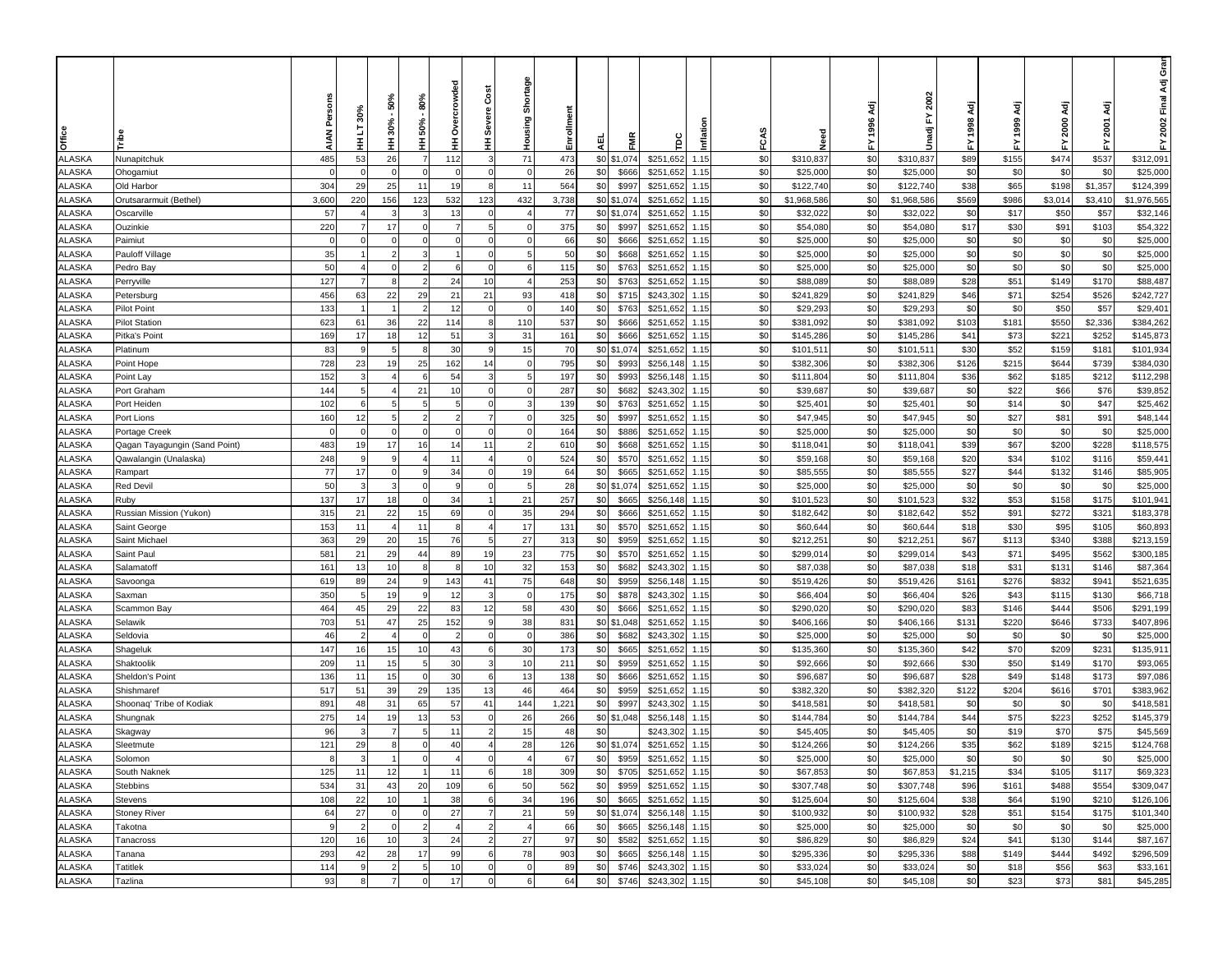| Office                           |                                        |                | ო           | 50%<br>30%     | 80%<br>50% | ó          | Š<br>Severe    | Shortage<br>Housing     | Enrollmen      |                |                            |                        |              |                        | veed<br>Z                | Αä<br>1996 | 2002<br>놊<br>ਵੂ            |                 | ਟ੍ਰੋ<br>1999        | ਟ੍ਰੋ<br>2000            | ਟ੍ਰੋ<br>2001            | ອັ<br>ອັ<br>Ādj<br>2002 Final |
|----------------------------------|----------------------------------------|----------------|-------------|----------------|------------|------------|----------------|-------------------------|----------------|----------------|----------------------------|------------------------|--------------|------------------------|--------------------------|------------|----------------------------|-----------------|---------------------|-------------------------|-------------------------|-------------------------------|
|                                  |                                        |                | Ŧ           | Ξ              | Ξ          | Ŧ          | Ŧ.             |                         |                | 핒              | ENR                        | ξ                      | Inflat       | FCA                    |                          | 놊          | Ŝ                          |                 |                     | ≿                       | 놊                       | 놊                             |
| ALASKA                           | Telida                                 | $\Omega$       |             |                |            |            |                | $\Omega$                | 20             | \$0            | \$665                      | \$256,148              | 1.15         | \$0                    | \$25,000                 | \$0        | \$25,000                   | \$0             | \$0                 | \$0                     | \$0                     | \$25,000                      |
| ALASKA                           | Teller                                 | 149            | 11          | 21             |            | 50         | 5              | 12                      | 184            | \$0            | \$959                      | \$251,652              | 1.15         | \$0                    | \$132,455                | \$0        | \$132,455                  | \$43            | \$72                | \$215                   | \$246                   | \$133,030                     |
| <b>ILASKA</b>                    | Tetlin                                 | 96             | 13          | 5              | -3         | 25         | $\Omega$       | -9                      | 130            | \$0            | \$582                      | \$251,652              | 1.15         | \$0                    | \$64,041                 | \$0        | \$64,041                   | \$20            | \$33                | \$103                   | \$116                   | \$64,313                      |
| <b>LASKA</b>                     | Tlingit and Haida                      | 3,750          | 218         | 223            | 141        | 163        | 154            | 502                     | 3,735          | \$757          | \$1,064                    | \$243,302              | 1.15         | \$3,714,188            | \$1,524,017              | \$0        | \$5,238,206                | \$1,009         | \$1,366             | $-$151,432$             | \$3,774                 | \$5,092,922                   |
| <b>ILASKA</b>                    | Togiak                                 | 677            | 76          | 50             | 26         | 123        | 21             | 135                     | 761            | \$0            | \$886                      | \$251,652              | 1.15         | \$0                    | \$471,221                | \$0        | \$471,221                  | \$133           | \$23'               | \$710                   | \$798                   | \$473,093                     |
| <b>ILASKA</b>                    | Toksook Bay                            | 507            | 47<br>37    | 27             | 12<br>10   | 78<br>78   |                | 61<br>68                | 644<br>377     | \$0            | \$1,074                    | \$251,652              | 1.15         | \$0<br>\$0             | \$248,674                | \$0        | \$248,674                  | \$70            | \$123               | \$376                   | \$426                   | \$249,669                     |
| <b>ILASKA</b><br>ALASKA          | Tuluksak<br>Tuntutuliak                | 429<br>369     | 47          | 23<br>17       |            | 86         | 16<br>16       | 41                      | 384            |                | \$0 \$1,074<br>\$0 \$1,074 | \$251,652<br>\$251,652 | 1.15<br>1.15 | \$0                    | \$279,13'<br>\$272,870   | \$0<br>\$0 | \$279,131<br>\$272,870     | \$78<br>\$81    | \$136<br>\$141      | \$414<br>\$428          | \$1,043<br>\$487        | \$280,803<br>\$274,008        |
| ALASKA                           | Tununak                                | 373            | 40          | 21             |            | 89         |                | 65                      | 243            |                | \$0 \$1,074                | \$251,652              | 1.15         | \$0                    | \$252,833                | \$0        | \$252,833                  | \$70            | \$123               | \$374                   | \$431                   | \$253,832                     |
| ALASKA                           | Twin Hills                             | 48             | 13          |                |            | 16         | 3              | 21                      | 70             | \$0            | \$886                      | \$251,652              | 1.15         | \$0                    | \$61,402                 | \$0        | \$61,402                   | \$16            | \$29                | \$90                    | \$101                   | \$61,638                      |
| ALASKA                           | Tyonek                                 | 133            | 31          | 20             |            | 7          | 16             | 40                      | 572            | \$0            | \$682                      | \$251,652              | 1.15         | \$0                    | \$126,936                | \$0        | \$126,936                  | \$35            | \$61                | \$188                   | \$209                   | \$127,429                     |
| ALASKA                           | Ugashik                                | 5              | $\Omega$    |                |            |            |                |                         | 62             | \$0            | \$763                      | \$251,652              | 1.15         | \$0                    | \$25,000                 | \$0        | \$25,000                   | \$0             | \$0                 | \$0                     | \$0                     | \$25,000                      |
| ALASKA                           | Umkumiute                              | 20             |             |                |            | 11         | $\Omega$       | g                       | 31             | \$0            | \$1,074                    | \$251,652              | 1.15         | \$0                    | \$31,380                 | \$0        | \$31,380                   | \$0             | \$19                | \$45                    | \$51                    | \$31,495                      |
| ALASKA                           | Unalakleet                             | 638            | 44          | 19             | 43         | 91         | 21             | 43                      | 1,262          | \$0            | \$959                      | \$251,652              | 1.15         | \$0                    | \$334,273                | \$0        | \$334,273                  | \$107           | \$179               | \$3,796                 | \$609                   | \$338,964                     |
| ALASKA                           | Jnga                                   | 60             |             | 3              | 5          |            | $\Omega$       | -9                      | 87             | \$0            | \$668                      | \$251,652              | 1.15         | \$0                    | \$25,000                 | \$0        | \$25,000                   | \$0             | \$0                 | \$0                     | \$0                     | \$25,000                      |
| <b>ILASKA</b>                    | Venetie                                | 192            | 28          | 17             | -2         | 47         | $\overline{7}$ | 47                      | 233            | \$0            | \$665                      | \$251,652              | 1.15         | \$0                    | \$164,392                | \$0        | \$164,392                  | \$50            | \$82                | \$248                   | \$272                   | \$165,044                     |
| <b>LASKA</b>                     | Wainwright                             | 591            | 23          | 45             | 19         | 139        | 13             | 39                      | 593            | \$0            | \$993                      | \$256,148              | 1.15         | \$0                    | \$370,747                | \$0        | \$370,747                  | \$116           | \$198               | \$599                   | \$2,994                 | \$374,653                     |
| <b>LASKA</b>                     | Wales                                  | 175            | 18          | 16             |            | 48         |                | 25                      | 180            | \$0            | \$959                      | \$251,652              | 1.15         | \$0                    | \$136,358                | \$0        | \$136,358                  | \$42            | \$70                | \$214                   | \$242                   | \$136,927                     |
| <b>ILASKA</b>                    | White Mountain                         | 179            | 30          | 15             |            | 56         |                | 17                      | 270            | \$0            | \$959                      | \$251,652              | 1.15         | \$0                    | \$152,595                | \$0        | \$152,595                  | \$49            | \$82                | \$246                   | \$281                   | \$153,253                     |
| ALASKA                           | Wrangell                               | 573            | 47          | 36             | 72         | 39         | 24             | 137                     | 483            | \$0            | \$715                      | \$243,302              | 1.15         | \$0                    | \$327,598                | \$0        | \$327,598                  | \$70            | \$107               | \$296                   | \$986                   | \$329,057                     |
| ALASKA                           | Yakutat                                | 312            | 14          | 13             | 14         | 21         |                | 19                      | 349            | \$0            |                            | \$243,302              | 1.15         | \$0                    | \$91,237                 | \$0        | \$91,237                   | \$31            | \$48                | \$137                   | \$213                   | \$91,665                      |
| <b>CHICAGO</b>                   | Aroostook Band of Micmac               | 693            | 55          | 45             | 77         | 31         | 48             | 103                     | 1,180          | \$193          | \$489                      | \$151,690              | 1.15         | \$324,397              | \$241,045                | \$0        | \$565,443                  | \$68            | \$114               | \$523                   | \$466                   | \$566,61                      |
| CHICAGO                          | Bad River Band                         | 1,708          | 180         | 152            | 95         | 67         | 87             | 226                     | 6,266          | \$204          | \$415                      | \$166,62               | 1.15         | \$840,580              | \$575,985                | \$0        | \$1,416,565                | \$265           | \$376               | \$1,298                 | \$884                   | \$1,419,388                   |
| CHICAGO                          | Bay Mills Indian Community             | 578            | 36          | 42             | 51         | 16         | 22             |                         | 1,372          | \$194          | \$424                      | \$151,173              | 1.15         | \$627,356              | \$122,575                | \$0        | \$749,931                  | \$71            | \$132               | \$354                   | \$244                   | \$750,732                     |
| CHICAGO                          | Boise Forte Band of Minnesota Chippewa | 437            | 41          | 19             | 38         | 17         |                |                         | 2,767          | \$231          | \$467                      | \$174,920              | 1.15         | \$361,520              | \$93,340                 | \$575,101  | \$1,029,961                | \$0             | \$0                 | \$0                     | \$0                     | \$1,029,961                   |
| <b>CHICAGO</b>                   | Catawba Indian Tribe                   | 5,160          | 345         | 307            | 523        | 271        | 230            | 1,101                   | 2,580          | \$0            | \$552                      | \$130,435              | 1.15         | \$255,524              | \$1,429,073              | \$0        | \$1,684,597                | \$337           | \$657               | \$2,147                 | \$2,244                 | \$1,689,983                   |
| <b>CHICAGO</b>                   | Cayuga Nation                          | 932            | 113         | 58             | 81         | 14         | 106            | 252                     | 466            | \$0            | \$547                      | \$183,891              | 1.15         | \$0                    | \$510,390                | \$0        | \$510,390                  | \$143           | \$236               | \$781                   | \$825                   | \$512,375                     |
| <b>CHICAGO</b>                   | Coharie State Tribe                    | 1,655          | 122         | 165            | 147        | 11         | 107            | 414                     | 1,600          | \$170          | \$434                      | \$138,781              | 1.15         | \$82,928               | \$517,496                | \$0        | \$600,424                  | \$0             | \$210               | \$0                     | \$755                   | \$601,389                     |
| CHICAGO                          | Eastern Cherokee                       | 6,332          | 504         | 366            | 508        | 170        | 131            | 280                     | 12,139         | \$219          | \$413                      | \$132,401              | 1.15         | \$2,939,007            | \$1,086,818              | \$0        | \$4,025,826                | \$598           | \$859               | \$2,862                 | \$1,754                 | \$4,031,898                   |
| CHICAGO                          | Fond Du Lac Band of Minnesota Chippewa | 5,384          | 601         | 352            | 444        | 90         | 356            | 1,035                   | 3,847          | \$203          | \$456                      | \$178,109              | 1.15         | \$1,506,600            | \$2,116,636              | \$0        | \$3,623,237                | $-$8,648$       | $-$12,929$          | $-$13,625$              | $-$ \$24,010            | \$3,564,025                   |
| CHICAGO                          | Forest County Potawatami               | 598            | 96          | 34             | 35         | 50         | 36             | 88                      | 1,158          | \$195          | \$415                      | \$162,900              | 1.15         | \$245,324              | \$245,317                | \$0        | \$490,641                  | \$74            | \$117               | \$390                   | \$392                   | \$491,614                     |
| CHICAGO                          | Grand Portage Band of Minn. Chippewa   | 325            | 20          | 24             | 42         |            | 13             | 46                      | 1,097          | \$175          | \$428                      | \$178,109              | 1.15         | \$141,369              | \$110,196                | \$0        | \$251,565                  | \$34            | \$51                | \$169                   | \$160                   | \$251,980                     |
| <b>HICAGO</b>                    | Grand Traverse Band                    | 3,104          | 255         | 171            | 284        | 96         | 158            | 628                     | 3,606          | \$175          | \$484                      | \$155,159              | 1.15         | \$336,997              | \$980,419                | \$0        | \$1,317,416                | \$295           | \$400               | \$1,512                 | \$1,521                 | \$1,321,143                   |
| CHICAGO                          | Haliwa-Saponi State Tribe              | 2,557          | 216         | 199            | 160        | 234        | 140            | 531                     | 3,719          | \$170          | \$413                      | \$139,51               | 1.15         | \$155,799              | \$887,87                 | \$0        | \$1,043,671                | \$245           | \$406               | \$1,344                 | \$1,444                 | \$1,047,109                   |
| CHICAGO                          | Hannahville Community                  | 260            |             | 12             | 15         | 22         |                | 21                      | 703            | \$0            | \$424                      | \$156,784              | 1.15         | \$65,35                | \$58,946                 | \$0        | \$124,299                  | \$5             | \$29                | \$105                   | \$96                    | \$124,534                     |
| CHICAGO                          | Ho-Chunk Nation                        | 6,643          | 546         | 433            | 551        | 267        | 425            | 1,352                   | 6,075          | \$237          | \$494                      | \$163,697              | 1.15         | \$798,194              | \$2,456,515              | \$0        | \$3,254,709                | \$679           | \$1,095             | \$3,875                 | \$3,887                 | \$3,264,246                   |
| CHICAGO                          | Houlton Band of Maliseets              | 347            | 27          | 23             | 38         | 15         | 24             | 38                      | 722            | \$193          | \$489                      | \$151,690              | 1.15         | \$229,938              | \$115,895                | \$0        | \$345,833                  | \$63            | \$80                | \$222                   | \$122                   | \$346,320                     |
| <b>CHICAGO</b>                   | Huron Band of Potawatomi               | 747            | 91          | 60             | 61         | 15         | 109            | 211                     | 447            | \$0            | \$544                      | \$162,880              | 1.15         | \$0                    | \$419,005                | \$0        | \$419,005                  | \$115           | \$190               | \$636                   | \$672                   | \$420,619                     |
| CHICAGO                          | Keweenaw Bay Indian Community          | 766            | 47          | 55             | 68         | 21         | 30             | $\overline{\mathbf{0}}$ | 3,156          | \$161          | \$424                      | \$158,369              | 1.15         | \$1,132,320            | \$170,874                | \$0        | \$1,303,193                | \$195           | \$325               | \$644                   | \$362                   | \$1,304,720                   |
| <b>HICAGO</b>                    | ac Courte Oreilles                     | 2,445          | 258         | 195            | 189        | 80         | 76             | 178                     | 5,474          | \$159          | \$415                      | \$166,624              | 1.15         | \$1,817,602            | \$671,433                | \$0        | \$2,489,035                | \$287           | \$389               | \$1,510                 | \$1,184                 | \$2,492,406                   |
| CHICAGO                          | ac Du Flambeau Band                    | 1,693          | 158         | 176            | 112        | 59         | 55             | 134                     | 3,056          | \$160          | \$415                      | \$162,900              | 1.15         | \$1,171,242            | \$466,031                | \$0        | \$1,637,272                | \$218           | \$299               | \$1,021                 | \$814                   | \$1,639,625                   |
| CHICAGO                          | ac Vieux Desert Band.                  | 196            | 16          |                | 16         | 22         | 12             |                         | 406            | \$180          | \$424                      | \$157,571              | 1.15         | \$173,233              | \$66,187                 | \$0        | \$239,420                  | \$33            | \$47                | \$157                   | \$123                   | \$239,780                     |
| CHICAGO                          | eech Lake Band of Minnesota Chippewa.  | 4,173          | 483         | 218            | 267        | 201        | 164            | 499                     | 8,219          | \$196          | \$431                      | \$169,571              | 1.15         | \$1,873,380            | \$1,326,853              | \$0        | \$3,200,233                | \$508           | \$754               | \$2,511                 | \$2,223                 | \$3,206,228                   |
| <b>CHICAGO</b>                   | Little River Band of Ottawa            | 691            | 84          | 44             | 77         | 37         | 84             | 205                     | 2,675          | \$0            | \$430                      | \$155,159              | 1.15         | \$0                    | \$367,368                | \$0        | \$367,368                  | \$91            | \$129               | \$573                   | \$630                   | \$368,791                     |
| <b>CHICAGO</b>                   | Little Traverse Bay Band               | 935<br>329     | 77<br>29    | 52<br>25       | 86<br>18   | 29<br>23   | 48<br>11       | 214<br>40               | 3,167          | \$0            | \$448                      | \$155,159 1.15         |              | \$0                    | \$307,190                | \$0        | \$307,190                  | \$71            | \$101               | \$423                   | \$455                   | \$308,240<br>\$249,452        |
| <b>CHICAGO</b><br><b>CHICAGO</b> | Lower Sioux<br>Lumbee State Tribe      | 33,285         | 1,919       | 1,536          | 1,891      | 1,058      | 1,081          | 5,141                   | 930<br>32,076  | \$232<br>\$170 | \$421                      | \$161,013<br>\$138,781 | 1.15<br>1.15 | \$148,459<br>\$825,160 | \$100,523<br>\$7,218,978 | \$0<br>\$0 | \$248,982<br>\$8,044,137   | \$45<br>\$1,910 | \$61<br>\$3,178     | \$226<br>\$10,600       | \$138<br>\$11,422       |                               |
| <b>CHICAGO</b>                   | Match-e-be-nash-she-wish Band of Potta | 440            | 35          | 28             | 44         | 11         | 27             | 107                     | 220            | \$0            | \$413<br>\$584             | \$156,229              | 1.15         | \$0                    | \$155,866                | \$0        | \$155,866                  | \$0             | \$0                 | \$226                   | \$242                   | \$8,071,247<br>\$156,334      |
| <b>CHICAGO</b>                   | Menominee Indian Tribe                 | 3,806          | 320         | 291            | 158        | 177        | 115            | 366                     | 7,991          | \$159          | \$415                      | \$163,435              | 1.15         | \$1,574,595            | \$1,006,034              | \$0        | \$2,580,629                | \$425           | \$600               | \$2,025                 | \$1,679                 | \$2,585,358                   |
| <b>CHICAGO</b>                   | Miccosukee Tribe                       | 88             | $\mathbf 0$ | $\overline{2}$ |            | 15         | $\Omega$       | 6                       | 400            | \$0            | \$754                      | \$141,479              | 1.15         | \$0                    | \$50,000                 | \$0        | \$50,000                   | \$0             | \$0                 | \$0                     | \$0                     | \$50,000                      |
|                                  | Mille Lacs Band of Minnesota Chippewa  |                |             |                |            |            |                |                         |                |                |                            |                        | 1.15         | \$595,104              |                          |            |                            | \$234           |                     |                         |                         |                               |
| <b>CHICAGO</b><br><b>CHICAGO</b> | Mississippi Choctaw Tribe              | 1,589<br>6,746 | 174<br>313  | 125<br>345     | 96<br>395  | 100<br>556 | 106<br>158     | 265<br>156              | 3,292<br>8,570 | \$228<br>\$152 | \$424<br>\$376             | \$173,043<br>\$122,509 | 1.15         | \$2,404,647            | \$667,067<br>\$1,198,739 | \$0<br>\$0 | \$1,262,170<br>\$3,603,386 | $-$10,991$      | \$382               | $-$1,086$<br>$-$31,845$ | $-$ \$3,872<br>\$53,098 | \$1,257,828<br>\$3,491,910    |
| <b>CHICAGO</b>                   | MOWA Band of Choctaw Indians           | 1,157          | 151         | 72             | 80         | 55         | 75             | 232                     | 3,011          | \$161          | \$350                      | \$136,074              | 1.15         | \$236,568              | \$381,303                | \$0        | \$617,871                  | \$119           | $-$15,541$<br>\$185 | \$634                   | \$638                   | \$619,447                     |
| CHICAGO                          |                                        | 1,356          | 95          | 61             | 158        | 18         | 83             | 314                     | 2,661          | \$0            | \$678                      | \$185,728              | 1.15         | \$0                    | \$535,082                | \$0        | \$535,082                  | \$132           | \$226               | \$758                   | \$823                   | \$537,021                     |
|                                  | Narragansett Tribe                     |                |             |                |            |            |                |                         |                |                |                            |                        |              |                        |                          |            |                            |                 |                     |                         |                         |                               |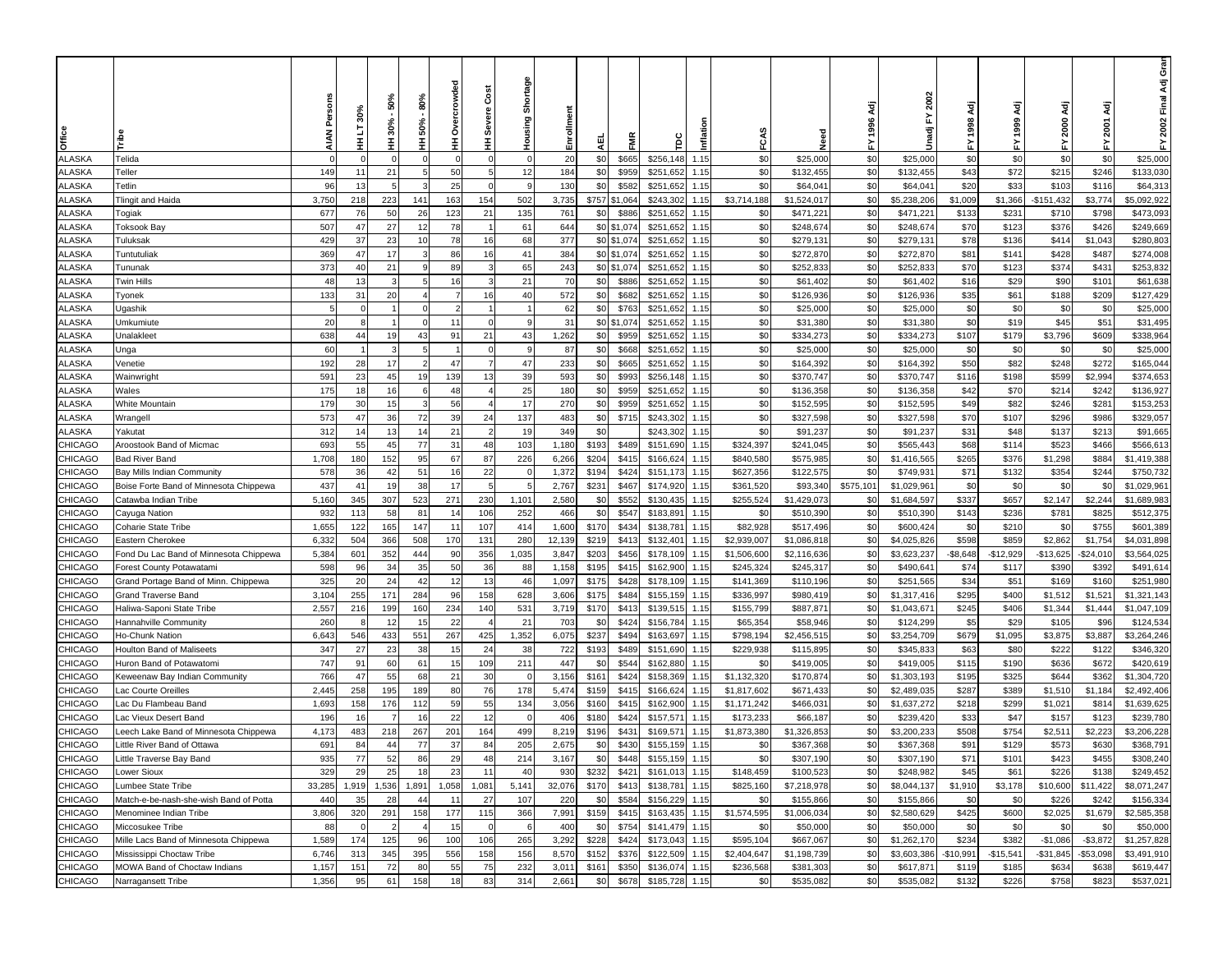|                |                                        |          |                |                |               |                |                |               |                |                |           |           |        |             |             |            |              |         |              |            |             | ອັ<br>ອັ<br>Ādj |
|----------------|----------------------------------------|----------|----------------|----------------|---------------|----------------|----------------|---------------|----------------|----------------|-----------|-----------|--------|-------------|-------------|------------|--------------|---------|--------------|------------|-------------|-----------------|
|                |                                        |          | 30%            | 50%<br>$30% -$ | 80%<br>50%    | owded          | Cost<br>Severe | Shortage      | Enrollmen      |                |           |           |        |             |             | ξā<br>1996 | 2002<br>ŗ    |         | ਟ੍ਰੋ<br>1999 | 3ä<br>2000 | ਟ੍ਰ<br>2001 | 2002 Final      |
| <b>Office</b>  |                                        |          | Ŧ              | Ŧ              | Ξ             | Ò              | Ξ              | Housing       |                | 핒              | FMR       | ξ         | Inflat |             | veed<br>Z   | 놊          | Unadj        |         |              | 놊          |             | 놊               |
| CHICAGO        | Oneida Nation of New York              | 3,786    | 354            | 245            | 358           | 59             | 320            | 926           | 1,893          | \$559<br>\$251 | \$165,364 |           | 1.15   | \$152,867   | \$1,559,212 | \$0        | \$1,712,079  | \$276   | \$437        | \$1,455    | \$1,464     | \$1,715,712     |
| <b>CHICAGO</b> | Oneida Tribe                           | 6,498    | 709            | 401            | 565           | 252            | 414            | 1,359         | 14,543         | \$184<br>\$532 | \$164,232 |           | 1.15   | \$1,317,351 | \$2,498,559 | \$0        | \$3,815,910  | \$765   | \$1,207      | \$4,088    | $-$ \$823   | \$3,821,147     |
| CHICAGO        | Onondaga Nation                        | $\Omega$ |                |                | $\mathcal{C}$ |                | $\Omega$       |               | 1,600          | \$0<br>\$575   |           | \$165,364 | 1.15   | \$0         | \$50,000    | \$0        | \$50,000     | \$0     | \$0          | \$0        | \$0         | \$50,000        |
| CHICAGO        | Passamaquody Indian Tribe              | 681      | 38             | 49             | 56            | 15             | 16             |               | 1,271          | \$193<br>\$489 | \$157,170 |           | 1.15   | \$702,441   | \$125,553   | \$0        | \$827,994    | \$89    | \$112        | \$380      | \$244       | \$828,819       |
| CHICAGO        | Penobscot Tribe                        | 455      | 74             | 31             | 29            |                | 28             | 12            | 2,146          | \$181<br>\$550 | \$157,170 |           | 1.15   | \$456,756   | \$138,021   | \$0        | \$594,777    | \$80    | \$106        | \$352      | \$268       | \$595,582       |
| CHICAGO        | Pleasant Point                         | 1,099    | 58             | 49             | 76            | 33             | 32             | 64            | 1,951          | \$489<br>\$181 | \$157,170 |           | 1.15   | \$425,571   | \$224,198   | \$0        | \$649,769    | \$102   | \$146        | \$460      | \$400       | \$650,877       |
| CHICAGO        | Poarch Band of Creek Indians           | 4,424    | 312            | 270            | 369           | 135            | 226            | 748           | 2,212          | \$473<br>\$157 | \$135,092 |           | 1.15   | \$683,518   | \$1,150,897 | \$0        | \$1,834,415  | \$360   | \$559        | \$1,908    | $-$164$     | \$1,837,077     |
| CHICAGO        | Pokagon Band of Potawatomi             | 5,082    | 399            | 323            | 513           | 125            | 313            | 1,235         | 2,541          | \$0<br>\$522   | \$171,686 |           | 1.15   | \$0         | \$1,976,875 | $$^{(1)}$  | \$1,976,875  | \$511   | \$892        | \$2,679    | \$2,809     | \$1,983,766     |
| CHICAGO        | Prairie Island Sioux                   | 37       |                |                |               |                |                |               | 582            | \$232<br>\$53  | \$185,850 |           | 1.15   | \$127,596   | \$25,000    | \$0        | \$152,596    | \$15    | \$14         | \$34       | $-$ \$3     | \$152,656       |
| CHICAGO        | Red Cliff Band of Lake Superior Chippe | 854      | 87             | 74             | 45            | 42             | 41             | 65            | 3,940          | \$144<br>\$415 | \$166,62  |           | 1.15   | \$583,190   | \$271,67    | \$0        | \$854,863    | \$121   | \$174        | \$584      | \$478       | \$856,22        |
| CHICAGO        | Red Lake Band of Chippewa              | 4,485    | 458            | 197            | 200           | 33             | 156            | 378           | 9,264          | \$186<br>\$460 | \$169,57  |           | 1.15   | \$1,915,352 | \$1,365,237 | \$0        | \$3,280,589  | \$541   | \$796        | \$2,626    | \$2,357     | \$3,286,909     |
| CHICAGO        | Sac & Fox Tribe                        | 770      | 44             | 20             | 50            | 8 <sup>2</sup> | 12             | 95            | 1,244          | \$196<br>\$41  |           | \$157,279 | 1.15   | \$85,377    | \$205,595   | \$0        | \$290,973    | \$59    | \$95         | \$327      | \$329       | \$291,782       |
| CHICAGO        | Saginaw Chippewa                       | 2,866    |                |                | 32            | 120            | 210            | $\mathcal{C}$ | 2,754          | \$466<br>\$188 | \$163,970 |           | 1.15   | \$479,594   | \$633,090   | \$0        | \$1,112,684  | \$386   | \$621        | $-$1,764$  | $- $3,187$  | \$1,108,741     |
| CHICAGO        | Saint Croix Chippewa                   | 528      | 65             | 47             | 27            | 15             | 24             | -0            | 1,044          | \$171<br>\$417 | \$166,624 |           | 1.15   | \$907,331   | \$145,070   | \$0        | \$1,052,401  | \$116   | \$141        | \$483      | \$279       | \$1,053,420     |
| CHICAGO        | Sault Ste. Marie Tribe                 | 10,118   | 622            | 731            | 896           | 277            | 391            | 1,817         | 30,324         | \$238<br>\$424 | \$151,173 |           | 1.15   | \$1,908,083 | \$2,748,048 | \$0        | \$4,656,130  | \$891   | \$1,782      | \$5,055    | \$4,007     | \$4,667,865     |
| CHICAGO        | Seminole Tribe                         | 5,252    | 415            | 340            | 510           | 416            | 355            | 798           | 2,626          | \$196<br>\$660 |           | \$140,495 | 1.15   | \$1,685,625 | \$1,804,771 | \$0        | \$3,490,396  | \$592   | \$963        | \$3,144    | \$2,949     | \$3,498,044     |
| CHICAGO        | Seneca Nation of New York              | 3,636    | 291            | 224            | 285           | 182            | 125            | 490           | 6,997          | \$515<br>\$159 | \$183,89  |           | 1.15   | \$1,400,858 | \$1,199,296 | \$0        | \$2,600,154  | \$448   | \$660        | \$2,212    | \$1,995     | \$2,605,468     |
| CHICAGO        | Shakopee Sioux                         | 229      |                |                |               |                | $\Omega$       | 12            | 301            | \$232<br>\$742 |           | \$186,385 | 1.15   | \$0         | \$50,000    | \$0        | \$50,000     | \$0     | \$0          | \$0        | \$0         | \$50,000        |
| CHICAGO        | Sokagoan Chippewa Tribe                | 381      | 61             | 21             | 22            | 32             | 23             |               | 1,187          | \$415<br>\$205 | \$162,900 |           | 1.15   | \$605,894   | \$137,100   | \$0        | \$742,994    | \$120   | \$153        | \$544      | \$224       | \$744,035       |
| CHICAGO        | St. Regis Mohawk Tribe                 | 3,442    | 305            | 226            | 263           | 92             | 198            | 460           | 9,020          | \$228<br>\$484 | \$166,798 |           | 1.15   | \$1,173,620 | \$1,119,690 | \$0        | \$2,293,310  | \$262   | \$384        | \$2,022    | \$1,929     | \$2,297,907     |
| CHICAGO        | Stockbridge-Munsee Tribe               | 525      | 35             | 42             | 72            | 27             | 8              | 53            | 1,513          | \$162<br>\$415 | \$159,998 |           | 1.15   | \$304,015   | \$139,315   | \$0        | \$443,330    | \$63    | \$92         | \$287      | \$255       | \$444,027       |
| CHICAGO        | Tonawanda Band of Senecas              | 517      | 37             | 44             | 44            | 88             | 13             | 125           | 448            | \$0<br>\$610   | \$184,42  |           | 1.15   | \$0         | \$259,16    | \$0        | \$259,161    | \$70    | \$118        | \$387      | \$416       | \$260,15        |
| CHICAGO        | Fuscarora Nation                       | 452      | 31             | 38             | 70            | 31             | 26             | 140           | 353            | \$0<br>\$54    | \$183,39  |           | 1.15   | \$0         | \$229,305   | \$0        | \$229,305    | \$56    | \$94         | \$320      | \$343       | \$230,119       |
| CHICAGO        | Jpper Sioux Indian Community           | 738      | 72             | 28             | 66            | 23             | 33             | 150           | 369            | \$232<br>\$54  | \$180,804 |           | 1.15   | \$47,499    | \$265,132   | \$0        | \$312,63'    | \$62    | \$104        | \$375      | \$399       | \$313,572       |
| CHICAGO        | Waccamaw Siouan State Tribe            | 1,505    | 78             | 90             | 56            | 74             | 58             | 212           | 1,450          | \$170<br>\$413 | \$138,78  |           | 1.15   | \$48,539    | \$351,922   | \$0        | \$400,461    | \$92    | \$156        | \$516      | \$571       | \$401,796       |
| CHICAGO        | Wampanoag Tribe                        | 319      | 36             | 12             | 34            | 11             | 38             | 51            | 959<br>\$644   | \$885          | \$239,437 |           | 1.15   | \$273,759   | \$220,299   | \$0        | \$494,058    | \$74    | \$127        | \$467      | \$350       | \$495,074       |
| CHICAGO        | White Earth Band of Minnesota Chippewa | 6,262    | 436            | 332            | 306           | 234            | 185            | 637           | 21,083         | \$195<br>\$425 | \$157,006 |           | 1.15   | \$1,620,761 | \$1,447,602 | \$0        | \$3,068,363  | \$391   | \$784        | \$2,619    | \$2,365     | \$3,074,52      |
| DENVER         | <b>Blackfeet Tribe</b>                 | 8,284    | 743            | 463            | 388           | 506            | 295            | 464           | 15,100         | \$148<br>\$458 |           | \$150,272 | 1.15   | \$4,202,873 | \$2,068,342 | \$0        | \$6,271,215  | \$976   | \$1,374      | \$4,516    | \$3,702     | \$6,281,783     |
| <b>DENVER</b>  | Cheyenne River Sioux                   | 6,286    | 649            | 349            | 245           | 679            | 403            | 389           | 13,270         | \$153<br>\$427 | \$149,276 |           | 1.15   | \$3,379,684 | \$2,177,396 | \$0        | \$5,557,080  | \$902   | \$1,331      | \$4,335    | \$3,875     | \$5,567,522     |
| DENVER         | Crow Creek Sioux                       | 1,751    | 123            | 88             | 93            | 13'            | 40             |               | 3,429          | \$158<br>\$430 | \$147,419 |           | 1.15   | \$1,429,164 | \$364,085   | \$0        | \$1,793,249  | \$212   | \$279        | \$947      | \$692       | \$1,795,378     |
| DENVER         | Crow Tribe                             | 6,656    | 517            | 333            | 338           | 495            | 181            | 609           | 10,083         | \$206<br>\$460 | \$149,436 |           | 1.15   | \$1,839,465 | \$1,667,008 | \$0        | \$3,506,473  | \$629   | \$943        | \$2,982    | \$2,864     | \$3,513,891     |
| <b>DENVER</b>  | Flandreau Santee Sioux                 | 1,380    | 14             |                | 14            | $-1.$          |                |               | 690            | \$204<br>\$427 | \$150,608 |           | 1.15   | \$306,263   | \$83,799    | \$0        | \$390,062    | \$53    | \$70         | \$226      | \$166       | \$390,575       |
| <b>DENVER</b>  | Fort Belknap Indian Community          | 2,799    | 214            | 177            | 128           | 127            | 62             |               | 5,28'<br>\$184 | \$458          | \$150,272 |           | 1.15   | \$1,919,428 | \$530,262   | \$0        | \$2,449,69   | \$342   | \$455        | \$1,417    | \$1,078     | \$2,452,982     |
| <b>DENVER</b>  | Fort Peck Assiniboine and Sioux        | 7,058    | 557            | 482            | 346           | 286            | 337            | 455           | 11,070         | \$145<br>\$458 | \$151,040 |           | 1.15   | \$3,460,542 | \$1,811,07  | \$0        | \$5,271,613  | \$854   | \$1,197      | \$3,839    | \$3,243     | \$5,280,746     |
| <b>DENVER</b>  | Ft. Berthold Affiliated Tribes         | 3,729    | 358            | 183            | 134           | 235            | 139            |               | 10,500         | \$159<br>\$374 | \$150,335 |           | 1.15   | \$2,309,234 | \$869,88    | \$0        | \$3,179,118  | \$448   | \$646        | \$2,046    | \$1,702     | \$3,183,96      |
| <b>DENVER</b>  | Goshute Reservation                    | 89       | 23             | 12             | $\sqrt{ }$    | 18             | $\overline{0}$ | 23            | 426            | \$402<br>\$526 | \$150,272 |           | 1.15   | \$62,282    | \$42,445    | \$0        | \$104,727    | \$8     | \$27         | \$98       | \$55        | \$104,916       |
| <b>DENVER</b>  | ower Brule Sioux.                      | 1,274    | 87             | 41             | 51            | 84             | 17             | $\sqrt{ }$    | 2,527          | \$177<br>\$427 | \$146,884 |           | 1.15   | \$912,101   | \$218,659   | \$0        | \$1,130,760  | \$132   | \$173        | \$587      | \$416       | \$1,132,066     |
| <b>DENVER</b>  | Northern Arapahoe                      | 4,477    | 432            | 291            | 242           | 296            | 158            | 578           | 6,560          | \$0<br>\$436   | \$147,395 |           | 1.15   | \$1,271,632 | \$1,256,862 | \$0        | \$2,528,494  | \$453   | \$686        | \$2,265    | \$2,145     | \$2,534,044     |
| <b>DENVER</b>  | Northern Cheyenne                      | 3,722    | 289            | 186            | 189           | 277            | 101            | 218           | 7,473          | \$148<br>\$458 | \$149,436 |           | 1.15   | \$1,584,854 | \$896,937   | \$258,493  | \$2,740,284  | \$474   | \$662        | \$2,007    | \$1,720     | \$2,745,147     |
| DENVER         | <b>VW Band of Shoshone Nation</b>      | 569      | 44             | 15             | 40            | 43             | 40             | 84            | 408            | \$0<br>\$465   |           | \$153,346 | 1.15   | \$67,690    | \$201,294   | \$0        | \$268,984    | \$0     | \$0          | \$336      | \$343       | \$269,663       |
| <b>DENVER</b>  | Oglala Sioux of Pine Ridge Reservation | 13,581   | 1,233          | 564            | 638           | 1,614          | 599            | 799           | 40,873         | \$151<br>\$427 |           | \$145,552 | 1.15   | \$6,027,153 | \$4,122,756 | \$0        | \$10,149,908 | \$1,612 | \$2,406      | \$8,072    | \$7,323     | \$10,169,323    |
| <b>DENVER</b>  | Omaha Tribe                            | 2,40     | 164            | 155            | 84            | 172            | 39             | 138           | 5,441          | \$394<br>\$194 | \$159,438 |           | 1.15   | \$1,026,755 | \$547,825   | \$0        | \$1,574,58   | \$23    | \$332        | \$1,110    | \$850       | \$1,577,106     |
| DENVER         | Ponca Tribe of Nebraska                | 4,000    | 461            | 241            | 337           | 17'            | 329            | 966           | 2,000          | \$256<br>\$548 | \$159,438 |           | 1.15   | \$290,976   | \$1,712,318 | \$0        | \$2,003,295  | \$441   | \$712        | \$2,541    | \$2,655     | \$2,009.643     |
| DENVER         | Rocky Boy Chippewa-Cree                | 2.846    | 353            | 121            | 80            | 329            | 36             | 118           | 5,008<br>\$217 | \$458          | \$150,272 |           | 1.15   | \$1,676,592 | \$740,101   | \$0        | \$2,416,693  | \$278   | \$499        | \$1,63'    | \$1,353     | \$2,420,454     |
| <b>DENVER</b>  | Rosebud Sioux                          | 20,999   | 1,008          | 483            | 466           | 821            | 485            | 796           | 22,870         | \$127<br>\$427 |           | \$146,884 | 1.15   | \$4,383,664 | \$3,294,141 | \$0        | \$7,677,806  | \$1,244 | \$1,844      | \$6,401    | \$5,765     | \$7,693,060     |
| <b>DENVER</b>  | Salish and Kootenai Tribes             | 5,887    | 498            | 483            | 441           | 275            | 200            | 713           | 6,902<br>\$211 | \$462          |           | \$152,495 | 1.15   | \$2,672,178 | \$1,622,661 | \$0        | \$4,294,839  | \$670   | \$948        | \$3,169    | \$2,666     | \$4,302,292     |
| <b>DENVER</b>  | Santee Sioux Tribe                     | 564      | 85             | 30             | 36            | 23             | 33             |               | 2,662          | \$169<br>\$394 | \$149,558 |           | 1.15   | \$593,776   | \$162,521   | \$193,412  | \$949,710    | \$0     | \$0          | \$0        | \$0         | \$949,710       |
| <b>DENVER</b>  | Shoshone Tribe of the Wind River Reser | 2,400    | 232            | 156            | 130           | 159            | 85             | 196           | 3,241<br>\$149 | \$436          | \$150,325 |           | 1.15   | \$1,067,581 | \$651,156   | \$0        | \$1,718,736  | \$270   | \$390        | \$1,273    | \$1,138     | \$1,721,807     |
| <b>DENVER</b>  | Sisseton-Wahpeton Sioux                | 3,396    | 392            | 211            | 226           | 146            | 147            | 137           | 10,357         | \$133<br>\$427 |           | \$149,013 | 1.15   | \$2,676,083 | \$882,737   | \$0        | \$3,558,819  | \$466   | \$617        | \$2,148    | \$1,579     | \$3,563,629     |
| <b>DENVER</b>  | Skull Valley Band of Goshute           | 19       | $\overline{0}$ | $\Omega$       | $\sqrt{ }$    |                | $\mathbf 0$    | $\epsilon$    | 118            | \$461<br>\$0   |           | \$151,040 | 1.15   | \$0         | \$25,000    | \$0        | \$25,000     | \$0     | \$0          | \$0        | \$0         | \$25,000        |
| DENVER         | Southern Ute Tribe                     | 1,277    | 91             | 85             | 85            | 49             | 33             | 53            | 1,361<br>\$160 | \$736          | \$147,831 |           | 1.15   | \$920,065   | \$262,537   | \$0        | \$1,182,602  | \$150   | \$193        | \$681      | \$443       | \$1,184,069     |
| <b>DENVER</b>  | Spirit Lake Sioux Tribe                | 3,277    | 261            | 149            | 162           | 251            | 87             | 101           | 4,705          | \$166<br>\$374 |           | \$149,538 | 1.15   | \$1,670,083 | \$755,765   | \$0        | \$2,425,849  | \$355   | \$509        | \$1,629    | \$1,365     | \$2,429,707     |
| <b>DENVER</b>  | <b>Standing Rock Sioux</b>             | 5,928    | 650            | 223            | 245           | 532            | 125            | 201           | 8,890          | \$164<br>\$396 |           | \$150,598 | 1.15   | \$3,280,571 | \$1,450,892 | \$0        | \$4,731,462  | \$664   | \$945        | $-$27,885$ | \$2,626     | \$4,707,813     |
| <b>DENVER</b>  | Turtle Mountain Band of Chippewa       | 8,276    | 908            | 495            | 274           | 541            | 322            | 332           | 28,027         | \$384<br>\$188 |           | \$150,335 | 1.15   | \$4,688,878 | \$2,159,796 | \$0        | \$6,848,674  | \$1,078 | $-$25,530$   | $-$43,844$ | $-$45,782$  | \$6,734,597     |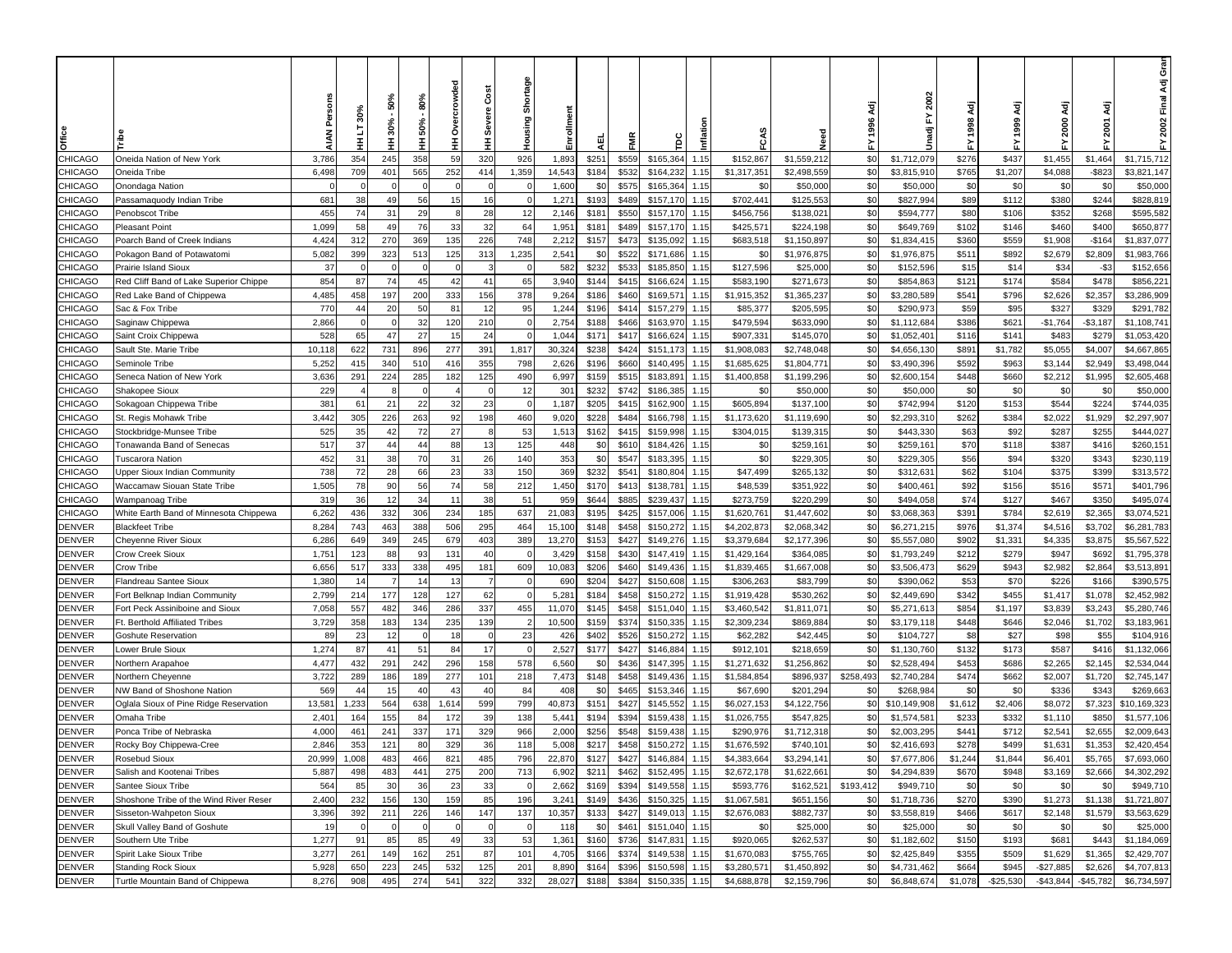|                                    |                                     |                 | ە           | 50%<br>30%  | និច្ច<br>50% | ě<br>e<br>S     | Čost<br>Severe | Shortage<br>Housing | Enrollment     |              |                |                        |              |                         |                         | Αä<br>1996 | 2002<br>놊                 |                     | ਟ੍ਰੋ<br>1999         | ਟ੍ਰੋ<br>2000          | ਟ੍ਰੋ<br>2001         | ar<br>ق<br>Ādj<br>2002 Final |
|------------------------------------|-------------------------------------|-----------------|-------------|-------------|--------------|-----------------|----------------|---------------------|----------------|--------------|----------------|------------------------|--------------|-------------------------|-------------------------|------------|---------------------------|---------------------|----------------------|-----------------------|----------------------|------------------------------|
| Office                             |                                     |                 |             | Ξ           | Ξ            | Ŧ               | Ξ              |                     |                | 핓            | FMR            | ě                      | inflat       | ۴Ć                      |                         | 놊          | Unadj                     |                     |                      | 놊                     |                      | 놊                            |
| <b>DENVER</b>                      | Uintah & Ouray Ute Indian Tribe     | 3,251           | 317         | 121         | 208          | 236             | 155            | 411                 | 3,174          | \$136        | \$461          | \$151,040              | 1.15         | \$815,256               | \$1,000,009             | \$0        | \$1,815,265               | \$357               | \$538                | \$1,746               | \$1,689              | \$1,819,595                  |
| <b>DENVER</b>                      | Utah Paiute Tribe                   | 1,466           | 101         | 116         | 93           | 147             | 62             | 56                  | 733            | \$218        | \$542          | \$149,503              | 1.15         | \$1,091,994             | \$432,648               | \$0        | \$1,524,643               | \$193               | \$249                | \$1,079               | \$714                | \$1,526,878                  |
| <b>DENVER</b>                      | Ute Mountain Tribe                  | 1,624           | 163         | 87          | 86           | 166             | 40             | 71                  | 2,000          | \$167        | \$495          | \$148,366              | 1.15         | \$989,276               | \$433,867               | \$0        | \$1,423,143               | \$222               | \$302                | \$991                 | \$801                | \$1,425,459                  |
| <b>DENVER</b>                      | Winnebago Tribe                     | 1,838           | 117         | 101         | 112          | 134             | 27             | 102                 | 3,928          | \$140        | \$394          | \$159,438              | 1.15         | \$894,812               | \$420,198               | \$0        | \$1,315,010               | \$183               | \$257                | \$883                 | \$739                | \$1,317,073                  |
| <b>DENVER</b>                      | Yankton Sioux                       | 2,615           | 322         | 149         | 131          | 153             | 90             | 289                 | 7,343          | \$189        | \$427          | \$147,763              | 1.15         | \$1,219,246             | \$722,377               | \$0        | \$1,941,623               | \$286               | \$408                | \$1,452               | \$1,242              | \$1,945,01                   |
| <b>OKLAHOMA</b>                    | Absentee-Shawnee                    | 636             | 37          | 37          | 49           | 19              | 29             |                     | 2,886          | \$138        | \$547          | \$133,381              | 1.15         | \$2,528,809             | \$121,615               | \$0        | \$2,650,424               | \$204               | \$289                | \$720                 | \$346                | \$2,651,984                  |
| <b>OKLAHOMA</b>                    | <b>Nabama-Coushatta</b>             | 631             | 40          | 21          | 35           | 39              | 10             | 31                  | 935            | \$0          | \$393          | \$140,021              | 1.15         | \$155,996               | \$114,528               | \$0        | \$270,524                 | \$54                | \$78                 | \$227                 | \$223                | \$271,105                    |
| <b>OKLAHOMA</b>                    | Alabama-Quassarte Tribal Town       | 111             |             |             | 10           |                 |                | 23                  | 145            | \$0          | \$559          | \$131,136              | 1.15         | \$0                     | \$27,782                | \$0        | \$27,782                  | \$21                | \$35                 | \$38                  | \$42                 | \$27,918                     |
| <b>OKLAHOMA</b>                    | Apache Tribe                        | 2,213           | 163         | 125         | 139          | 88              | 107            | 323                 | 1,536          | \$0          | \$357          | \$127,396              | 1.15         | \$229,303               | \$526,420               | \$391,089  | \$1,146,812               | \$0                 | \$0                  | \$0                   | \$0                  | \$1,146,812                  |
| <b>OKLAHOMA</b>                    | Caddo Tribe                         | 251             | 18          |             | 23           |                 |                | 22                  | 3,307          | \$143        | \$374          | \$127,396              | 1.15         | \$77,829                | \$44,360                | \$0        | \$122,190                 | \$38                | \$68                 | \$181                 | \$87                 | \$122,564                    |
| <b>OKLAHOMA</b>                    | Cherokee Nation                     | 75,04           | 4,680       | 4,873       | 6,360        | 2,599           | 3,207          | 11,766              | 200,628        | \$163        | \$416          | \$131,136              | 1.15         | \$12,217,964            | \$17,843,262            | \$0        | \$30,061,226              | \$5,170             | \$7,999              | \$29,038              | \$27,726             | \$30,131,159                 |
| <b>OKLAHOMA</b>                    | Cheyenne-Arapaho Tribes             | 7,96            | 698         | 376         | 585          | 385             | 471            | 1,390               | 10,903         | \$0          | \$432          | \$128,144              | 1.15         | \$612,467               | \$2,183,659             | \$0        | \$2,796,126               | \$619               | \$1,008              | \$3,241               | \$3,484              | \$2,804,479                  |
| <b>OKLAHOMA</b><br><b>OKLAHOMA</b> | Chickasaw                           | 24,826<br>279   | 1,609<br>16 | 1,847<br>23 | 1,978<br>40  | 719<br>-17      | 1,289          | 2,741<br>29         | 43,410<br>966  | \$171<br>\$0 | \$372<br>\$397 | \$127,396<br>\$130,668 | 1.15<br>1.15 | \$7,497,016<br>\$113,65 | \$5,710,896<br>\$67,986 | \$0<br>\$0 | \$13,207,912<br>\$181,637 | \$2,06<br>$-$1,679$ | \$3,053<br>$-$3,370$ | \$10,644<br>$-$8,890$ | \$9,152<br>-\$14,776 | \$13,232,822<br>\$152,92     |
| <b>OKLAHOMA</b>                    | Chitimacha Tribe<br>Choctaw Nation  | 32,984          | 2,214       | 2,255       | 2,964        | 1,169           | 1,239          | 5,093               | 121,000        | \$137        | \$357          | \$131,627              | 1.15         | \$5,623,605             | \$7,769,022             | \$0        | \$13,392,627              | \$2,425             | \$3,784              | \$12,515              | \$12,425             | \$13,423,776                 |
| <b>OKLAHOMA</b>                    | Citizen Band Potawatomi Tribe       | 13,212          | 768         | 767         | 1,018        | 397             | 60C            | 2,528               | 24,829         | \$0          | \$547          | \$133,381              | 1.15         | \$115,933               | \$3,281,353             | \$0        | \$3,397,286               | \$422               | \$1,260              | \$4,722               | \$5,164              | \$3,408,855                  |
| <b>OKLAHOMA</b>                    | Comanche Tribe                      | 6,300           | 463         | 356         | 395          | 25 <sub>C</sub> | 304            | 679                 | 9,462          | \$0          | \$357          | \$127,396              | 1.15         | \$1,366,085             | \$1,419,326             | \$0        | \$2,785,411               | \$499               | \$805                | \$2,325               | $-$4,843$            | \$2,784,197                  |
| <b>OKLAHOMA</b>                    | Coushatta Tribe                     | 49              |             |             |              |                 |                |                     | 676            | \$0          | \$361          | \$130,668              | 1.15         | \$36,094                | \$50,000                | \$0        | \$86,094                  | \$3                 | \$3                  | \$7                   | \$3                  | \$86,110                     |
| <b>OKLAHOMA</b>                    | Delaware Tribe                      | 88              |             |             |              |                 |                | 16                  | 1,222          | \$0          | \$357          | \$127,396              | 1.15         | \$0                     | \$25,000                | \$0        | \$25,000                  | \$0                 | \$0                  | \$0                   | \$0                  | \$25,000                     |
| <b>OKLAHOMA</b>                    | Delaware Tribe of Indians (Eastern) | 1,959           | 122         | 127         | 166          | 68              | 84             | 230                 | 10,500         | \$158        | \$559          | \$131,136              | 1.15         | \$625,875               | \$445,649               | \$0        | \$1,071,524               | \$522               | \$809                | $-$6,895$             | $-$9,284$            | \$1,056,676                  |
| <b>OKLAHOMA</b>                    | Eastern Shawnee Tribe               | 1,132           | 61          | 57          | 101          | 20              | 33             | 208                 | 2,075          | \$0          | \$357          | \$132,072              | 1.15         | \$24,988                | \$235,732               | \$0        | \$260,720                 | \$23                | \$45                 | \$127                 | \$138                | \$261,053                    |
| <b>OKLAHOMA</b>                    | Fort Sill Apache Tribe              | 516             | 38          | 29          | 32           | 21              | 25             | 85                  | 443            | \$0          | \$357          | \$127,396              | 1.15         | \$33,073                | \$125,573               | \$0        | \$158,645                 | \$0                 | \$16                 | \$426                 | \$472                | \$159,559                    |
| <b>OKLAHOMA</b>                    | owa Tribe of Kansas and Nebraska    | 559             | 46          | 41          | 68           |                 | 28             | 84                  | 2,476          | \$170        | \$395          | \$153,090              | 1.15         | \$282,833               | \$163,495               | \$0        | \$446,328                 | \$27                | \$28                 | \$83                  | \$255                | \$446,72                     |
| <b>OKLAHOMA</b>                    | lowa Tribe of Oklahoma              | 393             | 19          | 13          | 47           |                 |                | 79                  | 483            | \$131        | \$372          | \$137,800              | 1.15         | \$0                     | \$80,061                | \$0        | \$80,061                  | \$18                | \$30                 | \$99                  | \$108                | \$80,315                     |
| <b>OKLAHOMA</b>                    | Jena Band of Choctaw                | 396             | 11          | 16          | 67           | 29              |                | 94                  | 238            | \$0          | \$402          | \$133,614              | 1.15         | \$0                     | \$106,534               | \$0        | \$106,534                 | \$24                | \$41                 | \$139                 | \$150                | \$106,888                    |
| <b>OKLAHOMA</b>                    | Kaw Tribe                           | 777             | 46          | 13          | 63           | 25              | 21             | - 8                 | 2,539          | \$0          | \$384          | \$131,090              | 1.15         | \$260,692               | \$118,923               | \$246,226  | \$625,841                 | \$0                 | \$0                  | \$0                   | \$0                  | \$625,84                     |
| <b>OKLAHOMA</b>                    | Gialegee Tribal Town                | 147             | 9           |             | 13           |                 |                | 31                  | 432            | \$0          | \$559          | \$131,136              | 1.15         | \$0                     | \$36,88                 | \$0        | \$36,881                  | \$18                | \$31                 | \$44                  | \$48                 | \$37,022                     |
| <b>OKLAHOMA</b>                    | Kickapoo Tribe                      | 433             | 35          | 15          | 38           | 19              | 18             | 18                  | 1,443          | \$128        | \$396          | \$148,180              | 1.15         | \$290,686               | \$102,941               | \$426,789  | \$820,415                 | \$0                 | \$0                  | \$0                   | \$0                  | \$820,415                    |
| <b>OKLAHOMA</b>                    | Kickapoo Tribe of Oklahoma          | 3,040           | 177         | 177         | 234          | 91              | 138            | 587                 | 2,594          | \$0          | \$502          | \$128,144              | 1.15         | \$0                     | \$727,144               | \$0        | \$727,144                 | \$109               | \$332                | \$796                 | \$872                | \$729,253                    |
| <b>OKLAHOMA</b>                    | Kiowa Tribe                         | 6,196           | 456         | 350         | 389          | 246             | 299            | 1,044               | 10,182         | \$0          | \$407          | \$127,396              | 1.15         | \$337,260               | \$1,496,666             | \$0        | \$1,833,926               | \$463               | \$750                | \$2,117               | \$2,269              | \$1,839,524                  |
| <b>OKLAHOMA</b>                    | oyal Shawnee.                       | 337             | 21          | 22          | 29           | -12             | 14             | 71                  | 1,286          | \$0          | \$357          | \$135,064              | 1.15         | \$0                     | \$89,130                | \$0        | \$89,130                  | \$0                 | \$0                  | \$0                   | \$0                  | \$89,130                     |
| <b>OKLAHOMA</b>                    | vliami Tribe                        | 1,220           | 65          | 61          | 109          | 22              | 36             | 236                 | 2,120          | \$0          | \$357          | \$132,072              | 1.15         | \$0                     | \$257,513               | \$0        | \$257,513                 | \$17                | \$33                 | \$205                 | \$223                | \$257,992                    |
| <b>OKLAHOMA</b>                    | Modoc Tribe                         | 89              |             |             |              |                 |                | 17                  | 189            | \$152        | \$357          | \$132,072              | 1.15         | \$55,040                | \$25,000                | \$0        | \$80,040                  | \$0                 | \$15                 | \$56                  | \$44                 | \$80,155                     |
| <b>OKLAHOMA</b>                    | Muskogee (Creek) Nation             | $55,00^{\circ}$ | 3,247       | 3,514       | 4,900        | 1,501           | 2,349          | 10,235              | 49,160         | \$144        | \$486          | \$131,136              | 1.15         | \$3,993,918             | \$13,204,219            | \$0        | \$17,198,136              | \$3,641             | \$5,796              | \$19,327              | \$20,287             | \$17,247,188                 |
| <b>OKLAHOMA</b>                    | Osage Tribe                         | 6,742           | 570         | 359         | 607          | 187             | 227            | 1,202               | 17,879         | \$0          | \$559          | \$132,563              | 1.15         | \$827,975               | \$1,581,552             | \$0        | \$2,409,527               | \$488               | \$753                | \$2,342               | $-$ \$21,275         | \$2,391,835                  |
| <b>OKLAHOMA</b>                    | Otoe-Missouria Tribe                | 530             | 65          | 31          | 40           | 49              | 16             | 87                  | 1,462          | \$146        | \$357          | \$131,090              | 1.15         | \$177,42                | \$152,067               | \$0        | \$329,488                 | \$66                | \$90                 | \$288                 | \$239                | \$330,170                    |
| <b>OKLAHOMA</b>                    | Ottawa Tribe                        | 397             | 21          | 20          | 36           |                 | 12             | 77                  | 2,236          | \$0<br>\$138 | \$357          | \$132,072              | 1.15         | \$0                     | \$83,778                | \$0        | \$83,778                  | \$23                | \$45                 | \$109                 | \$118                | \$84,073                     |
| <b>OKLAHOMA</b><br><b>OKLAHOMA</b> | Pawnee Tribe<br>Peoria Tribe        | 1,862<br>905    | 97<br>49    | 119<br>45   | 170<br>81    | 68<br>16        | 63<br>27       | 323                 | 2,583<br>2,803 | \$137        | \$370<br>\$357 | \$132,563<br>\$132,072 | 1.15<br>1.15 | \$181,081<br>\$1,265,83 | \$428,280<br>\$139,179  | \$0<br>\$0 | \$609,361<br>\$1,405,010  | \$121<br>\$111      | \$190<br>\$131       | \$628<br>\$388        | \$645<br>$-$6,042$   | \$610,946<br>\$1,399.597     |
| <b>OKLAHOMA</b>                    | Ponca Tribe                         | 2,367           | 211         | 171         | 162          | 90              | 123            | 489                 | 2,521          | \$129        | \$384          | \$131,090              | 1.15         | \$183,915               | \$655,541               | \$0        | \$839,456                 | \$206               | \$315                | \$994                 | \$996                | \$841,967                    |
| <b>OKLAHOMA</b>                    | Prairie Band of Potawatomi          | 585             | 46          | 57          | 33           | 35              | 27             | 41                  | 4,312          | \$166        | \$396          | \$148,180              | 1.15         | \$286,704               | \$164,694               | \$0        | \$451,398                 | \$67                | \$98                 | \$313                 | \$295                | \$452,170                    |
| <b>OKLAHOMA</b>                    | Quapaw Tribe                        | 862             | 46          | 43          | 77           | 16              | 25             | 151                 | 2,53           | \$0          | \$357          | \$132,072              | 1.15         | \$34,074                | \$177,505               | \$0        | \$211,579                 | \$48                | \$93                 | \$546                 | \$593                | \$212,858                    |
| <b>OKLAHOMA</b>                    | Sac and Fox of Missouri             | 43              |             |             |              |                 |                |                     | 362            | \$163        | \$395          | \$148,180              | 1.15         | \$130,143               | \$25,000                | \$0        | \$155,143                 | \$9                 | \$9                  | \$30                  | \$2                  | \$155,194                    |
| OKLAHOMA                           | Sac and Fox Tribe                   | 5.340           | 453         | 339         | 411          | 155             | 262            | 855                 | 2,924          | \$131        | \$483          | \$133,38               | 1.15         | \$978,917               | \$1,364,019             | \$0        | \$2,342,936               | \$376               | \$680                | \$1,875               | \$2,201              | \$2,348,067                  |
|                                    | OKLAHOMA Seminole Nation            | 5,000           | 295         | 319         | 445          | 136             | 214            | 754                 | 14,868         | \$157        |                | \$357 \$128,144 1.15   |              | \$781,533               | \$1,121,009             | \$0        | \$1,902,542               | \$374               | \$591                | \$1,867               | \$1,699              | \$1,907,073                  |
| <b>OKLAHOMA</b>                    | Seneca-Cayuga                       | 716             | 38          | 36          | 64           | 13              | 21             | 138                 | 3,493          | \$0          | \$357          | \$132,072              | 1.15         | \$0                     | \$151,159               | \$0        | \$151,159                 | \$53                | \$103                | \$254                 | \$275                | \$151,845                    |
| <b>OKLAHOMA</b>                    | Texas Band of Kickapoo Indians      | 713             | 224         | 106         | 87           | 488             |                | 397                 | 419            | \$180        | \$386          | \$132,431              | 1.15         | \$75,571                | \$683,325               | \$0        | \$758,896                 | \$199               | \$331                | \$1,065               | \$1,133              | \$761,624                    |
| <b>OKLAHOMA</b>                    | Thlopthlocco Tribal Town            | 445             | 26          | 28          | 40           | 12              | 19             | 94                  | 623            | \$0          | \$559          | \$131,136              | 1.15         | \$0                     | \$111,282               | \$0        | \$111,282                 | \$31                | \$52                 | \$150                 | \$166                | \$111,680                    |
| <b>OKLAHOMA</b>                    | Tonkawa Tribe                       | 670             | 55          | 44          | 51           | 17              | 25             | 65                  | 335            | \$169        | \$384          | \$131,090              | 1.15         | \$267,507               | \$142,858               | \$0        | \$410,365                 | \$61                | \$85                 | \$280                 | \$234                | \$411,025                    |
| <b>OKLAHOMA</b>                    | Tunica-Biloxi Tribe                 | 557             | 63          | 33          | 34           | 43              | 43             | 129                 | 860            | \$0          | \$421          | \$133,614              | 1.15         | \$0                     | \$205,806               | \$0        | \$205,806                 | \$0                 | \$85                 | \$291                 | \$326                | \$206,508                    |
| <b>OKLAHOMA</b>                    | United Keetoowah                    | 3,784           | 236         | 246         | 321          | 131             | 162            | 803                 | 7,953          | \$0          | \$559          | \$131,136              | 1.15         | \$0                     | \$969,129               | \$0        | \$969,129                 | \$235               | \$394                | \$1,323               | \$1,461              | \$972,542                    |
| <b>OKLAHOMA</b>                    | Wichita Tribe                       | 343             | 24          | - 5         | 31           |                 | 12             | - 0                 | 2,052          | \$0          | \$357          | \$127,396              | 1.15         | \$274,188               | \$52,315                | \$0        | \$326,503                 | \$10                | \$42                 | \$130                 | \$84                 | \$326,769                    |
| <b>OKLAHOMA</b>                    | Wyandotte                           | 1,178           | 63          | 59          | 106          | 21              | 35             | 213                 | 3,820          | \$0          | \$398          | \$132,072              | 1.15         | \$34,738                | \$244,279               | \$0        | \$279,018                 | \$87                | \$168                | \$411                 | \$446                | \$280,129                    |
| PHOENIX                            | Acoma Pueblo                        | 3,091           | 217         | 113         | 139          | 248             | 85             | 298                 | 6,344          | \$0          | \$396          | \$143,687 1.15         |              | \$442,248               | \$733,042               | \$0        | \$1,175,290               | $-$3,664$           | $-$7,346$            | $-$10,885$            | $-$25,447$           | \$1,127,949                  |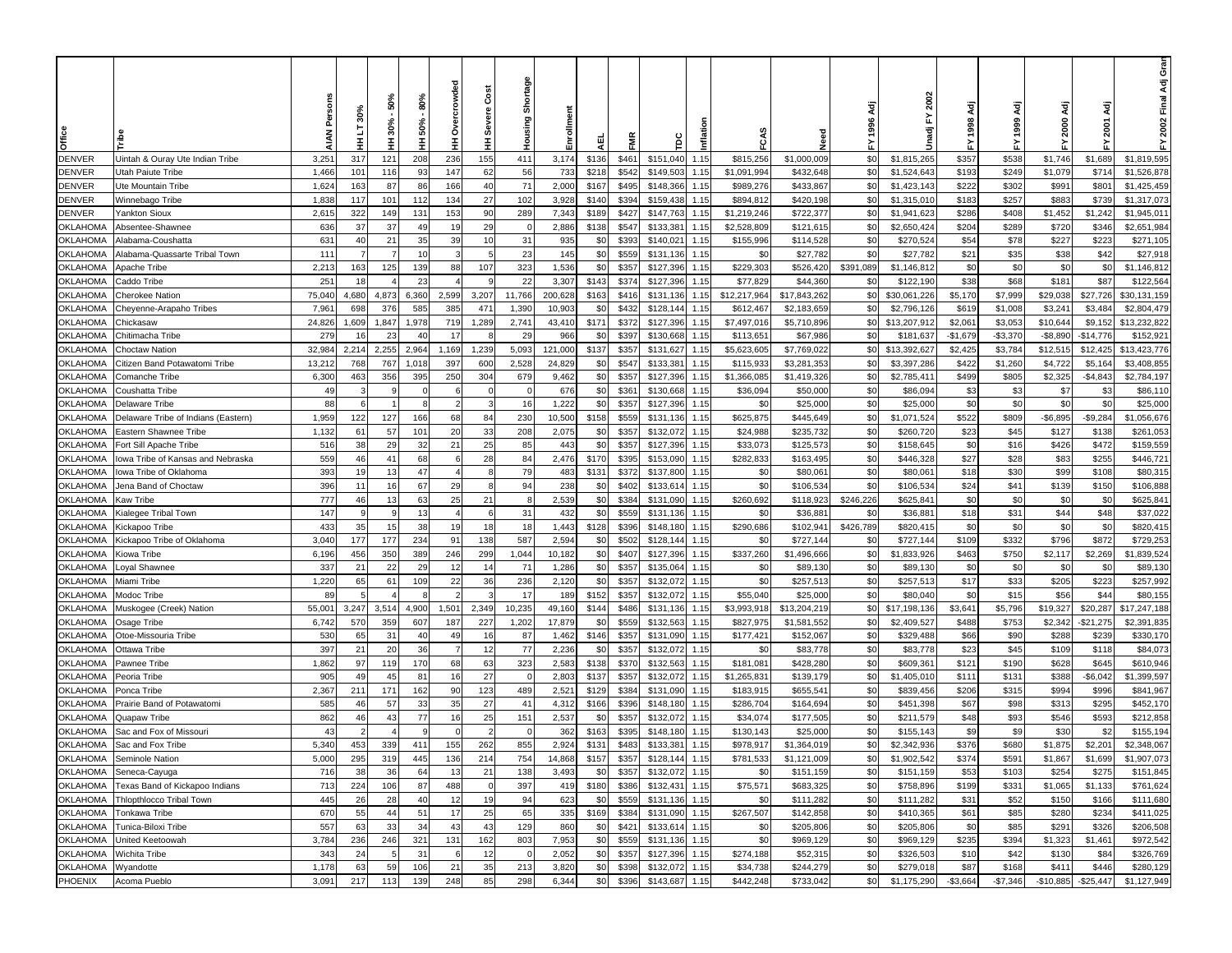|                    |                                                  |             | 30%            | 50%<br>$30% -$ | 80%<br>50% | owded                | Cost<br>Severe | Shortage      | Enrollment               |                |                        |              |                        |                        | <b>Adj</b><br>1996 | 2002<br>ŗ                |               | इ<br>1999      | ζä<br>2000     | इ<br>2001      | Gran<br>2002 Final Adj     |
|--------------------|--------------------------------------------------|-------------|----------------|----------------|------------|----------------------|----------------|---------------|--------------------------|----------------|------------------------|--------------|------------------------|------------------------|--------------------|--------------------------|---------------|----------------|----------------|----------------|----------------------------|
| Office             |                                                  | <b>AIAN</b> | 5<br>Ŧ         | Ŧ              | Ŧ          | Ó<br>Ŧ               | Ξ              | Housing       | 핒                        | FMR            | Ĕ                      | Inflati      | FCAS                   | Need                   | 놊                  | Unadji                   | 놊             |                | 놊              | ᇫ              | 놊                          |
| PHOENIX            | Agua Caliente Band of Cahuilla                   | 174         | 13             | 10             |            |                      | 5              | 28            | 360<br>\$0               | \$621          | \$166,954              | 1.15         | \$0                    | \$40,092               | \$0                | \$40,092                 | \$0           | \$17           | \$56           | \$62           | \$40,227                   |
| PHOENIX            | Ak-Chin                                          | 468         | 14             | 34             | 35         | 43                   | $\mathbf 0$    | 50            | 659<br>\$329             | \$683          | \$153,715              | 1.15         | \$178,052              | \$104,180              | \$0                | \$282,232                | \$52          | \$70           | \$264          | \$137          | \$282,755                  |
| PHOENIX            | Alturas Rancheria                                | 3           | $\Omega$       |                | ſ          |                      | $\Omega$       | ÷.            | \$0<br>9                 | \$488          | \$176,242              | 1.15         | \$0                    | \$50,000               | \$0                | \$50,000                 | \$0           | \$0            | \$0            | \$0            | \$50,000                   |
| PHOENIX            | Auburn Rancheria                                 | 456         | 32             | 24             | 45         | 20                   | 37             | 101           | 228<br>\$0               | \$685          | \$177,847              | 1.15         | \$0                    | \$202,712              | \$0                | \$202,712                | \$52          | \$91           | \$302          | \$325          | \$203,482                  |
| PHOENIX            | Augustine Band of Cahuilla                       | $\Omega$    |                |                |            |                      | $\Omega$       |               | \$0                      | \$621          | \$166,954              | 1.15         | \$0                    | \$25,000               | \$0                | \$25,000                 | \$0           | \$0            | \$0            | \$0            | \$25,000                   |
| PHOENIX            | Barona Group of Capitan Grande                   | 427         |                |                |            | $2^{\circ}$          | 17             |               | 348<br>\$395             | \$896          | \$176,084              | 1.15         | \$183,925              | \$73,886               | \$0                | \$257,81                 | \$51          | \$74           | \$237          | \$150          | \$258,323                  |
| PHOENIX            | Berry Creek Rancheria                            | 776         | 61             | 76             | 80         | 49                   | 61             | 177           | 445<br>\$380             | \$584          | \$176,777              | 1.15         | \$203,718              | \$375,882              | \$0                | \$579,600                | \$106         | \$158          | \$545          | \$450          | \$580,859                  |
| PHOENIX            | Big Lagoon Rancheria                             | 11          |                |                |            |                      | $\Omega$       |               | 18<br>\$0                | \$580          | \$190,88               | 1.15         | \$0                    | \$25,000               | \$0                | \$25,000                 | \$0           | \$0            | \$0            | \$0            | \$25,000                   |
| PHOENIX            | Big Pine Band                                    | 401         | 33             | 13             | 22         |                      | 14             |               | \$233<br>398             | \$556          | \$178,917              | 1.15         | \$392,231              | \$78,069               | \$0                | \$470,300                | \$57          | \$76           | \$223          | \$175          | \$470,830                  |
| PHOENIX            | <b>Big Sandy Rancheria</b>                       | 90          | 16             |                |            |                      | 8              | 24            | 331<br>\$0               | \$51           | \$174,269              | 1.15         | \$0                    | \$50,89                | \$0                | \$50,892                 | \$0           | \$13           | \$42           | \$82           | \$51,029                   |
| PHOENIX            | <b>Big Valley Rancheria</b>                      | 568         | 50             | 66             | 44         | 34                   | 44             | 160           | 588<br>\$0               | \$593          | \$188,01               | 1.15         | \$0                    | \$304,894              | \$0                | \$304,894                | \$56          | \$94           | \$413          | \$453          | \$305,912                  |
| PHOENIX            | <b>Blue Lake Rancheria</b>                       | 34          |                |                |            |                      | $\Omega$       |               | 51<br>\$0                | \$580          | \$190,88               | 1.15         | \$0                    | \$25,000               | \$0                | \$25,000                 | \$0           | \$0            | \$0            | \$0            | \$25,000                   |
| PHOENIX            | Bridgeport Paiute Indian Colony                  | 33          | $\overline{7}$ |                |            |                      | $\Omega$       | $\mathcal{C}$ | 72<br>\$233              | \$754          | \$178,917              | 1.15         | \$132,756              | \$25,000               | \$0                | \$157,756                | \$10          | \$7            | \$39           | $-$ \$8        | \$157,804                  |
| PHOENIX            | Buena Vista Rancheria                            | 12          |                |                |            |                      | $\Omega$       | 2             | 12<br>\$0                | \$629          | \$177,847              | 1.15         | \$0                    | \$25,000               | \$0                | \$25,000                 | \$0           | \$0            | \$0            | \$0            | \$25,000                   |
| PHOENIX            | Cabazon Band                                     | 48          |                | $\Omega$       | 10         | 10                   | $\Omega$       | 10            | 48<br>\$0                | \$621          | \$166,954              | 1.15         | \$0                    | \$50,000               | \$0                | \$50,000                 | \$0           | \$0            | \$0            | \$0            | \$50,000                   |
| PHOENIX            | Cahuilla Band                                    | 99          | 14             | 10             | 10         |                      | 3              | 22            | 298<br>\$395             | \$621          | \$166,954              | 1.15         | \$42,194               | \$41,531               | \$0                | \$83,725                 | \$4           | \$24           | \$75           | \$69           | \$83,898                   |
| PHOENIX            | Campo Band                                       | 125<br>Я    | 22             |                | 11         |                      | $\Omega$       |               | 293<br>\$391<br>29       | \$896<br>\$488 | \$171,665              | 1.15<br>1.15 | \$303,844<br>\$0       | \$39,826               | \$324,585          | \$668,255                | \$0<br>\$0    | \$0            | \$0<br>\$0     | \$0<br>\$0     | \$668,255                  |
| PHOENIX<br>PHOENIX | Cedarville Rancheria<br>Chemehuevi               | 108         | 15             | 17             | 11         |                      |                |               | \$0<br>\$374<br>662      | \$621          | \$176,242<br>\$166,954 | 1.15         | \$409,124              | \$25,000<br>\$30,430   | \$0<br>\$423,735   | \$25,000<br>\$863,289    | \$0           | \$0<br>\$0     | \$0            | \$0            | \$25,000<br>\$863,289      |
| PHOENIX            | Chicken Ranch Rancheria                          |             |                |                |            |                      |                |               | 21<br>\$0                | \$624          | \$173,568              | 1.15         | \$9,458                | \$25,000               | \$0                | \$34,458                 | \$0           | \$0            | \$3            | \$0            | \$34,461                   |
| PHOENIX            | Chico Rancheria                                  | 591         | 47             | 58             | 61         | 37                   | 47             | 165           | 339<br>\$0               | \$584          | \$176,777              | 1.15         | \$0                    | \$300,690              | \$0                | \$300,690                | \$79          | \$133          | \$479          | \$516          | \$301,897                  |
| PHOENIX            | Cloverdale Rancheria                             | 686         | 47             | 47             | 63         | 37                   | 49             | 156           | 368<br>\$0               | \$946          | \$189,547              | 1.15         | \$0                    | \$323,035              | \$0                | \$323,035                | \$63          | \$87           | \$470          | \$527          | \$324,182                  |
| PHOENIX            | Cochiti Pueblo                                   | 935         | 58             | 51             | 60         | 57                   | 44             | 141           | 1,189<br>\$0             | \$632          | \$143,687              | 1.15         | \$75,935               | \$260,066              | \$0                | \$336,001                | \$81          | \$130          | \$420          | \$441          | \$337,073                  |
| PHOENIX            | Cocopah Tribe                                    | 640         | 52             | 32             | 46         | 78                   | 6              | 23            | 880<br>\$376             | \$583          | \$152,510              | 1.15         | \$546,020              | \$164,550              | \$0                | \$710,570                | \$98          | \$148          | \$579          | \$188          | \$711,583                  |
| PHOENIX            | Cold Springs Rancheria                           | 167         |                | 31             |            |                      | $\overline{2}$ |               | 271<br>\$378             | \$517          | \$174,269              | 1.15         | \$213,520              | \$40,183               | \$0                | \$253,703                | \$28          | \$47           | \$187          | \$33           | \$253,998                  |
| PHOENIX            | Colorado River Indian Tribes                     | 2,685       | 201            | 101            | 138        | 171                  | 107            | 15            | 3,444<br>\$194           | \$489          | \$166,954              | 1.15         | \$1,659,605            | \$687,409              | \$0                | \$2,347,014              | \$355         | \$499          | \$1,586        | \$1,374        | \$2,350,828                |
| <b>PHOENIX</b>     | Colusa Rancheria                                 | 21          |                |                | $\sqrt{ }$ |                      | $\Omega$       | -2            | 100<br>\$0               | \$488          | \$176,777              | 1.15         | \$0                    | \$25,000               | \$0                | \$25,000                 | \$0           | \$0            | \$0            | \$0            | \$25,000                   |
| PHOENIX            | Cortina Rancheria                                | 272         | 22             | 17             | 24         | 11                   | 22             | 64            | 136<br>\$0               | \$497          | \$177,847              | 1.15         | \$0                    | \$123,741              | \$0                | \$123,741                | \$37          | \$62           | \$224          | \$241          | \$124,305                  |
| PHOENIX            | Coyote Valley Band                               | 444         | 30             | 30             | 41         | 24                   | 32             | 71            | 342<br>\$222             | \$636          | \$188,010              | 1.15         | \$174,458              | \$193,332              | \$0                | \$367,791                | \$46          | \$102          | \$306          | \$285          | \$368,530                  |
| PHOENIX            | Cuyapaipe Community                              | $\Omega$    |                |                |            |                      | $\Omega$       |               | \$0                      | \$896          | \$176,084              | 1.15         | \$0                    | \$25,000               | \$0                | \$25,000                 | \$0           | \$0            | \$0            | \$0            | \$25,000                   |
| PHOENIX            | Death Valley Timba-Sha                           | 329         | 36             | 23             | 41         |                      | 23             | 100           | 270<br>\$0               | \$556          | \$178,917              | 1.15         | \$0                    | \$151,403              | \$0                | \$151,403                | \$38          | \$65           | \$219          | \$236          | \$151,962                  |
| PHOENIX            | Dry Creek Rancheria                              | 1,078       | 73             | 74             | 99         | 51                   | 77             | 245           | 583<br>\$380             | \$946          | \$189,547              | 1.15         | \$0                    | \$507,554              | \$0                | \$507,554                | \$102         | \$128          | \$681          | \$763          | \$509,228                  |
| PHOENIX            | Duck Valley Shoshone-Paiute                      | 1,121       | 141            | 68             | 67         | 58                   | 33             | 102           | 1,818<br>\$377           | \$582          | \$159,09               | 1.15         | \$737,382              | \$315,405              | \$0                | \$1,052,787              | \$188         | \$251          | \$863          | \$456          | \$1,054,544                |
| PHOENIX            | Duckwater Shoshone                               | 150         | 19             |                | 16         |                      |                | 17            | 337<br>\$402             | \$757          | \$166,58               | 1.15         | \$143,400              | \$46,408               | \$0                | \$189,807                | \$0           | \$0            | \$0            | \$0            | \$189,807                  |
| PHOENIX            | Elk Valley Rancheria                             | 61          |                |                | 13         |                      | $\Omega$       | 13            | 87<br>\$0                | \$57           | \$183,196              | 1.15         | \$0                    | \$25,000               | \$0                | \$25,000                 | \$0           | \$0            | \$0            | \$0            | \$25,000                   |
| PHOENIX            | Ely Shoshone                                     | 94          |                |                | 10         |                      | $\mathbf 0$    | $\epsilon$    | 294<br>\$402             | \$603          | \$159,09               | 1.15         | \$243,101              | \$25,000               | \$8,27             | \$276,374                | \$35          | \$0            | \$0            | \$0            | \$276,409                  |
| PHOENIX            | Enterprise Rancheria                             | 764         | 60             | 75             | 78         | 48                   | 60             | 214           | 419<br>\$0               | \$584          | \$176,777              | 1.15         | \$0                    | \$388,465              | \$0                | \$388,465                | \$71          | \$117          | \$473          | \$519          | \$389,646                  |
| PHOENIX            | Fallon Paiute-Shoshone                           | 575         | 88             | 28             | 52         | 13                   | 29             | -3            | 1,002<br>\$336           | \$604          | \$160,699              | 1.15         | \$653,791              | \$163,387              | \$160,869          | \$978,047                | \$0           | \$0            | \$0            | \$0            | \$978,047                  |
| PHOENIX            | Fort Bidwell                                     | 424         | 41             | 24             | 31         | 24                   | 19             | 72            | 230<br>\$387             | \$488          | \$178,548              | 1.15         | \$100,515              | \$158,214              | \$0                | \$258,729                | \$60          | \$89           | \$0            | \$247          | \$259,125                  |
| <b>PHOENIX</b>     | Fort Independence                                | 49          |                |                | -2         |                      | $\Omega$       | $\epsilon$    | 118<br>\$233             | \$556          | \$178,917              | 1.15         | \$46,355               | \$25,000               | \$0                | \$71,355                 | \$3           | \$4            | \$8            | \$3            | \$71,373                   |
| PHOENIX            | Fort McDermitt Paiute and Shoshone               | 433         | 64             | 48             |            | 49                   | 17             | 117           | 875<br>\$0               | \$610          | \$165,145              | 1.15         | \$0                    | \$197,419              | \$0                | \$197,419                | \$52          | \$87           | \$289          | \$310          | \$198,157                  |
| PHOENIX            | Fort McDowell Mohave Apache<br>Fort Mojave Tribe | 750<br>663  | 49<br>70       | 62             | 40<br>40   | 78<br>1 <sup>c</sup> | -8<br>24       | 101           | 904<br>\$315<br>1,041    | \$683          | \$153,715              | 1.15<br>1.15 | \$184,749<br>\$924,162 | \$207,096<br>\$158,080 | \$0<br>\$0         | \$391,845                | \$75<br>\$165 | \$105<br>\$197 | \$352<br>\$785 | \$343<br>\$128 | \$392,720                  |
| PHOENIX<br>PHOENIX | Gila River                                       | 17,267      | 1.185          | 63<br>214      | 19         | 1,063                | 209            | 363           | \$359<br>20,479<br>\$187 | \$707<br>\$683 | \$156,753<br>\$156,05  | 1.15         | \$4,931,670            | \$2,781,200            | \$0                | \$1,082,24<br>\$7,712,87 | \$1,293       | \$1,886        | \$5,752        | \$4,813        | \$1,083,518<br>\$7,726,615 |
| PHOENIX            | Graton Rancheria                                 | 486         | 33             | 33             | 44         | 26                   | 35             | 111           | 526                      | \$0 \$1,458    | \$233,930              | 1.15         | \$0                    | \$282,761              | \$0                | \$282,761                | \$0           | \$0            | \$0            | \$0            | \$282,761                  |
| PHOENIX            | Greenville Rancheria                             | 350         | 26             | 45             | 37         | 21                   | 27             | 108           | 175<br>\$0               | \$488          | \$176,777              | 1.15         | \$0                    | \$184,099              | \$0                | \$184,099                | \$50          | \$82           | \$272          | \$293          | \$184,796                  |
| PHOENIX            | Grindstone Rancheria                             | 300         | 13             | 36             | 49         | 24                   | 21             | 53            | 150<br>\$387             | \$488          | \$179,083              | 1.15         | \$249,150              | \$146,141              | \$0                | \$395,290                | \$77          | \$102          | \$369          | \$206          | \$396,044                  |
| <b>PHOENIX</b>     | Guidiville Rancheria                             | 123         | 19             | 37             | 12         | 18                   | 18             | 49            | 113<br>\$380             | \$634          | \$188,010              | 1.15         | \$125,417              | \$118,603              | \$0                | \$244,020                | \$32          | \$54           | \$182          | \$177          | \$244,464                  |
| <b>PHOENIX</b>     | Havasupai                                        | 522         | 36             | 24             | 39         | 79                   | $\overline{4}$ | 99            | 665<br>\$0               | \$615          | \$258,587              | 1.15         | \$0                    | \$291,460              | \$0                | \$291,460                | \$46          | \$133          | \$437          | \$479          | \$292,556                  |
| PHOENIX            | Hoopa Valley                                     | 2,263       | 167            | 150            | 162        | 126                  | 62             | 245           | 1,893<br>\$381           | \$580          | \$190,881              | 1.15         | \$985,940              | \$722,897              | \$0                | \$1,708,836              | \$314         | \$460          | \$1,526        | \$1,154        | \$1,712,290                |
| <b>PHOENIX</b>     | Hopi                                             | 8,536       | 686            | 328            | 387        | 1,332                | 177            | 1,046         | 10,795<br>\$311          | \$508          | \$156,051              | 1.15         | \$1,110,166            | \$2,836,861            | \$0                | \$3,947,027              | \$939         | \$1,503        | \$4,806        | \$4,837        | \$3,959,111                |
| <b>PHOENIX</b>     | Hopland Rancheria                                | 535         | 90             | 74             | 44         | 25                   | 68             | 187           | 571<br>\$380             | \$634          | \$188,010              | 1.15         | \$130,773              | \$382,867              | \$0                | \$513,640                | \$119         | \$185          | \$645          | \$592          | \$515,181                  |
| PHOENIX            | Hualapai                                         | 1,401       | 189            | 62             | 56         | 300                  | 42             | ç             | 2,210<br>\$358           | \$757          | \$162,003              | 1.15         | \$1,329,895            | \$573,370              | \$0                | \$1,903,266              | \$322         | \$436          | \$1,564        | \$878          | \$1,906,465                |
| PHOENIX            | Inaja Band                                       | $\mathbf 0$ |                |                |            |                      | $\mathbf 0$    |               | \$0<br>24                | \$896          | \$176,084              | 1.15         | \$0                    | \$25,000               | \$0                | \$25,000                 | \$0           | \$0            | \$0            | \$0            | \$25,000                   |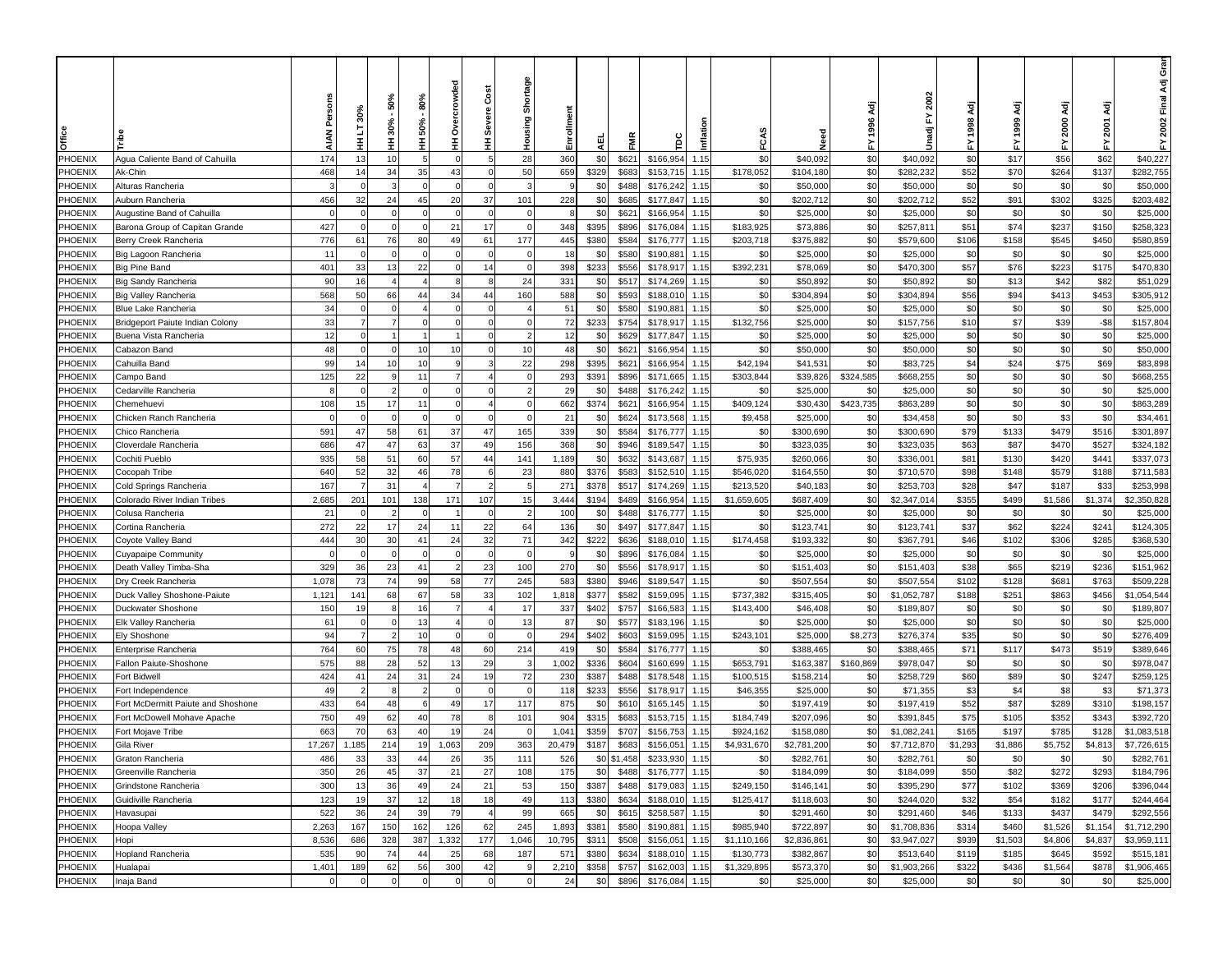|                |                                  |             |          |                |                 |                 |                |               |                  |       |                |        |              |              |           |              |          |          |            |            | ara<br>ق<br>Ādj |
|----------------|----------------------------------|-------------|----------|----------------|-----------------|-----------------|----------------|---------------|------------------|-------|----------------|--------|--------------|--------------|-----------|--------------|----------|----------|------------|------------|-----------------|
|                |                                  |             | 30%      | 50%<br>$30% -$ | 80%             | owded           | Čost<br>Severe | Shortage      |                  |       |                |        |              |              | ξā        | 2002<br>놊    |          | ਟ੍ਰੋ     | ਟ੍ਰ        | ਟ੍ਰ        | 2002 Final      |
| Cifice         |                                  | <b>AIAN</b> | 5<br>Ŧ   | Ŧ              | 50%<br>Ŧ        | Ò<br>Ŧ          | Ξ              | Housing       | Enrollment<br>핒  | FMR   | ξ              | Inflat | FCAS         | veed<br>Need | 1996<br>놊 | ā<br>ŝ       | 값        | 1999     | 2000<br>놊  | 2001<br>r. | 놊               |
| PHOENIX        | Ione Band of Miwok Indians       | 556         | 15       | 32             | 37              | 28              | $\overline{2}$ | 84            | 536<br>\$0       | \$629 | \$177,847      | 1.15   | \$0          | \$128,393    | \$0       | \$128,393    | \$30     | \$51     | \$181      | \$198      | \$128,853       |
| PHOENIX        | Isleta Pueblo                    | 3,374       | 270      | 147            | 231             | 221             | 51             | 502           | \$0<br>4,917     | \$632 | \$145,224      | 1.15   | \$460,250    | \$799,054    | \$0       | \$1,259,304  | \$240    | \$387    | \$1,260    | \$1,308    | \$1,262,500     |
| PHOENIX        | Jackson Rancheria                | 19          |          | -6             |                 |                 | $\mathbf 0$    | -8            | \$0<br>25        | \$629 | \$177,847      | 1.15   | \$0          | \$50,000     | \$0       | \$50,000     | \$0      | \$0      | \$0        | \$0        | \$50,000        |
| PHOENIX        | Jamul Indian Village             | C           |          |                |                 |                 | $\Omega$       |               | 57<br>\$0        | \$896 | \$176,084      | 1.15   | \$0          | \$50,000     | \$0       | \$50,000     | \$0      | \$0      | \$0        | \$0        | \$50,000        |
| PHOENIX        | Jemez Pueblo                     | 2,097       | 122      | 88             | 114             | 222             | 51             | 264           | 3,131<br>\$0     | \$632 | \$143,687      | 1.15   | \$162,713    | \$551,686    | \$0       | \$714,399    | \$174    | \$282    | \$904      | \$955      | \$716,714       |
| PHOENIX        | licarilla Reservation            | 2,765       | 88       | 106            | 163             | 195             | 58             | 119           | 3,320<br>\$225   | \$406 | \$143,687      | 1.15   | \$854,249    | \$522,716    | \$0       | \$1,376,965  | \$267    | \$371    | \$1,251    | \$844      | \$1,379,699     |
| PHOENIX        | Kaibab Band of Paiute            | 83          |          |                |                 |                 |                |               | 242<br>\$346     | \$755 | \$156,05       | 1.15   | \$340,542    | \$25,000     | \$0       | \$365,542    | \$30     | \$29     | \$119      | $-$ \$3    | \$365,717       |
| PHOENIX        | Karuk                            | 3,735       | 338      | 256            | 30 <sup>°</sup> | 15 <sup>°</sup> | 320            | 749           | 3,835<br>\$380   | \$580 | \$190,88       | 1.15   | \$899,932    | \$1,810,889  | \$0       | \$2,710,82   | \$670    | \$1,083  | \$3,512    | -\$43,516  | \$2,672,57'     |
| PHOENIX        | a Jolla Band                     | 151         | 10       |                | 11              | $\cdot$ 1       | $\Omega$       |               | 652<br>\$395     | \$896 | \$176,084      | 1.15   | \$201,638    | \$30,775     | \$0       | \$232,413    | \$21     | \$38     | \$119      | \$68       | \$232,660       |
| PHOENIX        | a Posta Band.                    | $\Omega$    |          |                |                 |                 | $\Omega$       |               | 21<br>\$0        | \$896 | \$163,809      | 1.15   | \$0          | \$25,000     | \$0       | \$25,000     | \$0      | \$0      | \$0        | \$0        | \$25,000        |
| PHOENIX        | aguna Pueblo                     | 4,379       | 251      | 120            | 324             | 349             | 114            | 493           | 7,696<br>\$203   | \$397 | \$145,224      | 1.15   | \$573,729    | \$1,065,939  | \$0       | \$1,639,668  | \$420    | \$633    | \$1,862    | \$1,787    | \$1,644,370     |
| PHOENIX        | .as Vegas Colony                 | 92          |          |                |                 |                 |                | 14            | 55<br>\$0        | \$757 | \$161,234      | 1.15   | \$0          | \$50,000     | \$0       | \$50,000     | \$0      | \$0      | \$0        | \$41       | \$50,04         |
| PHOENIX        | aytonville Rancheria             | 190         | 13       | 13             | 17              | 10              | 14             | 10            | 95<br>\$380      | \$634 | \$188,010      | 1.15   | \$210,473    | \$74,741     | \$0       | \$285,214    | \$70     | \$85     | \$247      | \$96       | \$285,712       |
| PHOENIX        | one Pine Paiute-Shoshone         | 191         | 20       | 12             | 22              | 10              | 17             |               | 282<br>\$233     | \$556 | \$181,222      | 1.15   | \$180,518    | \$83,374     | \$0       | \$263,891    | \$41     | \$60     | \$183      | \$168      | \$264,342       |
| PHOENIX        | os Coyotes Band of Cahuilla.     | 113         |          | 22             |                 | 40              | $\Omega$       | 30            | 274<br>\$0       | \$896 | \$176,084      | 1.15   | \$0          | \$72,987     | \$0       | \$72,987     | \$19     | \$32     | \$108      | \$121      | \$73,267        |
| PHOENIX        | ovelock Colony.                  | 112         | 16       |                | £               |                 | 5              | 22            | \$0<br>330       | \$616 | \$160,699      | 1.15   | \$11,841     | \$33,731     | \$0       | \$45,573     | \$1      | \$17     | \$50       | \$52       | \$45,694        |
| PHOENIX        | ower Lake Rancheria.             | 41          |          |                |                 |                 | 3              |               | \$0<br>44        | \$946 | \$192,794      | 1.15   | \$0          | \$50,000     | \$0       | \$50,000     | \$0      | \$0      | \$0        | \$0        | \$50,000        |
| PHOENIX        | ytton Rancheria of California    | 436         | 30       | 30             | 40              | 24              | 31             | 99            | 236<br>\$0       | \$946 | \$189,547      | 1.15   | \$0          | \$205,535    | \$0       | \$205,535    | \$46     | \$63     | \$263      | \$295      | \$206,202       |
| PHOENIX        | Manchester Point Arena Rancheria | 261         | 65       | 112            | 20              | 1.              | 30             | 148           | 621<br>\$380     | \$634 | \$188,010      | 1.15   | \$287,600    | \$254,356    | \$0       | \$541,956    | \$37     | \$56     | \$522      | \$344      | \$542,915       |
| PHOENIX        | Manzanita Band                   | 45          |          |                |                 |                 |                | 13            | 96<br>\$0        | \$896 | \$176,084      | 1.15   | \$0          | \$25,000     | \$0       | \$25,000     | \$0      | \$0      | \$0        | \$0        | \$25,000        |
| PHOENIX        | Mesa Grande Band                 | 66          | 16       |                | 11              |                 | $\mathbf 0$    |               | 630<br>\$391     | \$896 | \$176,084      | 1.15   | \$153,796    | \$25,000     | \$0       | \$178,796    | \$12     | \$23     | \$86       | $-$10$     | \$178,908       |
| PHOENIX        | Mescalero Reservation            | 3,122       | 199      | 139            | 193             | 173             | 26             | 185           | \$287<br>3,716   | \$396 | \$136,936      | 1.15   | \$1,618,635  | \$531,092    | \$0       | \$2,149,727  | \$0      | \$0      | \$0        | \$0        | \$2,149,727     |
| PHOENIX        | <b>Middletown Rancheria</b>      | 92          |          | 11             |                 |                 | $\overline{7}$ | 26            | 76<br>\$0        | \$593 | \$188,01       | 1.15   | \$0          | \$49,36      | \$0       | \$49,367     | \$16     | \$27     | \$87       | \$95       | \$49,593        |
| PHOENIX        | Moapa Band of Paiute             | 230         | 22       | 23             |                 |                 | 16             | $\sqrt{ }$    | 283<br>\$388     | \$757 | \$161,234      | 1.15   | \$277,344    | \$66,894     | \$0       | \$344,238    | \$58     | \$69     | \$274      | \$68       | \$344,707       |
| PHOENIX        | Mooretown Rancheria              | 2,082       | 164      | 205            | 214             | 131             | 164            | 533           | 1,197<br>\$380   | \$584 | \$176,777      | 1.15   | \$288,536    | \$1,029,260  | \$0       | \$1,317,796  | \$333    | \$526    | \$1,294    | \$1,180    | \$1,321,128     |
| PHOENIX        | Morongo Band of Cahuilla         | 677         | $\Omega$ |                |                 | 24              | 13             | $\mathcal{C}$ | 871<br>\$395     | \$62' | \$168,857      | 1.15   | \$299,300    | \$75,912     | \$0       | \$375,21     | \$86     | \$129    | \$257      | \$140      | \$375,824       |
| <b>PHOENIX</b> | <b>Nambe Pueblo</b>              | 389         | 38       | 38             | 35              | 12              | 10             | $\epsilon$    | \$0<br>643       | \$749 | \$151,139      | 1.15   | \$436,671    | \$86,772     | \$0       | \$523,442    | \$53     | \$73     | \$215      | \$181      | \$523,964       |
| PHOENIX        | √avajo Nation                    | 178,187     | 9,187    | 7,019          | 6,961           | 32,260          | 3,290          | 26,253        | \$293<br>243,517 | \$484 | \$156,05       | 1.15   | \$28,109,278 | \$66,303,877 | \$0       | \$94,413,155 | \$21,644 | \$35,455 | $-$16,722$ | \$49,406   | \$94,502,939    |
| PHOENIX        | Vorth Fork Rancheria             | 1,362       | 65       | 96             | 124             | 105             | 70             | 284           | \$0<br>681       | \$517 | \$171,963      | 1.15   | \$0          | \$534,886    | \$0       | \$534,886    | \$68     | \$154    | \$373      | \$886      | \$536,368       |
| PHOENIX        | Paiute-Shoshone of Bishop Colony | 1,338       | 424      | 199            | 225             | 123             | 123            | 661           | \$233<br>914     | \$556 | \$178,917      | 1.15   | \$648,485    | \$1,120,977  | \$0       | \$1,769,462  | \$346    | \$562    | \$1,854    | \$1,828    | \$1,774,053     |
| PHOENIX        | Pajoaque Pueblo                  | 197         | 20       | 17             | 20              | 14              |                | 15            | 317<br>\$0       | \$749 | \$151,139      | 1.15   | \$124,269    | \$51,560     | \$0       | \$175,829    | \$10     | \$36     | \$108      | \$96       | \$176,079       |
| PHOENIX        | Pala Bank                        | 703         | 38       | 47             | 68              | 30              | 12             | 79            | 881<br>\$395     | \$896 | \$171,665      | 1.15   | \$294,294    | \$180,077    | \$0       | \$474,37     | \$82     | \$112    | \$381      | \$302      | \$475,249       |
| PHOENIX        | Pascua Yaqui Tribe               | 5,514       | 333      | 259            | 182             | 317             | 167            | 12            | 12,749<br>\$356  | \$655 | \$149,436      | 1.15   | \$3,315,83   | \$1,081,707  | \$0       | \$4,397,539  | \$2,628  | \$4,500  | \$15,830   | \$14,574   | \$4,435,07      |
| PHOENIX        | Paskenta Band of Nomlaki Indian  | 138         | 10       | 18             | 15              |                 | 11             | 43            | 282<br>\$0       | \$488 | \$176,777      | 1.15   | \$0          | \$72,83'     | \$0       | \$72,83'     | \$49     | \$81     | \$378      | \$406      | \$73,745        |
| PHOENIX        | Pauma Band                       | 157         | 12       | 10             | 13              | 27              | $\mathbf 0$    | 16            | 135<br>\$395     | \$896 | \$176,084      | 1.15   | \$65,810     | \$57,656     | \$0       | \$123,466    | \$23     | \$34     | \$111      | \$104      | \$123,738       |
| PHOENIX        | Payson Tonto Apache              | 116         |          |                | 13              |                 | $\mathbf 0$    | 23            | 108<br>\$0       | \$488 | \$154,447      | 1.15   | \$0          | \$27,57      | \$0       | \$27,574     | \$0      | \$11     | \$37       | \$40       | \$27,66         |
| PHOENIX        | Pechanga Band                    | 311         | 44       | 22             | 30              | 31              | 12             | 95            | 1,372<br>\$0     | \$62' | \$166,954      | 1.15   | \$0          | \$144,61     | \$0       | \$144,61     | \$36     | \$63     | \$204      | \$231      | \$145,145       |
| PHOENIX        | Picayune Rancheria               | 2,212       | 105      | 156            | 201             | 170             | 113            | 450           | \$378<br>1,106   | \$519 | \$171,963      | 1.15   | \$75,371     | \$855,367    | \$0       | \$930,738    | \$225    | \$404    | \$1,347    | \$1,426    | \$934,140       |
| PHOENIX        | Picuris Pueblo                   | 186         | 23       |                | 12              |                 | 19             | 16            | 324<br>\$0       | \$633 | \$144,222      | 1.15   | \$73,739     | \$65,625     | \$0       | \$139,364    | \$26     | \$39     | \$122      | \$121      | \$139,67        |
| <b>PHOENIX</b> | Pinoleville Rancheria            | 514         | 35       | 35             | 47              | 28              | 37             | 112           | 278<br>\$380     | \$634 | \$188,01       | 1.15   | \$31,354     | \$238,158    | \$0       | \$269,512    | \$32     | \$88     | \$337      | \$382      | \$270,351       |
| PHOENIX        | Pit River Tribe                  | 976         | 67       | 83             | 107             | 58              | 80             | 257           | 2,036<br>\$0     | \$504 | \$178,314      | 1.15   | \$0          | \$488,028    | \$0       | \$488,028    | \$16     | \$27     | \$92       | \$920      | \$489,082       |
| PHOENIX        | Potter Valley Rancheria          | 46          |          |                |                 |                 |                | 11            | \$0<br>25        | \$634 | \$188,01       | 1.15   | \$0          | \$25,000     | \$0       | \$25,000     | \$29     | \$81     | \$235      | \$0        | \$25,345        |
| PHOENIX        | Pyramid Lake Paiute              | 1,181       | 147      | 73             | 86              | 65              | 74             | 43            | 2,017<br>\$379   | \$733 | \$164,542      | 1.15   | \$1,013,727  | \$404,37     | \$0       | \$1,418,098  | \$244    | \$326    | \$1,118    | \$660      | \$1,420,447     |
| PHOENIX        | Quartz Valley Reservation        | 192         | 13       | 14             | 20              |                 |                | 36            | 96<br>\$387      | \$488 | \$176,777      | 1.15   | \$71,652     | \$67,534     | \$0       | \$139,187    | \$50     | \$82     | \$94       | \$82       | \$139,494       |
| PHOENIX        | Quechan Tribe                    | 1,250       | 134      | 86             | 92              | 93              | 30             | 26            | 2,668<br>\$389   | \$539 | \$165,251 1.15 |        | \$1,166,511  | \$347,448    | \$0       | \$1,513,959  | \$247    | \$317    | \$1,099    | \$519      | \$1,516,141     |
| PHOENIX        | Ramona Band                      | $\Omega$    |          |                | $\epsilon$      |                 | $\Omega$       |               | \$0              | \$621 | \$166,954      | 1.15   | \$0          | \$25,000     | \$0       | \$25,000     | \$0      | \$0      | \$0        | \$0        | \$25,000        |
| PHOENIX        | Redding Rancheria                | 504         | 35       | 43             | 55              | 30              | 41             | 133           | 252<br>\$0       | \$538 | \$178,314      | 1.15   | \$0          | \$252,125    | \$0       | \$252,125    | \$0      | \$96     | \$381      | \$405      | \$253,008       |
| <b>PHOENIX</b> | Redwood Valley Rancheria         | 121         | 25       | 10             |                 |                 | -3             | 41            | 158<br>\$380     | \$634 | \$188,010      | 1.15   | \$115,275    | \$51,084     | \$0       | \$166,359    | \$14     | \$33     | \$121      | \$61       | \$166,588       |
| PHOENIX        | Reno-Sparks Colony               | 652         | 34       | 213            | 18              | 34              | $\overline{7}$ | 64            | 326<br>\$260     | \$733 | \$164,542      | 1.15   | \$846,610    | \$205,518    | \$0       | \$1,052,128  | \$72     | \$187    | \$668      | \$480      | \$1,053,536     |
| PHOENIX        | Resighini Rancheria              | 65          |          |                |                 |                 | $\mathbf 0$    | 12            | 80<br>\$0        | \$577 | \$183,196      | 1.15   | \$0          | \$50,000     | \$0       | \$50,000     | \$0      | \$0      | \$0        | \$0        | \$50,000        |
| <b>PHOENIX</b> | Rincon Reservation               | 526         | 88       | 17             | 60              | 22              | 28             | 67            | 682<br>\$395     | \$896 | \$171,665      | 1.15   | \$382,567    | \$202,236    | \$0       | \$584,803    | \$99     | \$136    | \$460      | \$354      | \$585,853       |
| <b>PHOENIX</b> | Robinson Rancheria               | 418         | 37       | 49             | 33              | 25              | 32             | 77            | 433<br>\$380     | \$593 | \$188,010      | 1.15   | \$177,254    | \$206,026    | \$0       | \$383,280    | \$56     | \$80     | \$260      | \$190      | \$383,866       |
| <b>PHOENIX</b> | Rohnerville Rancheria            | $\mathbf 0$ | $\Omega$ | - 0            | - 0             |                 | 0              | $\epsilon$    | 266<br>\$0       | \$580 | \$190,881      | 1.15   | \$0          | \$25,000     | \$0       | \$25,000     | \$0      | \$0      | \$0        | \$0        | \$25,000        |
| PHOENIX        | Round Valley Reservation         | 5,350       | 364      | 365            | 489             | 288             | 383            | 1,104         | 3,363<br>\$222   | \$634 | \$188,010      | 1.15   | \$505,581    | \$2,426,816  | \$0       | \$2,932,397  | \$437    | \$1,122  | \$3,627    | \$3,950    | \$2,941,533     |
|                |                                  |             |          |                |                 |                 |                |               |                  |       |                |        |              |              |           |              |          |          |            |            |                 |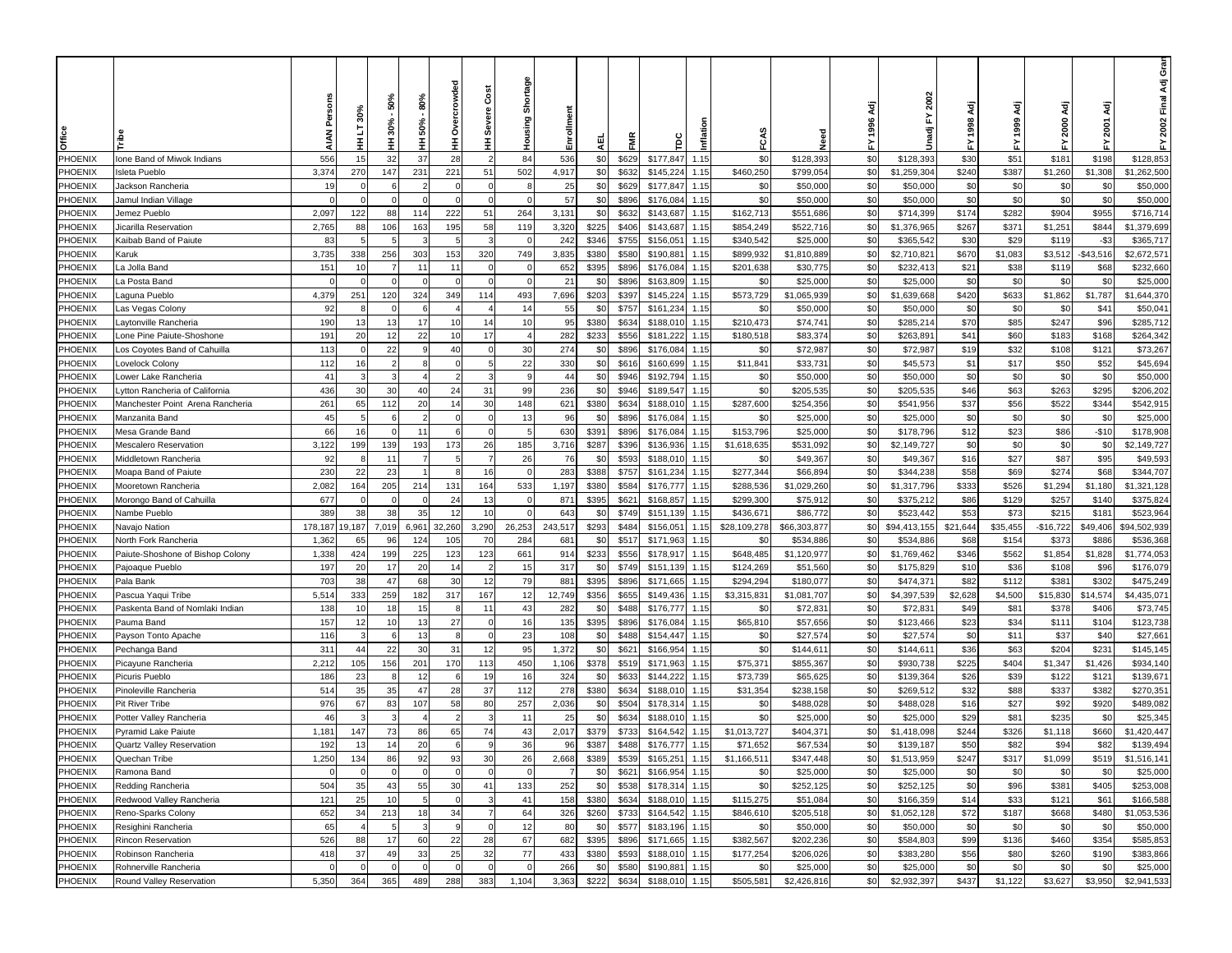|                    |                                                        |                | 30%            | 50%          | 80%       | owded  | Cost             | Shortage      |                            |                |                        |              |                      |                       | ξā         | 2002<br>놊             |             | ਟ੍ਰ         | ζä           | इ            | ອັ<br>ອັ<br>Ādj<br>2002 Final |
|--------------------|--------------------------------------------------------|----------------|----------------|--------------|-----------|--------|------------------|---------------|----------------------------|----------------|------------------------|--------------|----------------------|-----------------------|------------|-----------------------|-------------|-------------|--------------|--------------|-------------------------------|
| Office             |                                                        | <b>AIAN</b>    | 5<br>Ŧ         | $30% -$<br>Ŧ | 50%<br>Ξ  | Ó<br>Ŧ | Severe<br>Ξ      | Housing       | Enrollment<br>핒            | FMR            | ξ                      | Inflat       | FCAS                 | veed<br>Z             | 1996<br>놊  | Unadj                 | 놊           | 1999        | 2000<br>놊    | 2001<br>놊    | 놊                             |
| PHOENIX            | Rumsey Rancheria                                       | 88             |                |              |           |        | $\overline{7}$   | 21            | 44<br>\$380                | \$688          | \$177,847              | 1.15         | \$0                  | \$50,000              | \$0        | \$50,000              | \$0         | \$0         | \$0          | \$0          | \$50,000                      |
| PHOENIX            | Salt River Plma-Maricopa                               | 4,509          | 539            | 178          | 230       | 572    | 140              | 476           | 6,481<br>\$333             | \$683          | \$152,110              | 1.15         | \$1,770,911          | \$1,493,595           | \$0        | \$3,264,506           | \$619       | \$901       | \$3,114      | \$2,367      | \$3,271,507                   |
| PHOENIX            | San Carlos Apache                                      | 8,444          | 911            | 389          | 291       | 1,059  | 217              | 703           | 10,834<br>\$368            | \$488          | \$146,761              | 1.15         | \$3,832,235          | \$2,483,607           | \$0        | \$6,315,843           | \$1,220     | \$1,707     | \$5,984      | \$3,767      | \$6,328,521                   |
| PHOENIX            | San Felipe Pueblo                                      | 2,455          | 155            | 99           | 60        | 228    | 48               | 304           | \$0<br>3,248               | \$632          | \$143,687              | 1.15         | \$27,056             | \$576,175             | \$0        | \$603,23              | \$137       | \$226       | \$739        | \$796        | \$605,128                     |
| PHOENIX            | San Ildefonso Pueblo                                   | 415            | 30             | 34           | 40        |        |                  |               | 617<br>\$0                 | \$749          | \$143,687              | 1.15         | \$426,021            | \$65,423              | \$0        | \$491,444             | $-$13,071$  | $-$12,968$  | $-$13,261$   | $-$13,448$   | \$438,697                     |
| PHOENIX            | San Juan Pueblo                                        | 1,827          | 102            | 62           | 129       | 86     | 59               | 151           | 2,514<br>\$0               | \$401          | \$144,222              | 1.15         | \$370,093            | \$390,035             | \$0        | \$760,128             | \$115       | \$225       | \$690        | \$698        | \$761,856                     |
| PHOENIX            | San Juan Southern Paiute Tribe                         | 508            | 23             | 21           | 23        | 49     | 18               | 67            | 254<br>\$0                 | \$615          | \$156,05               | 1.15         | \$0                  | \$146,625             | \$0        | \$146,625             | \$50        | \$83        | \$228        | \$247        | \$147,233                     |
| PHOENIX            | San Manuel Band                                        | 46             | 10             |              |           |        |                  | 17            | 144<br>\$395               | \$621          | \$166,954              | 1.15         | \$0                  | \$50,000              | \$0        | \$50,000              | \$0         | \$0         | \$0          | \$0          | \$50,000                      |
| PHOENIX            | San Pasqual Band                                       | 269            | 40             | 15           | 33        | 27     | 17<br>6          | 24            | 347<br>\$395               | \$896          | \$176,084              | 1.15         | \$256,798            | \$125,316             | \$0        | \$382,114             | \$65        | \$89        | \$299        | \$229        | \$382,797                     |
| PHOENIX<br>PHOENIX | San Rosa Band of Cahuilla                              | 50<br>488      | 23             | 22           | 42        | 31     | 6                | 53            | 172<br>\$395<br>473<br>\$0 | \$62'<br>\$632 | \$166,954<br>\$145,224 | 1.15<br>1.15 | \$16,317<br>\$95,683 | \$25,000<br>\$102,837 | \$0<br>\$0 | \$41,317<br>\$198,520 | \$2<br>\$37 | \$2<br>\$57 | \$6<br>\$180 | \$0<br>\$179 | \$41,326<br>\$198,973         |
| PHOENIX            | Sandia Pueblo                                          | 802            | 20             | 17           | 39        | 75     | $\mathbf{1}$     | 55            | 708<br>\$0                 | \$632          | \$143,687              | 1.15         | \$59,717             | \$138,326             | \$0        | \$198,042             | \$37        | \$60        | \$150        | \$156        | \$198,446                     |
| PHOENIX            | Santa Ana Pueblo<br>Santa Clara Pueblo                 | 1,517          | 76             | 72           | 108       | 46     | 27               | 147           | 2,240<br>\$0               | \$411          | \$143,687              | 1.15         | \$273,828            | \$275,389             | \$0        | \$549,216             | \$105       | \$159       | \$477        | \$478        | \$550,435                     |
| PHOENIX            | Santa Rosa Rancheria                                   | 356            | 35             | 18           | 25        | 24     | 8                | 33            | 653<br>\$378               | \$522          | \$166,817              | 1.15         | \$274,413            | \$100,123             | \$0        | \$374,536             | \$64        | \$80        | \$318        | \$110        | \$375,109                     |
| PHOENIX            | Santa Ynez Band of Chumash                             | 294            | 28             |              | 14        | 14     | 6                | $\epsilon$    | 163<br>\$395               | \$897          | \$188,108              | 1.15         | \$320,965            | \$67,218              | \$0        | \$388,183             | \$24        | \$44        | \$196        | \$126        | \$388,573                     |
| PHOENIX            | Santa Ysabel Reservation                               | 175            | 23             | -6           | 18        |        | $\overline{2}$   | 47            | \$0<br>942                 | \$896          | \$176,084              | 1.15         | \$0                  | \$59,828              | \$0        | \$59,828              | \$14        | \$23        | \$79         | \$86         | \$60,030                      |
| PHOENIX            | Santo Domingo Pueblo                                   | 3,032          | 77             | 63           | 149       | 285    | 5                | 217           | \$0<br>4,492               | \$632          | \$143,687              | 1.15         | \$278,825            | \$529,959             | \$0        | \$808,784             | \$189       | \$327       | \$1,108      | \$1,138      | \$811,546                     |
| PHOENIX            | Scotts Valley (Pomo)                                   | 124            | 11             | 14           | 10        |        | 10               | 35            | \$0<br>128                 | \$593          | \$188,010              | 1.15         | \$0                  | \$66,471              | \$0        | \$66,471              | \$25        | \$42        | \$140        | \$154        | \$66,833                      |
| PHOENIX            | Sheep Rancheria                                        | C              |                |              |           |        |                  |               | \$0                        | \$577          | \$174,638              | 1.15         | \$0                  | \$50,000              | \$0        | \$50,000              | \$0         | \$0         | \$0          | \$0          | \$50,000                      |
| PHOENIX            | Sherwood Valley Rancheria                              | 255            | 46             | 43           | 35        |        | 45               | 89            | 352<br>\$380               | \$634          | \$188,010              | 1.15         | \$180,508            | \$229,218             | \$0        | \$409,726             | \$85        | \$126       | \$440        | \$358        | \$410,736                     |
| PHOENIX            | Shingle Springs Rancheria                              | $\overline{2}$ |                |              |           |        | $\Omega$         |               | 251<br>\$0                 | \$685          | \$177,847              | 1.15         | \$0                  | \$25,000              | \$0        | \$25,000              | \$0         | \$0         | \$0          | \$0          | \$25,000                      |
| PHOENIX            | Smith River Rancheria                                  | 127            |                |              | 11        |        | $\mathbf 0$      | 20            | 896<br>\$0                 | \$577          | \$183,196              | 1.15         | \$0                  | \$25,000              | \$0        | \$25,000              | \$0         | \$0         | \$0          | \$0          | \$25,000                      |
| PHOENIX            | Soboba Band                                            | 469            | 40             | 19           | 32        | 21     |                  |               | 732<br>\$395               | \$62'          | \$166,954              | 1.15         | \$328,128            | \$87,076              | \$0        | \$415,204             | \$63        | \$84        | \$271        | \$157        | \$415,779                     |
| PHOENIX            | Stewarts Point Rancheria                               | 689            | 47             | 47           | 63        | 37     | 49               | 157           | 409<br>\$380               | \$946          | \$189,547              | 1.15         | \$0                  | \$324,776             | \$0        | \$324,776             | \$46        | \$79        | \$213        | \$338        | \$325,45                      |
| PHOENIX            | Sulphur Bank Rancheria                                 | 180            | 16             | 21           | 14        | 11     | 14               | 51            | 90<br>\$0                  | \$593          | \$188,010              | 1.15         | \$0                  | \$96,782              | \$0        | \$96,782              | \$22        | \$37        | \$146        | \$157        | \$97,144                      |
| PHOENIX            | Summit Lake Paiute Tribe                               | 9              |                |              |           |        | $\Omega$         | $\mathcal{C}$ | 85<br>\$0                  | \$610          | \$160,699              | 1.15         | \$0                  | \$25,000              | \$0        | \$25,000              | \$0         | \$0         | \$0          | \$0          | \$25,000                      |
| PHOENIX            | Susanville Rancheria                                   | 506            | 25             | 49           | 40        | 31     | 14               | 40            | 253<br>\$387               | \$499          | \$178,548              | 1.15         | \$349,453            | \$150,672             | \$4,491    | \$504,616             | \$0         | \$0         | \$0          | \$0          | \$504,616                     |
| PHOENIX            | Sycuan Band                                            | $\mathbf 0$    |                |              |           |        | $\mathbf 0$      | $\epsilon$    | \$395<br>125               | \$896          | \$176,084              | 1.15         | \$0                  | \$50,000              | \$0        | \$50,000              | \$0         | \$0         | \$0          | \$0          | \$50,000                      |
| PHOENIX            | Fable Bluff Rancheria                                  | 50             | 11             |              |           | 15     | $\Omega$         | 19            | \$0<br>361                 | \$580          | \$190,88               | 1.15         | \$0                  | \$38,881              | \$0        | \$38,881              | \$0         | \$17        | \$56         | \$61         | \$39,015                      |
| PHOENIX            | Fable Mountain Rancheria                               | 43             |                |              |           |        | $\overline{2}$   | 12            | 114<br>\$0                 | \$517          | \$174,269              | 1.15         | \$0                  | \$50,000              | \$0        | \$50,000              | \$0         | \$0         | \$0          | \$0          | \$50,000                      |
| PHOENIX            | Taos Pueblo                                            | 1,417          | 143            | 78           | 127       | 183    | 45               | 200           | 2,382<br>\$0               | \$633          | \$144,222              | 1.15         | \$401,247            | \$480,110             | \$0        | \$881,357             | \$174       | \$269       | \$844        | \$847        | \$883,490                     |
| PHOENIX            | Ге-Moak                                                | 984            | 117            | 87           | 73        |        | 32               |               | 2,521<br>\$418             | \$614          | \$159,09               | 1.15         | \$1,284,734          | \$223,199             | \$0        | \$1,507,933           | \$0         | \$0         | \$0          | \$0          | \$1,507,933                   |
| PHOENIX            | <sup>r</sup> esuque Pueblo                             | 277            |                |              | 40        | 26     |                  |               | 404<br>\$0                 | \$749          | \$151,139              | 1.15         | \$118,327            | \$51,359              | \$0        | \$169,686             | \$23        | \$34        | \$105        | \$100        | \$169,949                     |
| PHOENIX            | Fohono O'Odham Nation                                  | 12,517         | 1,394          | 573          | 505<br>13 | 1,53   | 309              | 1,646         | 23,649<br>\$170            | \$63           | \$152,11               | 1.15         | \$2,640,552          | \$3,996,27'           | \$0        | \$6,636,823           | \$1,336     | \$2,117     | \$6,836      | \$6,888      | \$6,654,00                    |
| PHOENIX<br>PHOENIX | Forres-Martinez Band of Cahuilla<br>Frinidad Rancheria | 203<br>78      | 12             | 13           | 19        |        | 6<br>$\mathbf 0$ | 22            | 530<br>\$395<br>184<br>\$0 | \$62<br>\$580  | \$168,857<br>\$190,88  | 1.15<br>1.15 | \$156,262<br>\$0     | \$46,204<br>\$25,000  | \$0<br>\$0 | \$202,466<br>\$25,000 | \$19<br>\$0 | \$43<br>\$0 | \$149<br>\$0 | \$72<br>\$0  | \$202,748<br>\$25,000         |
| PHOENIX            | Fule River Indian Tribe                                | 841            | 46             | 59           | 67        | 52     | 24               | 115           | 1,402<br>\$373             | \$524          | \$173,734              | 1.15         | \$209,736            | \$256,917             | \$241,118  | \$707,770             | \$0         | \$0         | \$0          | \$0          | \$707,770                     |
| PHOENIX            | Tulomne Rancheria                                      | 81             | $\overline{7}$ |              |           |        | $\Omega$         |               | 350<br>\$378               | \$624          | \$173,568              | 1.15         | \$91,051             | \$25,000              | \$0        | \$116,051             | \$11        | \$11        | \$42         | $-$10$       | \$116,105                     |
| PHOENIX            | <b>Twenty Nine Palms Band</b>                          | $\Omega$       |                |              |           |        | $\Omega$         | -0            | 13<br>\$0                  | \$621          | \$166,954              | 1.15         | \$0                  | \$50,000              | \$0        | \$50,000              | \$0         | \$0         | \$0          | \$0          | \$50,000                      |
| PHOENIX            | Jpper Lake Rancheria                                   | 177            | 15             | 21           | 14        | 10     | 14               | 50            | \$0<br>183                 | \$593          | \$188,01               | 1.15         | \$0                  | \$94,978              | \$0        | \$94,978              | \$34        | \$58        | \$172        | \$188        | \$95,430                      |
| PHOENIX            | Utu Utu Gwaiti Paiute                                  | 71             | 23             |              |           |        | $\mathbf 0$      | 36            | 136<br>\$0                 | \$754          | \$178,917              | 1.15         | \$0                  | \$38,856              | \$0        | \$38,856              | \$0         | \$15        | \$50         | \$52         | \$38,973                      |
| PHOENIX            | liejas Group of Capitan Grande                         | 268            |                |              |           | 27     |                  |               | 268<br>\$395               | \$896          | \$176,084              | 1.15         | \$229,342            | \$44,302              | \$0        | \$273,644             | \$46        | \$59        | \$202        | \$87         | \$274,039                     |
| PHOENIX            | Walker River Paiute Tribe                              | 690            | 67             | 64           | 31        | 33     | 33               |               | 2,172<br>\$349             | \$606          | \$160,699              | 1.15         | \$663,466            | \$191,85              | \$C        | \$855,317             | \$0         | \$0         | \$613        | \$300        | \$856,230                     |
| PHOENIX            | Washoe Tribe                                           | 540            | 42             | 31           | 48        |        | 14               |               | 1,542<br>\$385             | \$676          | \$160,699              | 1.15         | \$966,944            | \$111,636             | \$0        | \$1,078,580           | \$158       | \$179       | \$669        | \$95         | \$1,079,681                   |
| PHOENIX            | White Mountain Apache (Fort Apache)                    | 12,065         | 910            | 614          | 556       | 1,472  | 212              | 833           | 12,750<br>\$163            | \$488          | \$148,366 1.15         |              | \$4,134,747          | \$3,204,230           | \$0        | \$7,338,977           | \$1,276     | \$1,927     | \$6,126      | \$5,783      | \$7,354,090                   |
| PHOENIX            | Winnemucca Colony                                      | 62             |                |              |           |        | $\mathbf 0$      |               | 77<br>\$0                  | \$610          | \$160,699              | 1.15         | \$0                  | \$50,000              | \$0        | \$50,000              | \$0         | \$0         | \$0          | \$0          | \$50,000                      |
| PHOENIX            | Yavapai-Apache (Camp Verde)                            | 741            | 87             | 38           | 40        | 160    | 38               | 61            | 1,636<br>\$356             | \$540          | \$162,003              | 1.15         | \$510,444            | \$352,670             | \$0        | \$863,115             | \$187       | \$253       | \$917        | \$545        | \$865,017                     |
| PHOENIX            | Yavapai-Prescott                                       | 182            |                | 10           | 23        | 10     | $\mathbf 0$      | 36            | 155<br>\$0                 | \$540          | \$162,003              | 1.15         | \$0                  | \$43,276              | \$0        | \$43,276              | \$0         | \$17        | \$57         | \$62         | \$43,412                      |
| <b>PHOENIX</b>     | Yerington Paiute Tribe                                 | 417            | 36             | 31           | 52        | 18     | 8                | 52            | 913<br>\$335               | \$603          | \$160,699              | 1.15         | \$244,322            | \$117,032             | \$0        | \$361,354             | \$59        | \$80        | \$272        | \$171        | \$361,937                     |
| PHOENIX            | Yomba Shoshone Tribe                                   | 97             | 12             |              |           |        | $\overline{2}$   |               | 214<br>\$382               | \$757          | \$166,583              | 1.15         | \$137,940            | \$25,678              | \$0        | \$163,619             | \$19        | \$32        | \$83         | \$18         | \$163,770                     |
| <b>PHOENIX</b>     | Ysleta Del Sur                                         | 2,530          | 111            | 122          | 135       | 173    | 64               | 337           | 1,265<br>\$0               | \$534          | \$134,796              | 1.15         | \$76,891             | \$544,682             | \$0        | \$621,574             | \$175       | \$279       | \$863        | $-$15,897$   | \$606,994                     |
| <b>PHOENIX</b>     | Yurok Tribe                                            | 3,206          | 228            | 254          | 249       | 291    | 194              | 731           | 3,488<br>\$0               | \$579          | \$190,881              | 1.15         | \$0                  | \$1,585,167           | \$0        | \$1,585,167           | \$391       | \$658       | \$4,907      | \$5,339      | \$1,596,462                   |
| PHOENIX            | Zia Pueblo                                             | 771            | 28             | 51           | 37        | 60     | 0                | 71            | 773<br>\$0                 | \$632          | \$143,687              | 1.15         | \$122,419            | \$142,817             | \$0        | \$265,236             | \$51        | \$79        | \$247        | \$251        | \$265,864                     |
| PHOENIX            | Zuni Tribe                                             | 8,869          | 439            | 366          | 381       | 588    | 129              | 521           | 8,905<br>\$278             | \$436          | \$152,910              | 1.15         | \$2,274,434          | \$1,733,881           | \$0        | \$4,008,316           | \$781       | \$1,138     | \$3,702      | \$2,936      | \$4,016,872                   |